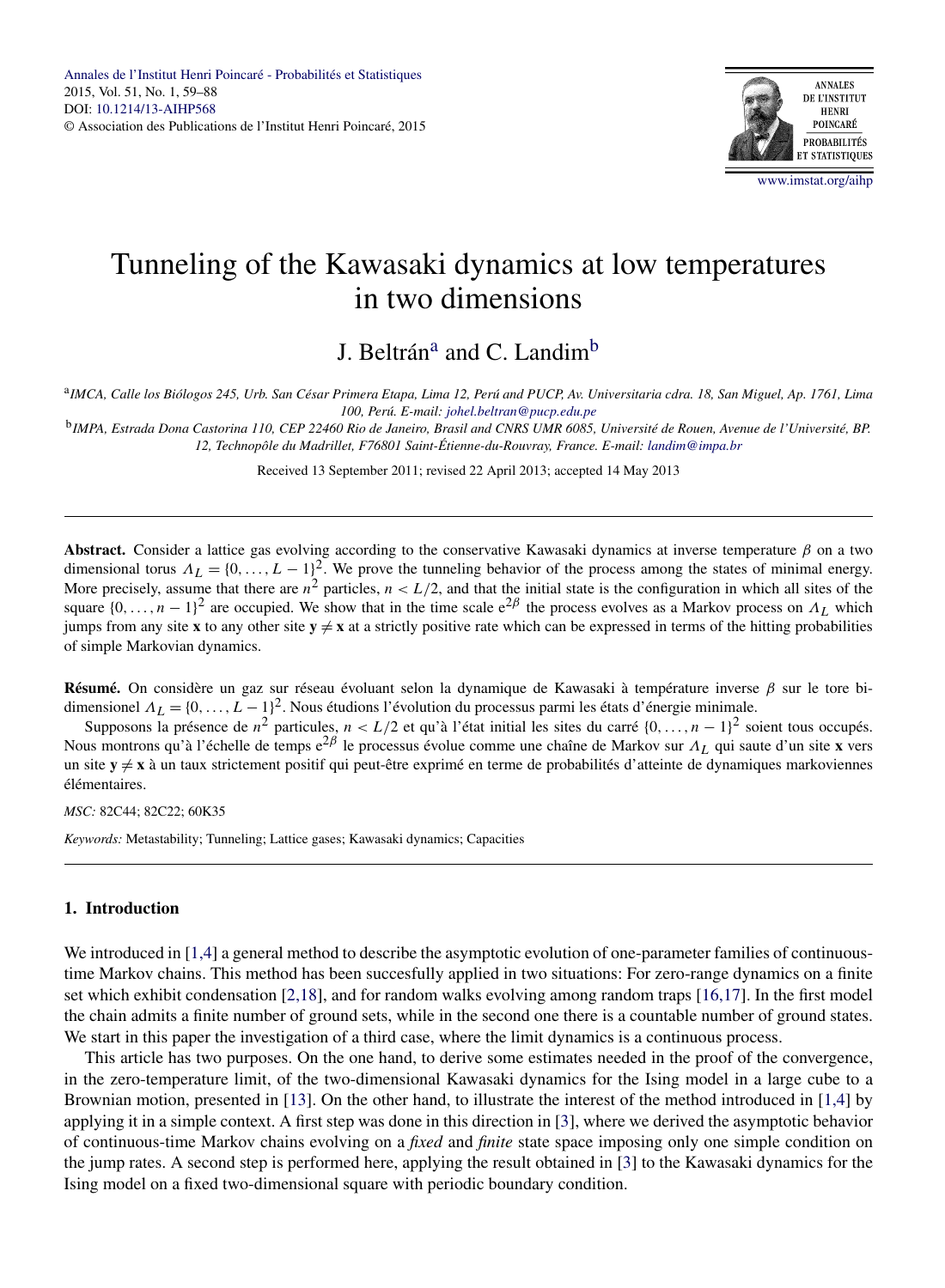<span id="page-1-0"></span>To present the main result of [\[3\]](#page-29-0), consider a one-parameter family of irreducible Markov chains  $\eta_N(t)$  on a fixed and finite state space E, reversible with respect to a probability measure  $\mu_N$ . For example, the Glauber or the Kawaski dynamics for the Ising model on a finite space. For  $\eta \in E$ , denote by  $P^N_\eta$  the distribution of the process  $\eta_N(t)$  starting from  $\eta$ . Expectation with respect to  $\mathbf{P}_{\eta}^{N}$  is represented by  $\mathbf{E}_{\eta}^{N}$ .

Denote by  $R_N(\eta, \xi)$  the jump rates of the chain and assume that for all  $\eta$ ,  $\eta'$ ,  $\xi$ ,  $\xi' \in E$ ,

$$
\lim_{N \to \infty} \frac{R_N(\eta, \eta')}{R_N(\xi, \xi')} \in [0, \infty]
$$
\n(1.1)

in the sense that the limit exists with  $+\infty$  as a possible value. Note that conditions (2.1) and (2.2) in [\[3\]](#page-29-0) follow from (1.1). Moreover, since for the Glauber or for the Kawasaki dynamics the jump rates are either 1 or e−*kβ* for some  $1 < k < 4$ , assumption (1.1) is fulfilled.

Under the elementary assumption (1.1) we completely described in [\[3\]](#page-29-0) the asymptotic evolution of the Markov chain  $\eta_N(t)$ . More precisely, we proved the existence of a rooted tree whose vertices are subsets of the state space. The tree fulfills the following properties: (a) The root of the tree is the state space; (b) the subsets of each generation form a partition of the state space; and (c) the sucessors of a vertex are subsets of this vertex. To each generation corresponds a tunneling behavior. Let  $M + 1$ ,  $M \ge 1$ , be the number of generations of the tree, let  $\kappa_m + 1$  be the number of descendents at generation  $m + 1$ ,  $1 \le m \le M$ , and let  $\mathcal{E}_1^m, \ldots, \mathcal{E}_{\kappa_m}^m, \Delta_m$  be the vertices of the generation *m* + 1. We proved the existence of time scales  $\theta_1^N \gg \cdots \gg \theta_M^N$  such that for each  $1 \le m \le M$ :

(1) For every  $1 \le i \le \kappa_m$  and every state  $\eta$  in  $\mathcal{E}_i^m$ ,

$$
\lim_{N \to \infty} \max_{\xi \in \mathcal{E}_i^m} \mathbf{P}_{\xi}^N [H_{\tilde{\mathcal{E}}_i^m} < H_\eta] = 0,
$$

where  $\check{\mathcal{E}}_i^m = \bigcup_{j \neq i} \mathcal{E}_j^m$  and where  $H_A$  stands for the hitting time of a set  $A \subset E$ . This means that starting from a set  $\mathcal{E}_i^m$  the process visits all the points of  $\mathcal{E}_i^m$  before reaching another set  $\mathcal{E}_j^m$ .

(2) Let  $\mathcal{E}^m = \bigcup_i \mathcal{E}_i^m$  and let  $\Psi_m : \mathcal{E}^m \to \{1, \dots, \kappa_m\}$  be the index function given by

$$
\Psi_m(\eta) = \sum_{i=1}^{\kappa_m} i \mathbf{1} \{ \eta \in \mathcal{E}_i^m \}.
$$

Denote by  $\{\eta_N^m(t): t \ge 0\}$  the trace of the process  $\{\eta_N(t): t \ge 0\}$  on  $\mathcal{E}_n^m$ . For every  $1 \le i \le \kappa_m$ ,  $\eta \in \mathcal{E}_i^m$ , under the measure  $P_{\eta}^N$ , the (non-Markovian) index process  $X_N^m(t) = \Psi_m(\eta_N^m(t\theta_m^N))$  converges to a Markov process  $X^m(t)$ on  $\{1, \ldots, \kappa_m\}$ .

(3) Starting from  $\eta \in \mathcal{E}^m$ , in the time scale  $\theta_m^N$  the time spent outside  $\mathcal{E}^m$  is negligible: For every  $t > 0$ ,

$$
\lim_{N \to \infty} \max_{\eta \in E} \mathbf{E}_{\eta}^N \bigg[ \int_0^t \mathbf{1} \{ \eta_N \big( s \theta_m^N \big) \in \Delta_m \} \, \mathrm{d} s \bigg] = 0.
$$

Therefore, in the time scale  $\theta_m^N$  the process  $\eta_N(t)$  behaves as a Markov process on a state space whose  $\kappa_m$  points are the sets  $\mathcal{E}_1^m, \ldots, \mathcal{E}_{k_m}^m$  and which jumps from  $\mathcal{E}_i^m$  to  $\mathcal{E}_j^m$  at a rate given by the jump rates of the Markov process  $X^m(t)$ .

We apply this result to investigate the zero-temperature limit of the Kawasaki dynamics for the Ising model on a two-dimensional square with periodic boundary condition. Here, for a fixed square and a fixed number of particles, we derive the asymptotic behavior of the dynamics among the ground states, configurations whose particles form squares. In [\[13\]](#page-29-0), we show that the evolution of these square configurations converges to a Brownian motion when the lenght of the square and the number of particles increase with the inverse of the temperature.

The problem of describing the asymptotic behavior of a one-parameter family of Markov chains evolving on a fixed and finite state space has been considered before. Olivieri and Scoppola [\[22,25\]](#page-29-0) applied the ideas introduced in the pathwise approach to metastability [\[10\]](#page-29-0) to this context. They supposed that the jump probabilities  $P(x, y)$  of a discrete-time chain are given by

$$
P(x, y) = q(x, y)e^{-\beta[H(y) - H(x)]_+},
$$
\n(1.2)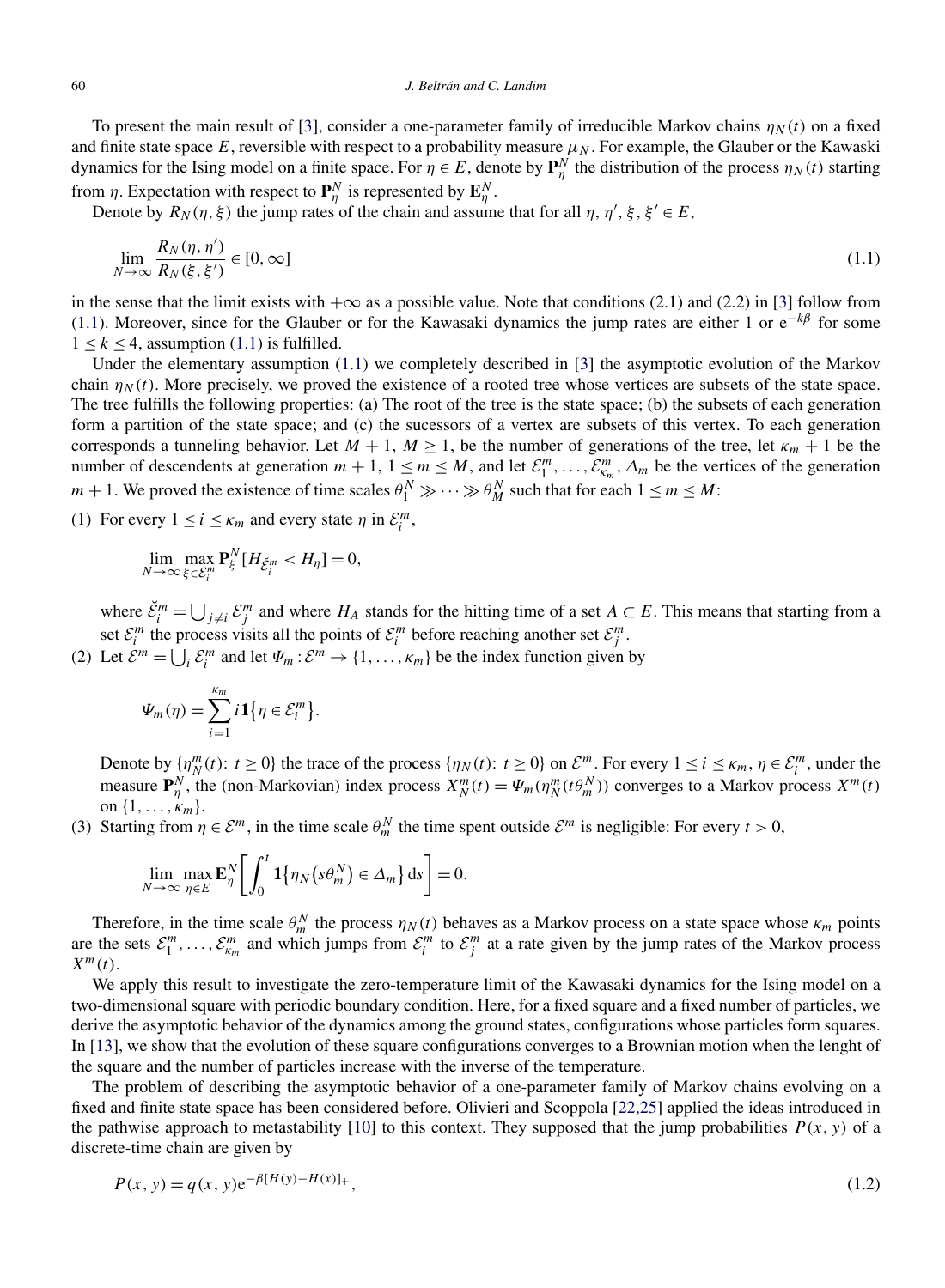where  $[a]_+$  represents the positive part of *a*,  $q(x, y)$  a symmetric function and *H* an Hamiltonian. A subset *A* of the state space *E* is called a cycle if  $\max_{x \in A} H(x) < \min_{y \in \partial_{+} A} H(y)$ , where  $\partial_{+} A$  stands for the outer boundary of *A*:  $\partial_+ A = \{y \notin A: \exists x \in A, P(x, y) > 0\}$ . Under condition [\(1.2\)](#page-1-0), Olivieri and Scoppola proved that the exit time of a cycle, appropriately renormalized, converges to an exponential random variable, and they obtained estimates, with exponential errors, for the expectation of the exit time. They were also able to describe the exit path from a cycle. These results were generalized by Olivieri and Scoppola [\[23\]](#page-29-0) to the non-reversible case, and by Manzo et al. [\[19\]](#page-29-0), who extended the results proved in [\[22\]](#page-29-0) for the exit time of a cycle to the hitting time of the absolute minima of the Hamiltonian.

Therefore, in the context of a fixed and finite state space, the approach proposed in [\[1,4\]](#page-29-0) requires weaker assumptions on the jump rates than the pathwise approach, it provides better estimates on the exit times of the wells, and it characterizes the transition probabilities which describe the way the process jumps from one well to another. On the other hand, and in contrast with the pathwise approach to metastability, it does not attempt to characterize the exit paths from a well.

The potential theoretic approach to metastability [\[5,6\]](#page-29-0) has also been tested [\[9\]](#page-29-0) in the framework of a fixed and finite state space Markov chain. Bovier and Manzo considered a Hamiltonian *H* and an irreducible discrete-time jump probability reversible with respect to the Gibbs measure associated to the Hamiltonian *H* at inverse temperature *β*. Let M be a subset of the local minima of the Hamiltonian *H* and let  $\mathcal{M}_x = \mathcal{M}\setminus\{x\}$ ,  $x \in \mathcal{M}$ . Under some assumptions on the Hamiltonian, they computed the expectation of the hitting time of  $\mathcal{M}_x$  starting from  $x \in \mathcal{M}$  and they proved that this hitting time properly renormalized converges to an exponential random variable. They also provided a formula for the probability that starting from  $x \in M$  the process returns to the set M at a local minima  $y \in M$  in terms of the right eigenvectors of the jump matrix of the chain. This latter formula, although interesting from the theoretical point of view, since it establishes a link between the spectral properties of the generator and the metastable behavior of the process, is of little pratical use because one is usually unable to compute the eigenvectors of the generator.

In our approach, we replace the formula of the jump probabilities written through eigenvectors of the generator by one, [\[1\]](#page-29-0), Remark 2.9 and Lemma 6.8, expressed only in terms of the capacities, capacities which can be estimated using the Dirichlet and the Thomson variational principles. This latter formula allows us to prove the convergence of the process (in fact, of the trace process in the usual Skorohod topology or of the original process in a weaker topology introduced in [\[17\]](#page-29-0)) by solving a martingale problem.

Metastability of locally conserved dynamics or of conservative dynamics superposed with non-conservative ones have been considered before. Peixoto [\[24\]](#page-29-0) examined the metastability of the two dimensional Ising lattice gas at low temperature evolving according to a superposition of the Glauber dynamics with a stirring dynamics. Den Hollander et al. [\[15\]](#page-29-0) and Gaudillière et al. [\[11\]](#page-29-0) described the critical droplet, the nucleation time and the typical trajectory followed by the process during the transition from a metastable set to the stable set in a two dimensional Ising lattice gas evolving under the Kawasaki dynamics at very low temperature in a finite square in which particles are created and destroyed at the boundary. This result has been extended to the anistropic case by Nardi et al. [\[20\]](#page-29-0) and to three dimensions by den Hollander et al. [\[14\]](#page-29-0). Using the potential theoretic approach introduced in [\[5,6\]](#page-29-0), Bovier et al. [\[7\]](#page-29-0) presented the detailed geometry of the set of critical droplets and provided sharp estimates for the expectation of the nucleation time for this model in dimension two and three.

More recently, Gaudillière et al. [\[12\]](#page-29-0) proved that the dynamics of particles evolving according to the Kawasaki dynamics at very low temperature and very low density in a two-dimensional torus whose length increases as the temperature decreases can be approximated by the evolution of independent particles. These results were used in [\[8\]](#page-29-0), together with the potential theoretic approach alluded to above, to obtain sharp estimates for the expectation of the nucleation time for this model.

### **2. Notation and results**

We consider a lattice gas on a torus subjected to a Kawasaki dynamics at inverse temperature  $\beta$ . Let  $\Lambda_L = \{1, \ldots, L\}^2$ ,  $L \geq 1$ , be a square with periodic boundary conditions. Denote by  $\Lambda_L^*$  the set of edges of  $\Lambda_L$ . This is the set of unordered pairs  $\{x, y\}$  of  $\Lambda_L$  such that  $\|x - y\| = 1$ , where  $\|\cdot\|$  stands for the Euclidean distance. The configurations are denoted by  $\eta = {\eta(x): x \in \Lambda_L}$ , where  $\eta(x) = 1$  if site *x* is occupied and  $\eta(x) = 0$  if site *x* is vacant. The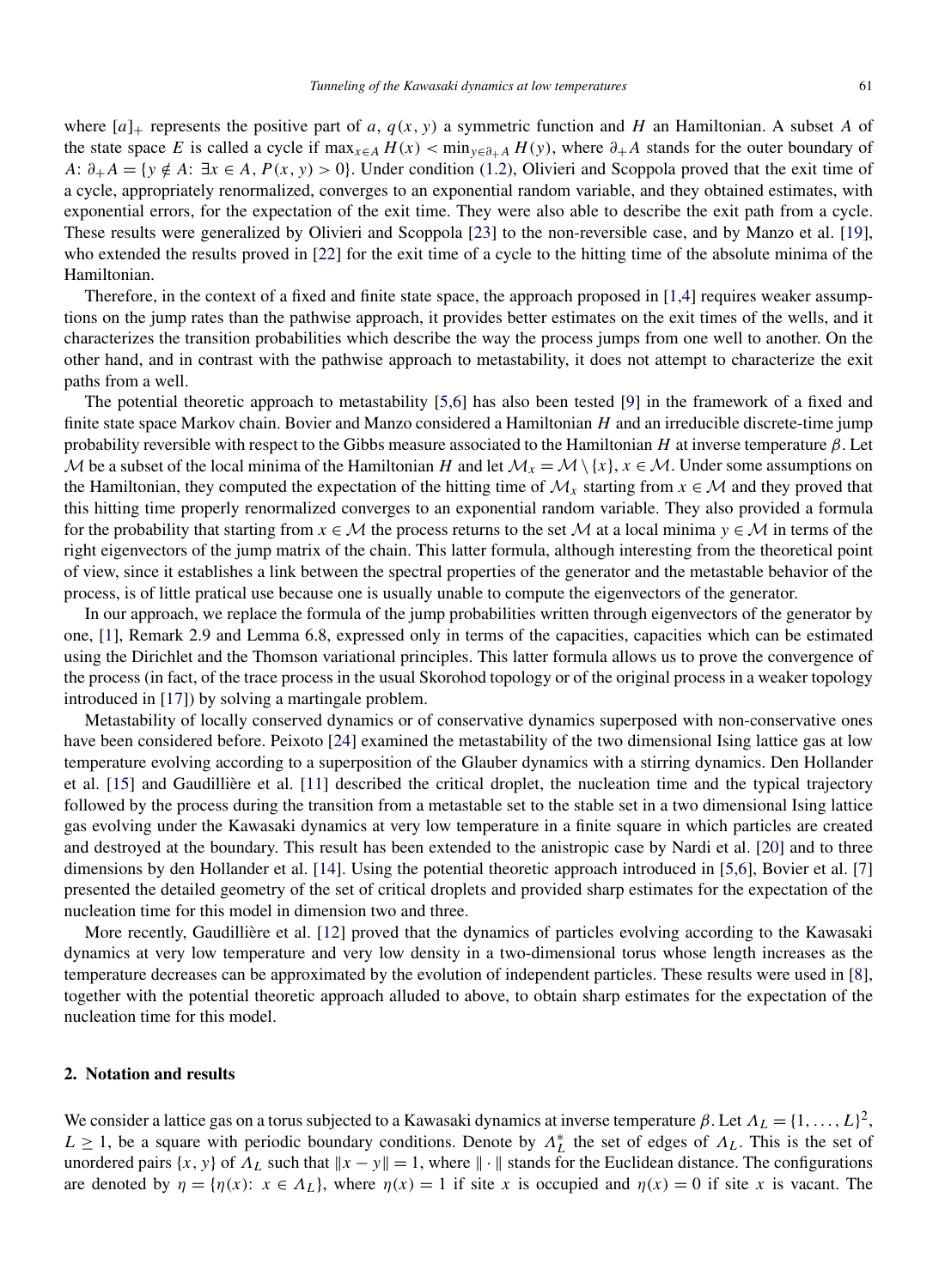<span id="page-3-0"></span>Hamiltonian H, defined on the state space  $\Omega_L = \{0, 1\}^{\Lambda_L}$ , is given by

$$
-\mathbb{H}(\eta) = \sum_{\{x,y\} \in \Lambda_L^*} \eta(x)\eta(y).
$$

The Gibbs measure at inverse temperature  $\beta$  associated to the Hamiltonian H, denoted by  $\mu^{\beta}$ , is given by

$$
\mu^{\beta}(\eta) = \frac{1}{Z_{\beta}} e^{-\beta \mathbb{H}(\eta)},
$$

where  $Z_\beta$  is the normalizing partition function.

We consider the continuous-time Markov chain  $\{\eta_t^{\beta} : t \ge 0\}$  on  $\Omega_L$  whose generator  $L_\beta$  acts on functions  $f : \Omega_L \to$ R as

$$
(L_{\beta} f)(\eta) = \sum_{\{x,y\} \in \Lambda_L^*} c_{x,y}(\eta) \big[ f(\sigma^{x,y}\eta) - f(\eta) \big],
$$

where  $\sigma^{x,y}\eta$  is the configuration obtained from  $\eta$  by exchanging the occupation variables  $\eta(x)$  and  $\eta(y)$ :

$$
(\sigma^{x,y}\eta)(z) = \begin{cases} \eta(z) & \text{if } z \neq x, y, \\ \eta(y) & \text{if } z = x, \\ \eta(x) & \text{if } z = y. \end{cases}
$$

The rates  $c_{x,y}$  are given by

$$
c_{x,y}(\eta) = \exp\{-\beta \big[\mathbb{H}(\sigma^{x,y}\eta) - \mathbb{H}(\eta)\big]_+\},
$$

where  $[a]_+, a \in \mathbb{R}$ , stands for the positive part of *a*:  $[a]_+ = \max\{a, 0\}$ . We sometimes represent  $\eta_t^{\beta}$  by  $\eta^{\beta}(t)$  and we frequently omit the index  $\beta$  of  $\eta_t^{\beta}$ .

A simple computation shows that the Markov process  $\{\eta_t: t \geq 0\}$  is reversible with respect to the Gibbs measures  $\mu^{\beta}$ ,  $\beta > 0$ , and ergodic on each irreducible component formed by the configurations with a fixed total number of particles. Denote by |*A*| the cardinality of a finite set *A*. Let  $\Omega_{L,K} = \{ \eta \in \Omega_L : \sum_{x \in \Lambda_L} \eta(x) = K \}$ ,  $0 \le K \le |\Lambda_L|$ , and denote by  $\mu_K^{\beta}$  the Gibbs measure  $\mu^{\beta}$  conditioned on  $\Omega_{L,K}$ :

$$
\mu_K^{\beta}(\eta) = \frac{1}{Z_{\beta,K}} e^{-\beta \mathbb{H}(\eta)}, \quad \eta \in \Omega_{L,K},
$$

where  $Z_{\beta,K}$  is the normalizing constant  $Z_{\beta,K} = \sum_{\eta \in \Omega_{L,K}} \exp\{-\beta \mathbb{H}(\eta)\}\)$ . We sometimes denote  $\mu_K^{\beta}$  simply by  $\mu_K$ .

For each configuration  $\eta \in \Omega_{L,K}$ , denote by  $\mathbf{P}_{\eta}^{\beta}$  the probability measure on the path space  $D([0,\infty),\Omega_{L,K})$  induced by the Markov process  $\{\eta_t: t \ge 0\}$  starting from  $\eta$ . Expectation with respect to  $\mathbf{P}_\eta^{\beta}$  is represented by  $\mathbf{E}_\eta^{\beta}$ .

Assume from now on that  $K = n^2$  for some  $4 \le n < \sqrt{L}$ , and denote by *Q* the square  $\{0, \ldots, n-1\} \times \{0, \ldots, n-1\}$ 1}. For  $\mathbf{x} \in \Lambda_L$ , let  $Q_{\mathbf{x}} = \mathbf{x} + Q$  and let  $\eta^{\mathbf{x}}$  be the configuration in which all sites of the square  $Q_{\mathbf{x}}$  are occupied. Denote by  $\Omega^0 = \Omega^0_{L,K}$  the set of square configurations:

$$
\Omega^0 = \{ \eta^{\mathbf{x}} : \mathbf{x} \in \Lambda_L \}.
$$

If  $L > 2n$  the ground states of the energy H in  $\Omega_{L,K}$  are the square configurations:

$$
\mathbb{H}_{\min} := \min_{\eta \in \Omega_{L,K}} \mathbb{H}(\eta) = \mathbb{H}\big(\eta^{\mathbf{x}}\big) = -2n(n-1),\tag{2.1}
$$

and  $\mathbb{H}(\eta) > -2n(n-1)$  for all  $\eta \in \Omega_{L,K} \setminus \Omega^0$ .

To prove this claim, fix a configuration  $\eta \in \Omega_{L,K}$ . Denote by  $\xi$  the configuration obtained from  $\eta$  by moving vertically the particles of the configuration *η* along the columns of *ΛL* in the following way. If there is a particle in the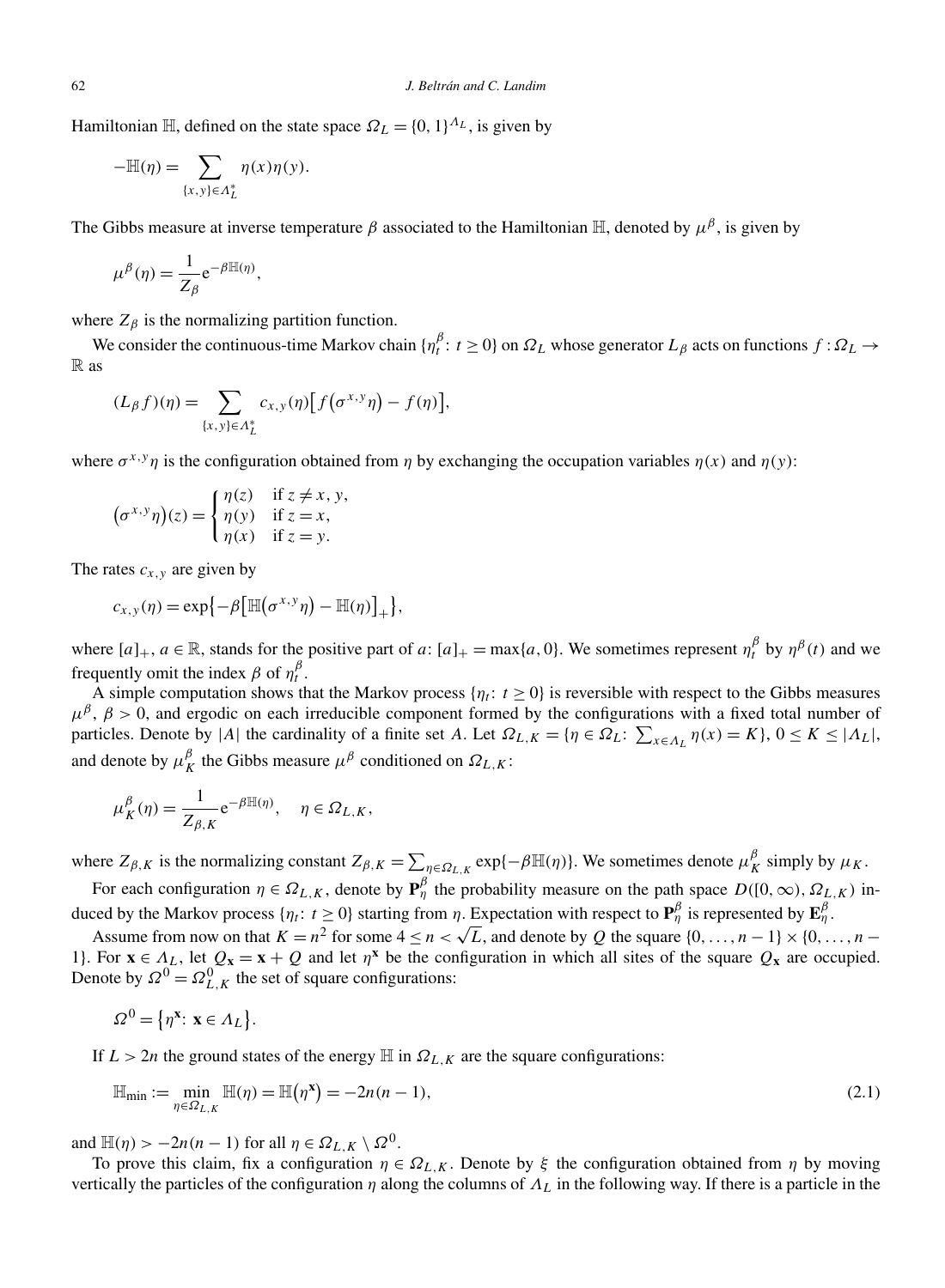<span id="page-4-0"></span>column  $C_k = \{ \mathbf{x} = (x_1, x_2) \in A_L : x_1 = k \}$ , move a particle in this column to the position  $(k, 0)$  if this site is empty. Place all the other particles in the contiguous sites above *(k,* 0*)*. This means that if there are *j* particles in the column

*C<sub>k</sub>* for the configuration  $\eta$ ,  $\xi(k, i) = 1$  if and only if  $0 \le i < j$ . This transformation does not decrease the number of vertical edges connecting particles and maximizes the number of horizontal edges among the configurations with a fixed number of particles per column. Therefore,  $\mathbb{H}(\xi) < \mathbb{H}(n)$ and to prove claim [\(2.1\)](#page-3-0) it is enough to show that  $\mathbb{H}(\xi) \geq \mathbb{H}(n^{\mathbf{x}})$  and that the equality holds only if  $\xi$  is a square configuration. There are two cases which are examined separately. Either all columns have at least one particle, or there is a column with no particle.

In the second case, we may assume that  $\xi$  is a configuration of  $\{0, 1\}^{\mathbb{Z}^2}$  with  $n^2$  occupied sites. If the set of occupied sites is not a connected subgraph of  $\mathbb{Z}^2$ , we decrease the energy by moving laterally a cluster of particles until it touches another cluster. We may therefore suppose that the occupied sites form a connected set.

Associate to each particle of *ξ* a square of lenght 1 centered at the site occupied by the particle. Consider the smallest rectangle in  $\mathbb{R}^2$  which contains all squares. By construction, each row and column of the rectangle contains at least one square.

Denote by  $m_1 \leq m_2$  the lengths of the smallest rectangle which contains all squares. The area of the rectangle, equal to  $m_1m_2$ , must be larger than or equal to the number of particles  $n^2$ . It follows from this inequality that  $m_1 + m_2 \ge 2n$ , with an equality if and only if  $m_1 = m_2 = n$ . Since each row and each column contains at least a square, there exist at least  $2(m_1 + m_2)$  edges connecting an occupied site to an empty site.

Since there are  $n^2$  particles, if all 4 bonds of each particle were attached to another particle, the energy would be  $-2n^2$ . For the configurations  $\xi$ , we have seen that  $2(m_1 + m_2)$  bonds link a particle to a hole. Hence, the energy of this configuration is at least  $-(2n^2 - m_1 - m_2) \ge -2n(n-1)$ , with an equality if and only if  $m_1 = m_2 = n$ , i.e., if  $\xi'$  is a square configuration. This proves claim [\(2.1\)](#page-3-0) if the configuration  $\xi$  can be considered as a configuration of  $\{0, 1\}^{\mathbb{Z}^2}$ .

Assume now that all columns have at least one particle. This means that the configuration *ξ* has a row of particles forming a ring around the torus *ΛL*. The argument presented below to estimate the energy of *ξ* applies also in the case where a column has no particles. Let *h* be the maximal height of the columns:  $h = \max\{j \ge 1: \exists k, \xi(k, j - 1) = 1\}$ . If all particles at height *h* have two horizontal neighbors, the configuration *ξ* forms a strip around the torus *ΛL* with *hL* =  $n^2$  particles and its energy is equal to  $-(2h-1)L = -(2n^2 - L) > -2n(n-1)$  because *L* > 2*n* by assumption.

If there is a particle with maximal height which has one or no horizontal neighbor, we may move this particle to an empty site at minimal height without increasing the energy. We repeat this operation until reaching a configuration formed by a strip of particles surmounted by a row of particles. Denote by *h* the height of the strip and by  $0 \le k < L$ the number of particles forming the top row so that  $n^2 = hL + k$ . The energy of this configuration is  $-[2(hL + k) (L+1)$ ] =  $-[2n^2 - (L+1)] > -2n(n-1)$  because  $L > 2n$  by assumption. This concludes the proof of claim [\(2.1\)](#page-3-0).

We examine in this article the asymptotic evolution of the Markov process  $\{\eta_t: t \geq 0\}$  among the  $|A_L|$  ground states  $\{\eta^{\mathbf{x}}: \mathbf{x} \in \Lambda_L\}$  in the zero temperature limit. Denote by  $\{\xi_t: t \geq 0\}$  the trace of the process  $\eta_t$  on the set of ground states  $\Omega^0$ . We refer to [\[1\]](#page-29-0) for a precise definition of the trace process. The main theorem of this article reads as follows.

**Theorem 2.1.** As  $\beta \uparrow \infty$ , the speeded up process  $\xi(e^{2\beta}t)$  converges to a Markov process on  $\Omega^0$  which jumps from  $\eta^x$ to  $\eta^y$  at a strictly positive rate  $r(x, y)$ . Moreover, in the time scale  $e^{2\beta}$  the time spent by the original process  $\eta_t$  outside *the set of ground states*  $\Omega^0$  *is negligible: for every*  $\mathbf{x} \in \Lambda_L$ ,  $t > 0$ ,

$$
\lim_{\beta \to \infty} \mathbf{E}_{\eta^{\mathbf{x}}}^{\beta} \left[ \int_0^t \mathbf{1} \{ \eta(e^{2\beta} s) \notin \Omega^0 \} ds \right] = 0. \tag{2.2}
$$

In the terminology introduced in [\[1\]](#page-29-0), the previous theorem states that the sequence of Markov processes  $\{\eta_t^{\beta} : t \ge 0\}$ exhibits a tunneling behavior on the time-scale  $e^{2\beta}$ , with metastable sets  $\{\{\eta^x\}: x \in \Lambda_L\}$ , metastable points  $\eta^x$  and asymptotic Markov dynamics characterized by the strictly positive rates  $r(\eta^{\mathbf{x}}, \eta^{\mathbf{y}})$ .

*Remark 2.2. The asymptotic rates*  $r(x, y)$  *depend on the parameters L and n. We stress that these rates are strictly positive*. *The asymptotic behavior is therefore non-local*, *the limit process being able to jump from a configuration η***<sup>x</sup>** *to any configuration η***<sup>y</sup>** *with a positive probability*. *We present in Corollary* [6.2](#page-27-0) *an explicit formula for these rates in terms of the hitting probabilities of simple Markovian dynamics*, *and we examine in* [\[13\]](#page-29-0) *the case in which n and*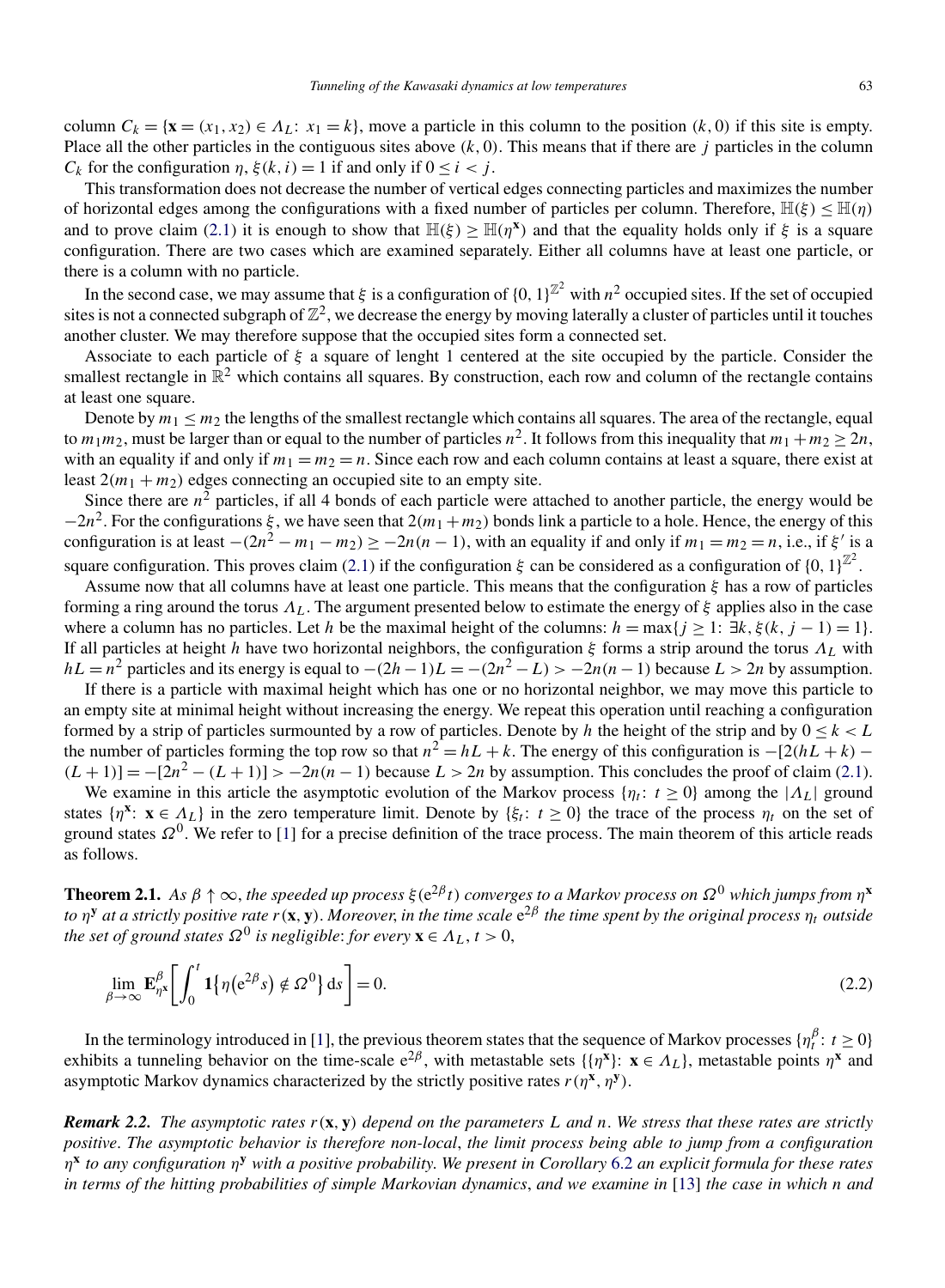<span id="page-5-0"></span>*L* increase with  $\beta$ , proving that the trace process  $\xi$  *converges in an appropriate time scale to a two-dimensional Brownian motion*.

Denote by  $\mathbb{H}_i$ ,  $j \geq 0$ , the set of configurations with energy equal to  $\mathbb{H}_{\text{min}} + j = -2n(n-1) + j$ .

$$
\mathbb{H}_j = \big\{\eta \in \Omega_{L,K}: \, \mathbb{H}(\eta) = \mathbb{H}_{\min} + j\big\}, \qquad \mathbb{H}_{ij} = \bigcup_{k=i}^j \mathbb{H}_k,
$$

and let

$$
\Delta_j = \left\{ \eta \in \Omega_{L,K} : \mathbb{H}(\eta) > \mathbb{H}_{\text{min}} + j \right\},\tag{2.3}
$$

so that  $\mathbb{H}_0 = \Omega^0$  and  $\{\mathbb{H}_{0j}, \Delta_j\}$  forms a partition of the set  $\Omega_{L,K}$ .

*Remark 2.3. The proof of Theorem* [2.1](#page-4-0) *requires a precise knowledge of the energy landscape of the Kawasaki dynamics in the graph ΩL,K* . *This description is carried out in Section* [4,](#page-7-0) *where we show that the process ηt visits solely a tiny portion of the state space ΩL,K during an excursion between two ground states*. *More precisely*, *as illustrated in Fig.* 1, we show the existence of four disjoint subsets of  $\mathbb{H}_1$ , *denoted by*  $\Omega^1,\ldots,\Omega^4$ , *and of four subsets of*  $\mathbb{H}_2$ , *denoted by Γ*1*,...,Γ*4, *such that*, *with a probability converging to* 1 *as the temperature vanishes*,

- (1) *After a time of order*  $e^{2\beta}$ , *the process jumps from a ground state to a configuration in the set*  $\Gamma_1$ ;
- (2) *The process spends a time of order* 1 *in a set*  $\Gamma_j$  *before reaching a configuration in*  $\Omega^{j-1}$  *or in*  $\Omega^j$ ;
- (3) *After a time of order* e*<sup>β</sup>* , *the process jumps from a configuration in Ω<sup>j</sup>* , 1 ≤ *j* ≤ 4, *to a configuration in the set*  $\Gamma_j \cup \Gamma_{j+1}$ ;
- (4) *The set*  $\Delta_2$  *is never visited.*

*A* large portion of the set  $\mathbb{H}_1$  can be reached from a ground state only by crossing the set  $\Delta_2$ . For example, the *configurations in which the particles form a*  $(n - k) \times (n + k)$  *rectangle*,  $3 \leq k < \sqrt{n}$ , *with an extra row or column of particles attached to the longest side of the rectangle*. *By the previous discussion*, *these configurations of the set* H<sup>1</sup> *are never visited during an excursion between two ground states*.

The simplicity of the energy landscape emerging from Remark 2.3, and illustrated in Fig. 1, is one of the main by-products of this article. The proof of the convergence of the Kawasaki dynamics to a Brownian motion in [\[13\]](#page-29-0) relies strongly on this description.

The article is organized as follows. In the next section we present a sketch of the argument and in Section [4](#page-7-0) a description of the shallow valleys visited during an excursion between two ground states. In Section [5,](#page-24-0) we describe the evolution of the Markov process among these shallow valleys in the time scale  $e^{\beta}$ , and in Section [6](#page-26-0) the asymptotic behavior of the Kawasaki dynamics among the ground states in the time scale  $e^{2\beta}$ .



Fig. 1. The energy landscape of the Kawasaki dynamics at low temperature.  $\Omega^0$  represents the set of ground states,  $\Omega^j$ ,  $1 \le j \le 4$ , disjoint subsets of  $\mathbb{H}_1$ ,  $\Gamma_j$ ,  $1 \le j \le 4$ , disjoint subsets of  $\mathbb{H}_2$ , and  $\Lambda = \mathbb{H}_1 \setminus \left[\bigcup_{1 \le j \le 4} \Omega^j\right]$ . The edges indicate that a configuration from one set may jump to the other. At low temperatures, during an excursion between two ground states the process does not visit the set *Δ*2 and all the analysis is reduced to the lower portion of the picture.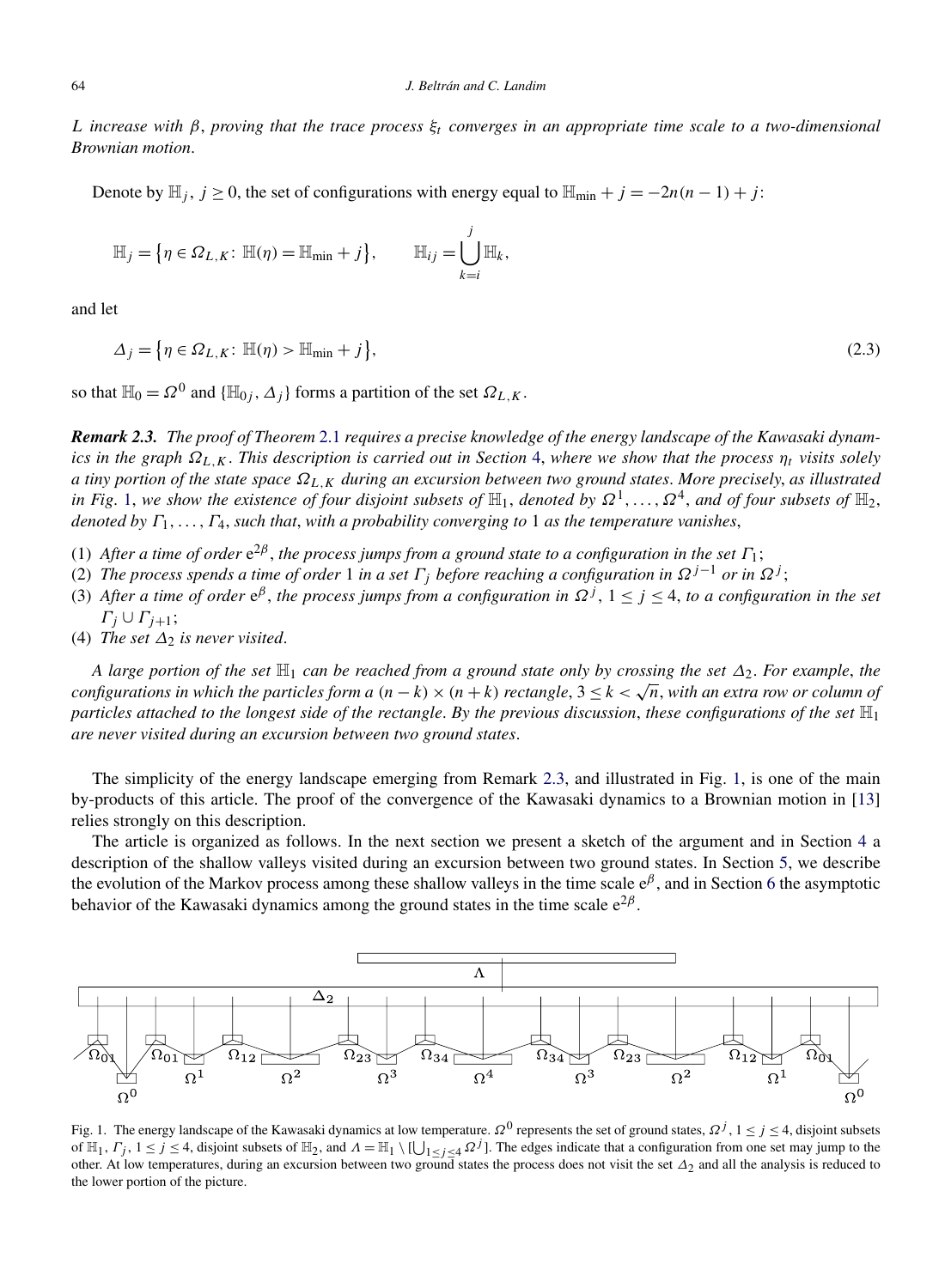#### <span id="page-6-0"></span>**3. Sketch of the proof**

The proof of Theorem [2.1](#page-4-0) relies on the strategy presented in [\[3\]](#page-29-0) to prove the metastability of reversible Markov processes evolving on finite state spaces. We do not investigate the full tree structure of the chain, presented in the [Introduction,](#page-0-0) but a small portion of it contained in the first and second generation of the tree.

A simple computation shows that assumptions [\(2.1\)](#page-3-0) and [\(2.2\)](#page-4-0) of that article are satisfied. Indeed, since  $\mathbb{H}(\sigma^{x,y}\eta)$  −  $\mathbb{H}(\eta) = (\eta_y - \eta_x) \{ \sum_{\|z - y\| = 1} \eta_z - \sum_{\|z - x\| = 1} \eta_z + \eta_y - \eta_x \},\$  the jump rates  $c_{x,y}(\eta)$  may only assume the values 1,  $e^{-\beta}$ ,  $e^{-2\beta}$  and  $e^{-3\beta}$ , which proves assumptions [\(2.1\)](#page-3-0) and [\(2.2\)](#page-4-0).

Denote by  $R_\beta(\eta, \xi)$  the rate at which the process  $\eta_t$  jumps from  $\eta$  to  $\xi$  so that  $R_\beta(\eta, \xi) = c_{x,y}(\eta)$  if  $\xi = \sigma^{x,y} \eta$  for some bond  $\{x, y\} \in \Lambda_L^*$ , and  $R_\beta(\eta, \xi) = 0$ , otherwise.

A self-avoiding path  $\gamma$  from A to B, A,  $\beta \subset \Omega_{L,K}$ ,  $\lambda \cap \beta = \emptyset$ , is a sequence of configurations  $(\xi_0, \ldots, \xi_n)$  such that  $\xi_0 \in A$ ,  $\xi_n \in B$ ,  $\xi_i \neq \xi_j$ ,  $i \neq j$ ,  $R_\beta(\xi_j, \xi_{j+1}) > 0$ ,  $0 \leq j < n$ . Denote by  $\Gamma_{A,B}$  the set of self-avoiding paths from  $\mathcal A$  to  $\mathcal B$  and let

$$
G_K(\mathcal{A}, \mathcal{B}) := \max_{\gamma \in \Gamma_{\mathcal{A}, \mathcal{B}}} G_K(\gamma), \qquad G_K(\gamma) = G_K^{\beta}(\gamma) := \min_{0 \le i < n} \mu_K(\xi_i) R_\beta(\xi_i, \xi_{i+1})
$$

if  $\gamma = (\xi_0, \ldots, \xi_n)$ . Since  $\mu_K(\xi_i)R_\beta(\xi_i, \xi_{i+1}) = \min{\{\mu_K(\xi_i), \mu_K(\xi_{i+1})\}}, G_K(\gamma) = \min_{0 \le i \le n} \mu_K(\xi_i)$  and  $G_K(\mathcal{A}, \mathcal{B})$ is the measure of the saddle configuration from  $A$  to  $B$ .

Denote by  $D_K = D_K^{\beta}$  the Dirichlet form associated to the generator of the Markov process  $\eta_t$ :

$$
D_K(f) = \frac{1}{2} \sum_{\{x,y\} \in \Lambda_L^*} \sum_{\xi \in \Omega_{L,K}} \mu_K(\xi) c_{x,y}(\xi) \left\{ f\left(\sigma^{x,y}\xi\right) - f(\xi) \right\}^2, \quad f: \Omega_{L,K} \to \mathbb{R}.
$$

Let cap<sub>*K*</sub>( $A$ ,  $B$ ) = cap<sub>*K*</sub></sub> $(A, B)$ ,  $A$ ,  $B \subset \Omega_{L,K}$ ,  $A \cap B = \emptyset$ , be the capacity between  $A$  and  $B$ :

$$
cap_K(\mathcal{A}, \mathcal{B}) = \inf_f D_K(f),
$$

where the infimum is carried over all functions  $f: \Omega_{L,K} \to \mathbb{R}$  such that  $f(\xi) = 1$  for all  $\xi \in A$ , and  $f(\xi) = 0$  for all  $\xi \in \mathcal{B}$ . We proved in [\[3\]](#page-29-0), Lemma 4.2 and 4.3, that the ratio cap<sub>*K*</sub>( $\mathcal{A}$ ,  $\mathcal{B}$ )/G<sub>*K*</sub>( $\mathcal{A}$ ,  $\mathcal{B}$ ) converges as  $\beta \uparrow \infty$ : For every  $\mathcal{A}$ ,  $\mathcal{B} \subset \Omega_{L,K}$ ,  $\mathcal{A} \cap \mathcal{B} = \varnothing$ ,

$$
\lim_{\beta \to \infty} \frac{\text{cap}_K(\mathcal{A}, \mathcal{B})}{G_K(\mathcal{A}, \mathcal{B})} = C(\mathcal{A}, \mathcal{B}) \in (0, \infty).
$$
\n(3.1)

We claim that  $G_K(\{\eta^x\}, \{\eta^y\}) = e^{-2\beta} \mu_K(\eta^x)$  for  $x \neq y$ . Denote by  $e_1, e_2$  the canonical basis of  $\mathbb{R}^2$ . On the one hand, any path  $\gamma$  from  $\eta^{\mathbf{x}}$  to a set  $\mathcal{A} \neq \eta^{\mathbf{x}}$  is such that  $G_K(\gamma) \leq e^{-2\beta} \mu_K(\eta^{\mathbf{x}})$ . On the other hand, it is easy to construct a self-avoiding path  $\gamma = (\eta^x = \xi_0, ..., \xi_n = \eta^{x+e_i})$  from  $\eta^x$  to  $\eta^{x+e_i}$ , and therefore a path from  $\eta^x$  to  $\eta^y$ , such that  $\mu_K(\xi_i) \ge e^{-2\beta} \mu_K(\eta^{\mathbf{x}}), 0 \le i \le n$ . This proves the claim.

It follows from the previous claim and from (3.1) that cap<sub>K</sub>({ $n<sup>x</sup>$ }, { $n<sup>y</sup>$ }) is of order e<sup>-2*β*</sup>μ<sub>K</sub>( $n<sup>x</sup>$ ). In particular, to examine the evolution of the process  $\eta_t$  among the competing metastable states  $\eta^x$  we need only to care of the states whose measure are greater than or equal to  $e^{-2\beta} \mu_K(\eta^x)$ . Actually, as pointed out in Remark [2.3,](#page-5-0) only a much smaller class is relevant for the problem.

In the next section we define the sets  $\Omega^1, \ldots, \Omega^4$  introduced in Remark [2.3.](#page-5-0) In the following section we show that starting from a configuration in  $\bigcup_{0 \le j \le 4} \Omega_j$  in the time scale  $e^{\beta}$  the Kawasaki dynamics evolves as a markov chain whose points are subsets of the sets  $\Omega^j$ . In this chain the configurations  $\eta^{\bf x}$  are absorbing points and the jump rates are expressed as functions of the hitting probabilities of simple Markovian dynamics.

In Section [6,](#page-26-0) we deduce from the previous result the tunneling behavior of the process  $\eta_t$  on the longer time scale  $e^{2\beta}$  among the competing metastable states  $\eta^{\bf x}$ . The jump rates of this dynamics are expressed in terms of the hitting probabilities of the absorbing states for the Markovian dynamics derived in the previous step.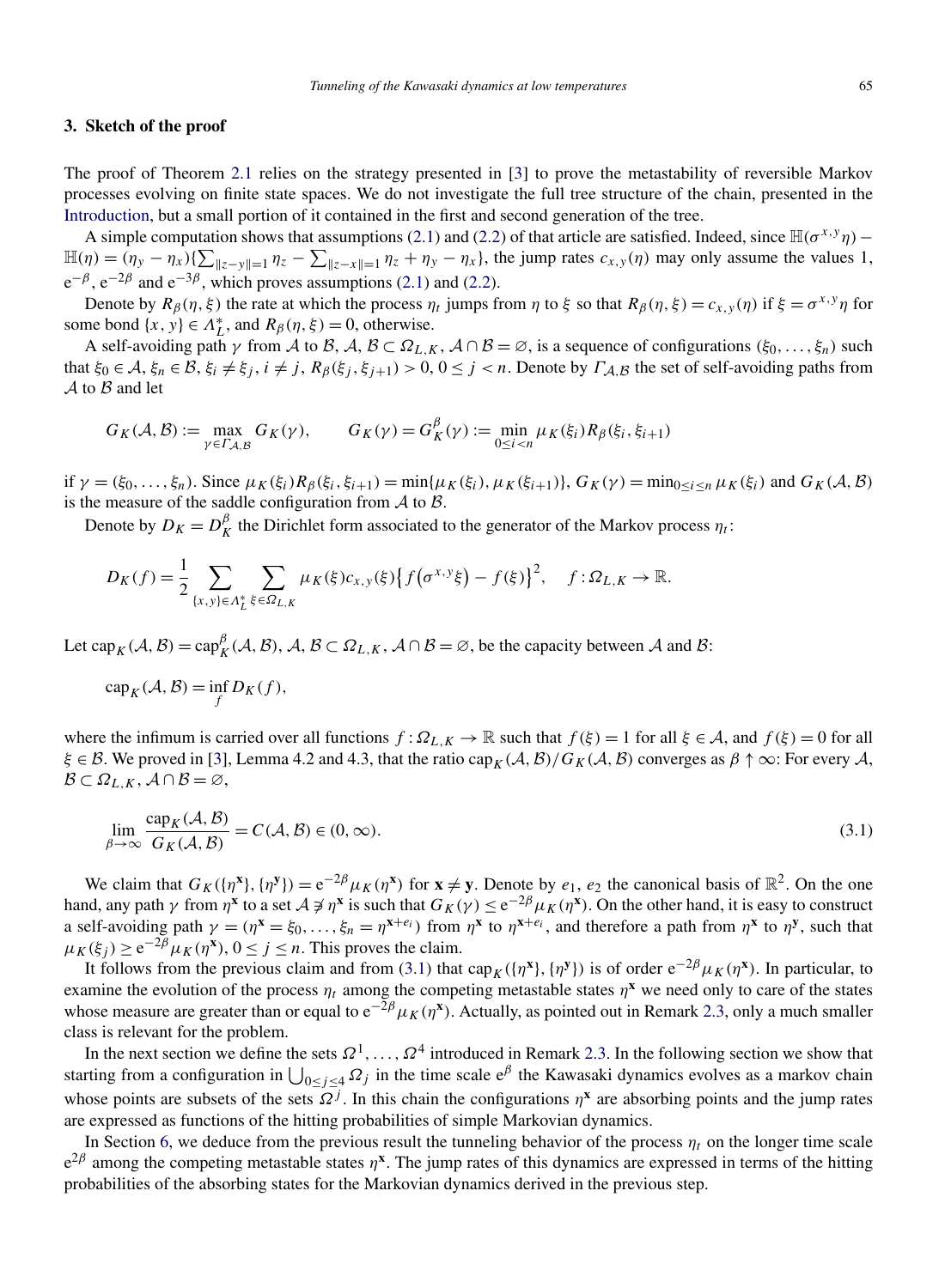<span id="page-7-0"></span>We conclude this section recalling the definition of a valley presented in [\[1\]](#page-29-0). Denote by  $H_{\Pi}$ ,  $H_{\Pi}^+$ ,  $\Pi \subset \Omega_{L,K}$ , the hitting time and the time of the first return to *Π*:

$$
H_{\Pi} = \inf \{ t > 0 : \eta_t^{\beta} \in \Pi \},
$$
\n
$$
H_{\Pi}^+ = \inf \{ t > 0 : \eta_t^{\beta} \in \Pi \text{ and } \exists 0 < s < t; \eta_s^{\beta} \notin \Pi \}
$$

We sometimes write  $H(\Pi)$ ,  $H^+(\Pi)$  instead of  $H_{\Pi}$ ,  $H^+_{\Pi}$ .

Consider two subsets  $W \subset B$  of the state space  $\Omega_K$  and a configuration  $\eta \in W$ . The triple  $(W, B, \eta)$  is called a valley if:

*.*

• Starting from any configuration of W the process visits  $\eta$  before hitting  $\mathcal{B}^c$ :

$$
\lim_{\beta \to \infty} \max_{\xi \in \mathcal{W}} \mathbf{P}_{\xi}^{\beta} [H_{\mathcal{B}^c} < H_{\eta}] = 0.
$$

- There exists a sequence  $m_\beta$  such that, for every  $\xi \in \mathcal{W}$ ,  $H_{\beta}c/m_\beta$  converges to a mean 1 exponential random variable under  $\mathbf{P}_{\xi}^{\beta}$ . The sequence  $m_{\beta}$  is called the depth of the valley.
- The portion of time the process spends in  $\mathcal{B} \setminus \mathcal{W}$  before hitting  $\mathcal{B}^c$  is negligible: for every  $\xi \in \mathcal{W}$  and every  $\delta > 0$ ,

$$
\lim_{\beta\to\infty}\mathbf{P}_{\xi}^{\beta}\bigg[\frac{1}{m_{\beta}}\int_{0}^{H_{\mathcal{B}^c}}\mathbf{1}\{\eta_s\in\mathcal{B}\setminus\mathcal{W}\}>\delta\bigg]=0.
$$

### **4. Some shallow valleys**

We examine in this section the evolution of the Markov process  $\{\eta_t^{\beta} : t \ge 0\}$  between two consecutive visits to the ground states  $\{n^{\mathbf{x}}: \mathbf{x} \in A_L\}$ . In the next section, we show that at very low temperatures, in the time scale  $e^{\beta}$ , much smaller than the time scale of an excursion between ground states, the process  $\eta_t$  evolves as a continuous-time Markov chain whose state space consists of subsets of  $H_{01}$ . In this asymptotic dynamics the ground states play the role of absorbing states. We present in this section the subsets of  $\mathbb{H}_{01}$  which become the points of the asymptotic dynamics and show that these sets are valleys. We also provide explicit formulas for the jump rates of the asymptotic dynamics in terms of four elementary Markov processes.

For a subset *B* of  $\Lambda_L$ , denote by  $\partial_{+}B$  the outer boundary of *B*. This is the set of sites which are at distance one from *B*:

$$
\partial_+ B = \{ \mathbf{x} \in \Lambda_L \setminus B : \exists \mathbf{y} \in B, \|\mathbf{y} - \mathbf{x}\| = 1 \}.
$$

### 4.1. *Elementary Markov processes*

The jump rates among the shallow valleys introduced below are all expressed in terms of the hitting probabilities of four elementary, finite-state, continuous-time Markov chains. We present in this subsection these processes and derive some identities needed later. Let  $\{x_t : t \geq 0\}$  be the nearest-neighbor, symmetric random walk on  $\Lambda_L$  which jumps from a site **x** to **x**  $\pm e_i$  at rate 1. Denote by  $\mathbb{P}^{\mathbf{x}}_y$ ,  $\mathbf{y} \in \Lambda_L$ , the probability measure on  $D(\mathbb{R}_+, \Lambda_L)$  induced by  $\mathbf{x}_t$  starting from **x**. We sometimes represent  $\mathbf{x}_t$  by  $\mathbf{x}(t)$ . Denote by  $\mathbf{p}(\mathbf{y}, \mathbf{z}, G)$ ,  $\mathbf{y} \in \Lambda_L$ ,  $\mathbf{z} \in G$ ,  $G \subset \Lambda_L$ , the probability that the random walk starting from **y** reaches *G* at **z**:

$$
\mathfrak{p}(\mathbf{y}, \mathbf{z}, G) := \mathbb{P}_{\mathbf{y}}^{\mathbf{x}}[\mathbf{x}(H_G) = \mathbf{z}].
$$

By extension, for a subset *A* of  $\Lambda_L$ , let  $\mathfrak{p}(\mathbf{x}, A, G) = \sum_{\mathbf{y} \in A} \mathfrak{p}(\mathbf{x}, \mathbf{y}, G)$ . Moreover, when  $G = \partial_+ Q$ , we omit the set *G* in the notation:  $\mathfrak{p}(\mathbf{x}, A) := \mathfrak{p}(\mathbf{x}, A, \partial_+ Q)$ . Let, finally,

$$
\mathfrak{p}(A) := \mathfrak{p}(\mathbf{w}_2 + 2e_2, A) + \mathfrak{p}(\mathbf{w}_2 + e_1 + e_2, A). \tag{4.1}
$$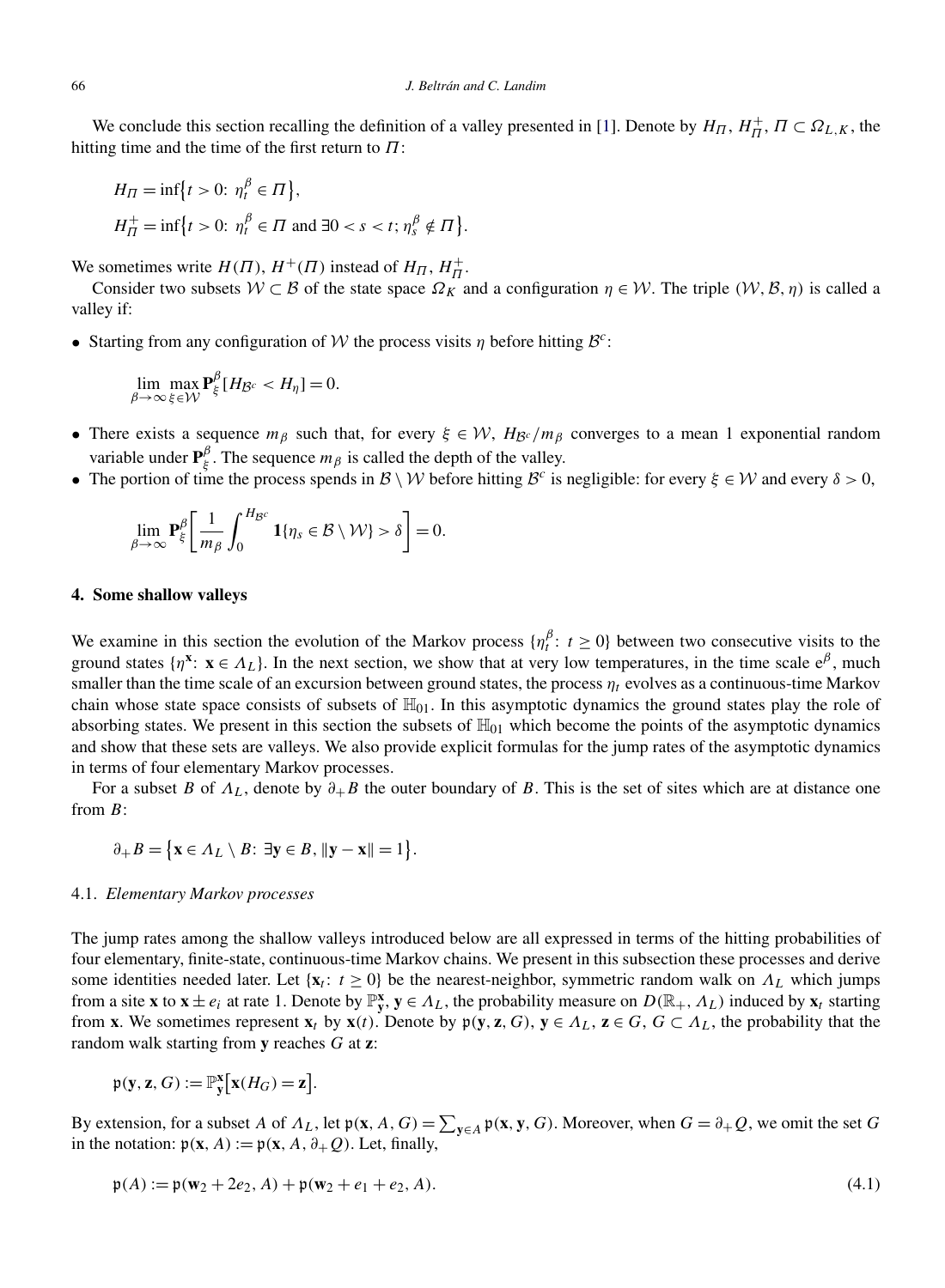<span id="page-8-0"></span>Let  $\mathbf{y}_t = (\mathbf{y}_t^1, \mathbf{y}_t^2)$  be the continuous-time Markov chain on  $D_n = \{(j, k): 0 \le j < k \le n - 1\} \cup \{(0, 0)\}$  which jumps from a site **y** to any of its nearest-neighbor sites **z**,  $\|\mathbf{y} - \mathbf{z}\| = 1$ , at rate 1. Let  $D_n^+ = \{(j, n-1): 0 \le j < n-1\}$  and let

$$
\mathfrak{q}_n = \mathbb{P}_{(0,1)}^{\mathbf{y}} [H_{D_n^+} < H_{(0,0)}],\tag{4.2}
$$

where  $\mathbb{P}_{(0,1)}^{\mathbf{y}}$  stands for the distribution of  $\mathbf{y}_t$  starting from  $(0,1)$ .

Let  $E_n = \{0, \ldots, n-1\}^2$  and let  $\mathbf{z}_t = (\mathbf{z}_t^1, \mathbf{z}_t^2)$  be the continuous-time Markov chain on  $E_n \cup \{0\}$  which jumps from a site  $z \in E_n$  to any of its nearest-neighbor sites  $z' \in E_n$ ,  $||z' - z|| = 1$ , at rate 1, and which jumps from  $(1, 1)$ (resp. from  $\mathfrak d$ ) to  $\mathfrak d$  (resp. to (1, 1)) at rate 1. Let  $E_n^+ = \{(j, n-1): 0 \le j \le n-1\}$ ,  $E_n^- = \{(j, 0): 1 \le j \le n-1\}$ , *∂*  $E_n = E_n^+ \cup E_n^- \cup \{(0, 0)\}\$  and for  $0 \le k \le n - 1$ , let

$$
\mathfrak{r}_{n}^{+} = \mathbb{P}_{(0,1)}^{\mathbf{z}}[H_{\partial E_{n}} = H_{E_{n}^{+}}], \qquad \mathfrak{r}_{n}^{-} = \mathbb{P}_{(0,1)}^{\mathbf{z}}[H_{\partial E_{n}} = H_{E_{n}^{-}}],
$$
\n
$$
\mathfrak{r}_{n}^{0}(k) = \mathbb{P}_{(k,1)}^{\mathbf{z}}[H_{\partial E_{n}} = H_{(0,0)}], \qquad \mathfrak{r}_{n} = \mathfrak{r}_{n}^{+} + \mathfrak{r}_{n}^{-},
$$
\n
$$
(4.3)
$$

where  $\mathbb{P}_{(k,1)}^{\mathbf{z}}$  stands for the distribution of  $\mathbf{z}_t$  starting from  $(k,1)$ . Note that the values of  $\mathfrak{r}_n^{\pm}$ ,  $\mathfrak{r}_n^0(k)$  are unchanged if we consider the trace of  $\mathbf{z}_t$  on the set  $\{0, \ldots, n-1\}^2$ . This latter process is a nearest-neighbor random walk on {0*,...,n* − 1}<sup>2</sup> whose holding time at *(*1*,* 1*)* is longer. The embedded discrete-time chain of the trace process is the symmetric, nearest-neighbor random walk. In particular,  $\mathfrak{r}_n^+ = (n-1)^{-1}$ .

We claim that

$$
\sum_{k=1}^{n-1} \mathfrak{r}_n^0(k) = \mathfrak{r}_n^-.
$$
 (4.4)

Indeed, denote by Z*<sup>k</sup>* the embedded, discrete-time chain on *En*. Outside of the boundary *∂En*, Z*<sup>k</sup>* jumps uniformly to one of its neighbors. At the boundary *∂En*, it jumps with probability 1 to the unique neighbor in the interior *En* \ *∂En*. Therefore,

$$
\mathfrak{r}_n^0(k) = \mathbb{P}_{(k,1)}^{\mathbf{z}}[H_{\partial E_n} = H_{(0,0)}] = \sum_{\gamma} p(\gamma) 3^{-1} = \sum_{\gamma} \pi(k,1) p(\gamma) \frac{1}{3\pi(k,1)},
$$

where the sum is carried over all paths  $\gamma$  from  $(k, 1)$  to  $(0, 1)$  which never pass by  $\partial E_n$ . The factor 1/3 represents the probability to jump from  $(0, 1)$  to  $(0, 0)$  and  $\pi$  the reversible stationary measure for the chain  $\mathbb{Z}_k$ , which is proportional to the degree of the vertices. By reversibility, the previous sum is equal to

$$
\sum_{\gamma'} \pi(0, 1) p(\gamma') \frac{1}{3\pi(k, 1)} = \sum_{\gamma'} p(\gamma') \frac{1}{Z_n \pi(k, 1)},
$$

where the sum is now carried over all paths  $\gamma'$  from (0, 1) to  $(k, 1)$  which never pass by  $\partial E_n$  and  $Z_n$  is the sum of the degrees of all vertices. Last expression is equal to  $\mathbb{P}^{\mathbf{z}}_{(0,1)}[H_{\partial E_n} = H_{(k,0)}].$  Summing over all *k* yields (4.4).

Finally, consider two independent, nearest-neighbor, continuous-time, random walks  $\mathbf{u}_t$ ,  $\mathbf{v}_t$  evolving on an interval  $J = \{m, \ldots, M\}$ ,  $m < M$ , which jump from  $k$  (resp.  $k + 1$ ) to  $k + 1$  (resp.  $k$ ),  $m \le k < M$ , at rate 1. Let  $H_1 = \inf\{t > k\}$ 0:  $|\mathbf{u}_t - \mathbf{v}_t| = 1$ . For  $a, a + 2 \in J, b, b + 1 \in J$ , let

$$
\mathfrak{m}(J, a, b) := \mathbb{P}_{(a, a+2)}^{\mathbf{uv}} \big[ (\mathbf{u}_{H_1}, \mathbf{v}_{H_1}) = (b, b+1) \big],\tag{4.5}
$$

where  $\mathbb{P}_{(a,a+2)}^{\mathbf{uv}}$  stands for the distribution of the pair  $(\mathbf{u}_t, \mathbf{v}_t)$  starting from  $(a, a+2)$ .

## 4.2. *The distribution of*  $\eta(H^+_{\mathbb{H}_01})$  *starting from a ground state*

Denote by  $\mathcal{N}(\eta^{\mathbf{x}})$  the set of eight configurations which can be obtained from  $\eta^{\mathbf{x}}$  by a rate  $e^{-2\beta}$  jump. Two of these configurations deserve a special notation,  $\eta_1^* = \sigma^{w_2, w_2 + e_2} \eta^w$  and  $\eta_2^* = \sigma^{w_2, w_2 + e_1} \eta^w$ .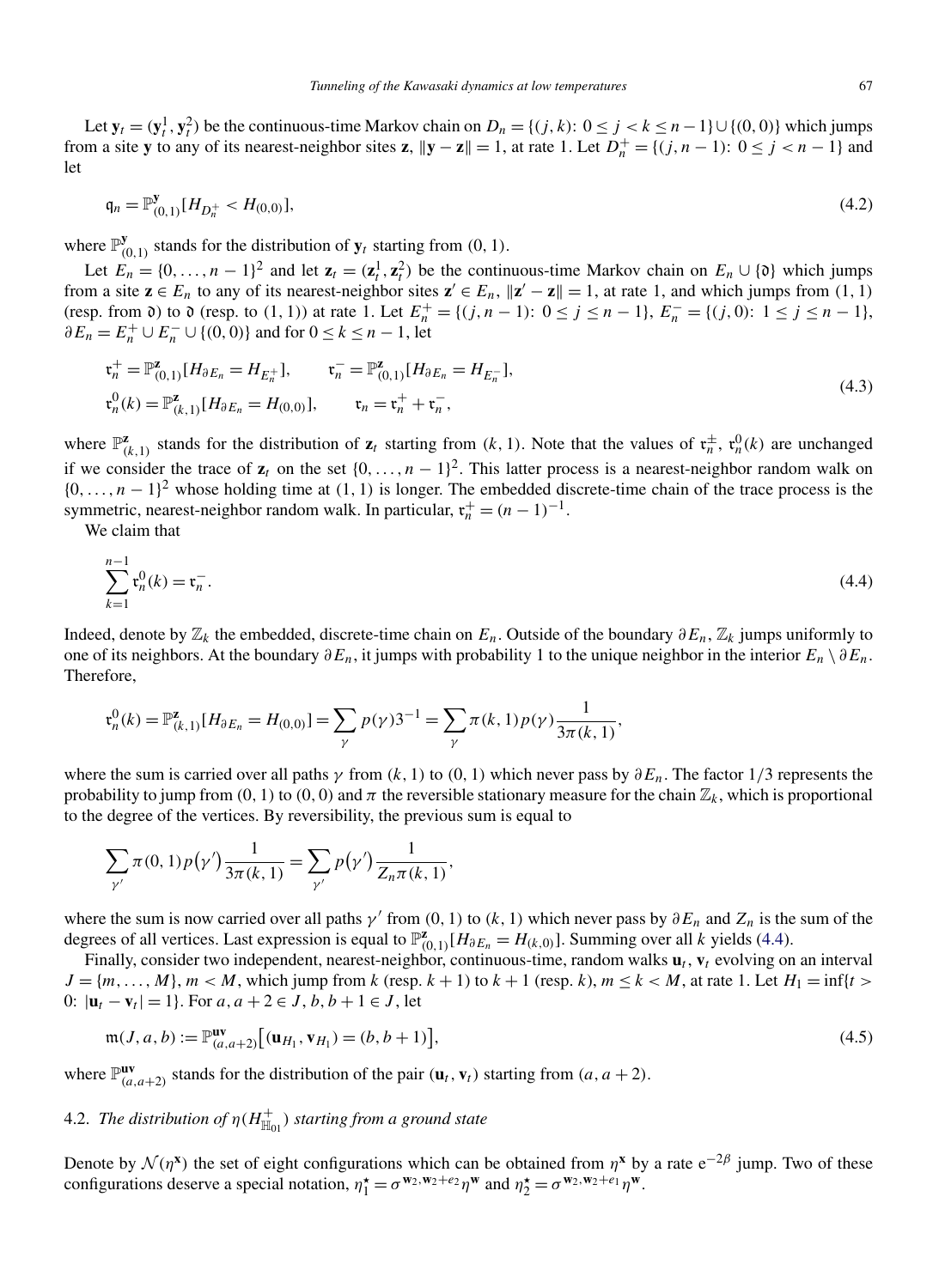<span id="page-9-0"></span>**Lemma 4.1.** *For each*  $\eta \in \mathcal{N}(\eta^{\mathbf{x}})$ *, there exists a probability measure*  $\mathbb{M}(\eta, \cdot)$  *on*  $\mathbb{H}_{01}$  *such that* 

$$
\mathbb{M}(\eta, \mathcal{A}) := \lim_{\beta \to \infty} \mathbf{P}_{\eta} [H_{\mathbb{H}_{01}} = H_{\mathcal{A}}]
$$
\n(4.6)

*for all*  $A \subset \mathbb{H}_{01}$ *. Set*  $\mathbb{M}_j(\cdot) = \mathbb{M}(\eta_j^{\star}, \cdot)$ *, j* = 1*,* 2*. Then,* 

$$
\mathbb{M}_{1}(\mathcal{E}_{\mathbf{w}}^{0,0}) = \frac{1}{2} \left\{ \frac{1 + \mathfrak{r}_{n}^{-} + \mathfrak{A}_{1,2}}{4 + \mathfrak{q}_{n} + \mathfrak{r}_{n} - \mathfrak{A}} + \frac{1 + \mathfrak{r}_{n}^{-} + \mathfrak{A}_{2} - \mathfrak{A}_{1}}{4 + \mathfrak{q}_{n} + \mathfrak{r}_{n} + \mathfrak{A}(e_{1}) - \mathfrak{A}(e_{2})} \right\},
$$
  

$$
\mathbb{M}_{2}(\mathcal{E}_{\mathbf{w}}^{0,0}) = \frac{1}{2} \left\{ \frac{1 + \mathfrak{r}_{n}^{-} + \mathfrak{A}_{1,2}}{4 + \mathfrak{q}_{n} + \mathfrak{r}_{n} - \mathfrak{A}} - \frac{1 + \mathfrak{r}_{n}^{-} + \mathfrak{A}_{2} - \mathfrak{A}_{1}}{4 + \mathfrak{q}_{n} + \mathfrak{r}_{n} + \mathfrak{A}(e_{1}) - \mathfrak{A}(e_{2})} \right\},
$$

*where*  $\mathfrak{A}(e_i) = \mathfrak{p}(\mathbf{w}_2 + e_i), \mathfrak{A}_j = \mathfrak{p}(Q_{\mathbf{w}}^{2,j})$  and

$$
\mathfrak{A} = \mathfrak{A}(e_1) + \mathfrak{A}(e_2), \qquad \mathfrak{A}_{1,2} = \mathfrak{A}_1 + \mathfrak{A}_2, \qquad \mathfrak{A}_{0,3} = \mathfrak{A}_0 + \mathfrak{A}_3.
$$

**Proof.** We prove this lemma for  $\eta = \eta_1^*$ ,  $\mathcal{A} = \mathcal{E}_0^{2,2}$  and leave the other cases to the reader. Recall the definition of  $\mathbf{q}_n$ ,  $\mathbf{r}_n^{\pm}$  introduced in [\(4.2\)](#page-8-0), [\(4.3\)](#page-8-0). We claim that any limit point  $\mathbb{M}_j = \mathbb{M}_j (\mathcal{E}_{\mathbf{w}}^{2,2})$  of the sequences  $\mathbf{P}_{\eta_j^{\pm}} [H_{\mathbb{H}_{01}} = H_A]$ satisfies the equations

$$
(4 + \mathfrak{q}_n + \mathfrak{r}_n - 2\mathfrak{t})(\mathbb{M}_1 + \mathbb{M}_2) = 1 + 2\mathfrak{t}_{1,2} + \mathfrak{r}_n^-.
$$
\n(4.7)

To prove (4.7), assume that  $P_{\eta_j^*}[H_{\mathbb{H}_{01}} = H_A]$  converges and observe that the configuration  $\eta_1^*$  may jump at rate 1 to 6 configurations and at rate e−*<sup>β</sup>* or less to *O(n)* configurations. Among the configurations which can be reached at rate 1 two belong to  $\mathbb{H}_{01}$ , one of them being  $\eta^{\mathbf{w}}$  and the other  $\sigma^{\mathbf{w}_2,\mathbf{w}_2+e_2-e_1}\eta^{\mathbf{w}} \in A$ . Hence, if we denote by  $\mathcal{N}_2(\eta_1^{\star})$  the set of the remaining four configurations which can be reached from  $\eta_1^*$  by a rate 1 jump, decomposing  $P_{\eta_1^*}[H_{\mathbb{H}_0} = H_A]$ according to the first jump we obtain that

$$
6\mathbf{P}_{\eta_1^*}[H_{\mathbb{H}_{01}} = H_{\mathcal{A}}] = 1 + \sum_{\eta' \in \mathcal{N}_2(\eta_1^*)} \mathbf{P}_{\eta'}[H_{\mathbb{H}_{01}} = H_{\mathcal{A}}] + \varepsilon(\beta),\tag{4.8}
$$

where  $\varepsilon(\beta)$  is a remainder which vanishes as  $\beta \uparrow \infty$ .

We examine the four configurations of  $\mathcal{N}_2(\eta_1^{\star})$  separately. In two configurations,  $\sigma^{w_2,w_2+2e_2}\eta^{w}$  and  $\sigma^{w_2,w_2+e_2+e_1} \times$ *η***w**, a particle is detached from the quasi-square  $Q_w^2$ . The detached particle performs a rate 1 symmetric random walk on *ΛL* until it reaches the outer boundary of the square *Q***0**. Denote by *H*hit the time the detached particle hits the outer boundary of the square *Q***w**. Among the remaining particles, two jumps have rate e−*<sup>β</sup>* and the other ones have rate at most  $e^{-2\beta}$ . Therefore, by the strong Markov property, for  $\eta' = \sigma^{w_2, w_2 + 2e_2} \eta^w$ ,  $\sigma^{w_2, w_2 + e_2 + e_1} \eta^w$ ,

$$
\mathbf{P}_{\eta'}[H_{\mathbb{H}_{01}} = H_{\mathcal{A}}] = \mathbf{P}_{\eta'}[\eta(H_{\text{hit}}) \in \mathcal{E}_{\mathbf{w}}^{2,2}] + \sum_{i=1}^{2} \mathbf{P}_{\eta'}[\eta(H_{\text{hit}}) = \eta_i^{\star}] \mathbf{P}_{\eta_i^{\star}}[H_{\mathbb{H}_{01}} = H_{\mathcal{A}}] + \varepsilon(\beta).
$$

By definition [\(4.1\)](#page-7-0) of p, the contribution of the terms  $\eta' = \sigma^{w_2, w_2 + 2e_2} \eta^w$  and  $\eta' = \sigma^{w_2, w_2 + e_2 + e_1} \eta^w$  to the sum appearing on the right hand side of (4.8) is

$$
\mathfrak{p}(\mathbf{w}_2 + e_2) \mathbf{P}_{\eta_1^*} [H_{\mathbb{H}_{01}} = H_{\mathcal{A}}] + \mathfrak{p}(\mathbf{w}_2 + e_1) \mathbf{P}_{\eta_2^*} [H_{\mathbb{H}_{01}} = H_{\mathcal{A}}] + \mathfrak{p}(\mathcal{Q}_\mathbf{w}^{2,2}) + \varepsilon(\beta). \tag{4.9}
$$

It remains to analyze the two configurations of  $\mathcal{N}_2(\eta)$ ,  $\eta' = \sigma^{w_2 - e_2, w_2 + e_2} \eta^w$  and  $\eta' = \sigma^{w_2 - e_1, w_2 + e_2} \eta^w$ . In the first one, if we denote by  $z_t^1$  the horizontal position of the particle attached to the top side of the square *Q* and by  $z_t^2$  the vertical position of the hole on the left side of the square, it is not difficult to check that  $(z_t^1, z_t^2)$  evolves as the Markov chain described just before [\(4.3\)](#page-8-0) with initial condition  $(\mathbf{z}_0^1, \mathbf{z}_0^2) = (0, 1)$ .

Denote by  $H_{\text{hit}}$  the time the hole hits 0 or  $n-1$ . Since the hole moves at rate 1, and since all the other  $O(n)$  possible jumps have rate at most e−*<sup>β</sup>* , with probability increasing to 1 as *β* ↑ ∞, *H*hit occurs before any rate e−*<sup>β</sup>* jump takes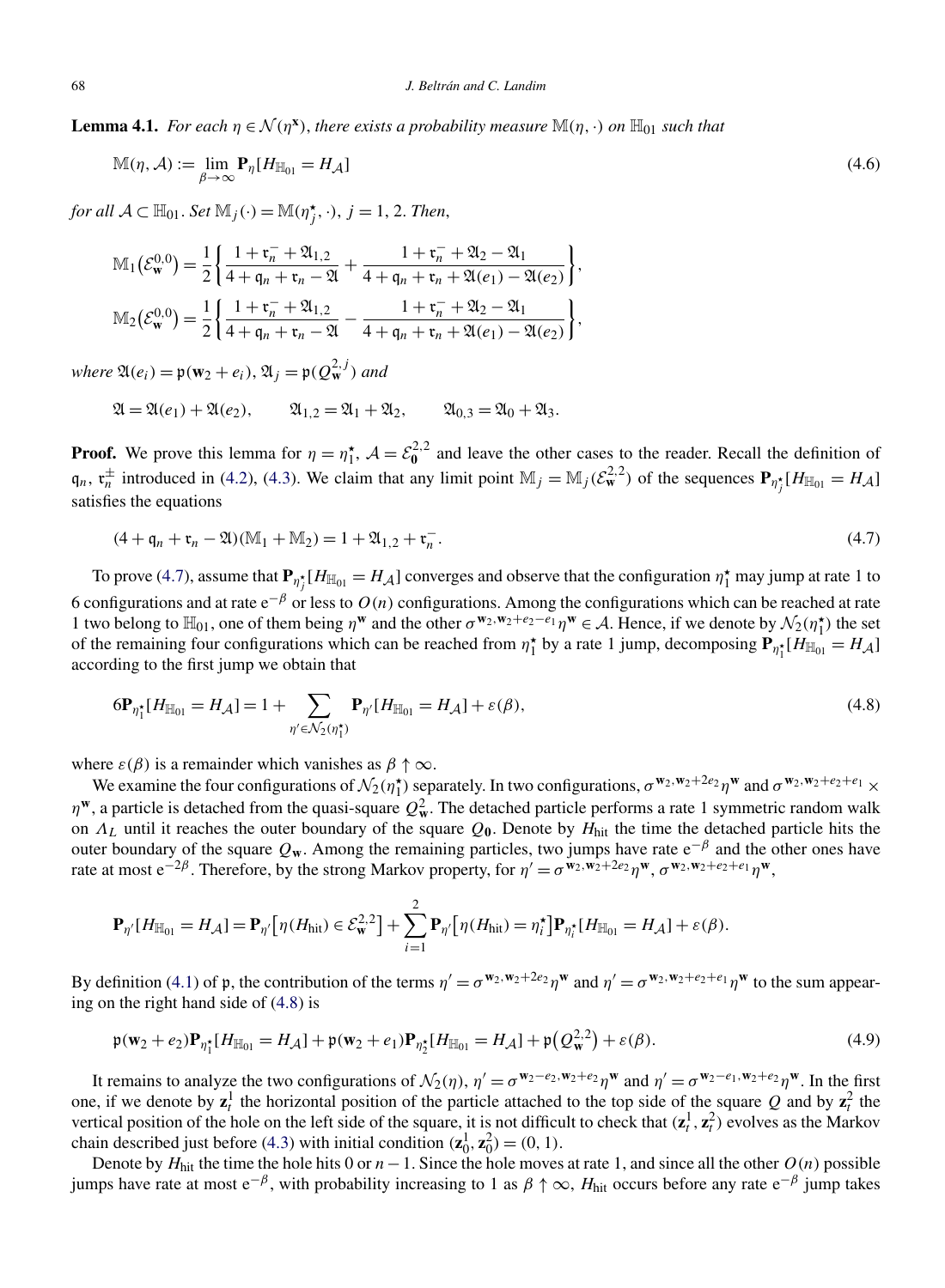<span id="page-10-0"></span>place. At time  $H_{\text{hit}}$  three situations can happen. If the process  $(\mathbf{z}_t^1, \mathbf{z}_t^2)$  reached  $(0, 0)$  (resp.  $E_n^+$ ,  $E_n^-$ ), the process  $\eta(t)$ returned to the configuration  $\eta_1^*$  (resp. hitted a configuration in  $\mathcal{E}_w^{1,2}, \mathcal{E}_w^{2,2}$ ). Hence, by definition of  $\mathfrak{r}_n^{\pm}$ ,

$$
\mathbf{P}_{\eta'}[H_{\mathbb{H}_{01}} = H_{\mathcal{A}}] = \mathfrak{r}_{n}^- + (1 - \mathfrak{r}_{n}) \mathbf{P}_{\eta_1^*}[H_{\mathbb{H}_{01}} = H_{\mathcal{A}}] + \varepsilon(\beta)
$$

for  $\eta' = \sigma^{w_2 - e_2, w_2 + e_2} \eta^w$ .

Assume now that  $\eta' = \sigma^{w_2 - e_1, w_2 + e_2} \eta^0$ . In this case, if we denote by  $y^1$  the horizontal position of the particle attached to the side of the quasi-square and by  $y^2$  the horizontal position of the hole, the pair  $(y_t^1, y_t^2)$  evolve according to the Markov process introduced just before [\(4.2\)](#page-8-0) with initial condition  $(y_0^1, y_0^2) = (0, 1)$ . Denote by  $H_{\text{hit}}$  the time the hole hits 0 or *n* − 1. Here again, since the attached particle and the hole move at rate 1 and since all the other O*(n)* jumps have rate at most e−*<sup>β</sup>* , with asymptotic probability equal to 1, *H*hit occurs before any rate e−*<sup>β</sup>* jump takes place. At time  $H_{\text{hit}}$ , if  $\mathbf{y}_{H_{\text{hit}}}^2 = 0$ , the process  $\eta(t)$  has returned to the configuration  $\eta_1^*$ , while if  $\mathbf{y}_{H_{\text{hit}}}^2 = n - 1$ , the process  $\eta(t)$ has reached a configuration in  $\mathcal{E}_w^{3,2}$ . Since the random walk reaches *n* − 1 before 0 with probability  $q_n$ , by the strong Markov property

$$
\mathbf{P}_{\eta'}[H_{\mathbb{H}_{01}} = H_{\mathcal{A}}] = (1 - \mathfrak{q}_n) \mathbf{P}_{\eta_1^*}[H_{\mathbb{H}_{01}} = H_{\mathcal{A}}] + \varepsilon(\beta)
$$

for  $\eta' = \sigma^{w_2 - e_1, w_2 + e_2} \eta^w$ .

Therefore, the contribution of the last two configurations of  $\mathcal{N}_2(\eta_1^{\star})$  to the sum on the right hand side of [\(4.8\)](#page-9-0) is

$$
\mathfrak{r}_{n}^{-} + (2 - \mathfrak{r}_{n} - \mathfrak{q}_{n}) \mathbf{P}_{\eta_{1}^{\star}} [H_{\mathbb{H}_{01}} = H_{\mathcal{A}}] + \varepsilon(\beta).
$$
\n(4.10)

Equations [\(4.8\)](#page-9-0), [\(4.9\)](#page-9-0) and (4.10) yield a linear equation for  $\mathbb{M}_1 = \mathbf{P}_{\eta_1^*} [H_{\mathbb{H}_{01}} = H_A]$  in terms of  $\mathbb{M}_1$  and  $\mathbb{M}_2 =$  $\mathbf{P}_{\eta_2^{\star}}[H_{\mathbb{H}_0} = H_{\mathcal{A}}]$ . Analogous arguments provide a similar equation for  $\mathbb{M}_2$  in terms of  $\mathbb{M}_1$  and  $\mathbb{M}_2$ . Adding these two equations we obtain [\(4.7\)](#page-9-0), while subtracting them gives a formula for the difference  $\mathbb{M}_1 - \mathbb{M}_2$ . The assertion of the lemma follows from these equations for  $M_1 + M_2$  and  $M_1 - M_2$ .  $\Box$ 

Similar computations to the ones carried over in the previous proof permit to derive explicit expressions for  $M_j$ . For example, we have that

$$
\mathbb{M}_1(\eta^{\mathbf{w}})=\mathbb{M}_2(\eta^{\mathbf{w}})=\frac{1}{4+\mathfrak{q}_n+\mathfrak{r}_n-2\mathfrak{l}}.
$$

By symmetry, for each  $\eta \in \mathcal{N}(\eta^{\mathbf{x}})$ , we can represent  $\mathbb{M}(\eta, \cdot)$  in terms of  $\mathbb{M}_1$  and  $\mathbb{M}_2$ . Moreover, for all  $\eta \in \mathcal{N}(\eta^{\mathbf{x}})$ ,

$$
\mathbb{M}(\eta, \eta^{\mathbf{x}}) + \sum_{0 \leq i, j \leq 3} \mathbb{M}(\eta, \mathcal{E}_{\mathbf{x}}^{i, j}) = 1.
$$

4.3. *The valleys*  $\mathcal{E}_{\mathbf{x}}^{i,j}$ 

Let  $Q^i = Q \setminus \{w_i\}$ ,  $0 \le i \le 3$ , where

$$
\mathbf{w}_0 = \mathbf{w} = (0, 0), \qquad \mathbf{w}_1 = (n - 1, 0), \qquad \mathbf{w}_2 = (n - 1, n - 1), \qquad \mathbf{w}_3 = (0, n - 1)
$$

are the corners of the square *Q*. For  $\mathbf{x} \in \Lambda_L$ , let  $Q_{\mathbf{x}}^i = \mathbf{x} + Q^i$ ,  $\mathbf{x}_i = \mathbf{x} + \mathbf{w}_i$ . Denote by  $\partial_j Q^i_{\mathbf{x}}, 0 \le j \le 3$ , the *j*th boundary of  $Q^i_{\mathbf{x}}$ :

$$
\partial_j Q_{\mathbf{x}}^i = \left\{ \mathbf{z} \in \partial_+ Q_{\mathbf{x}}^i : \exists \mathbf{y} \in Q_{\mathbf{x}}^i; \mathbf{y} - \mathbf{z} = (1 - j)e_2 \right\}, \quad j = 0, 2,
$$
  

$$
\partial_j Q_{\mathbf{x}}^i = \left\{ \mathbf{z} \in \partial_+ Q_{\mathbf{x}}^i: \exists \mathbf{y} \in Q_{\mathbf{x}}^i; \mathbf{y} - \mathbf{z} = (j - 2)e_1 \right\}, \quad j = 1, 3.
$$

Let  $Q_{\mathbf{x}}^{i,j} = \partial_j Q_{\mathbf{x}}^i \setminus Q_{\mathbf{x}}$ , let  $\mathcal{E}_{\mathbf{x}}^{i,j}$  be the set of configurations in which all sites of the set  $Q_{\mathbf{x}}^i$  are occupied with an extra particle at some location of  $Q_{\mathbf{x}}^{i,j}$ , and let  $\Omega^1 = \Omega^1_{L,K}$  be the union of all such sets:

$$
\mathcal{E}_{\mathbf{x}}^{i,j} = \big\{ \sigma^{\mathbf{x}_i, \mathbf{z}} \eta^{\mathbf{x}} \colon \mathbf{z} \in \mathcal{Q}_{\mathbf{x}}^{i,j} \big\}, \qquad \Omega_{\mathbf{x}}^1 = \bigcup_{0 \le i,j \le 3} \mathcal{E}_{\mathbf{x}}^{i,j}, \qquad \Omega^1 = \bigcup_{\mathbf{x} \in \Lambda_L} \Omega_{\mathbf{x}}^1.
$$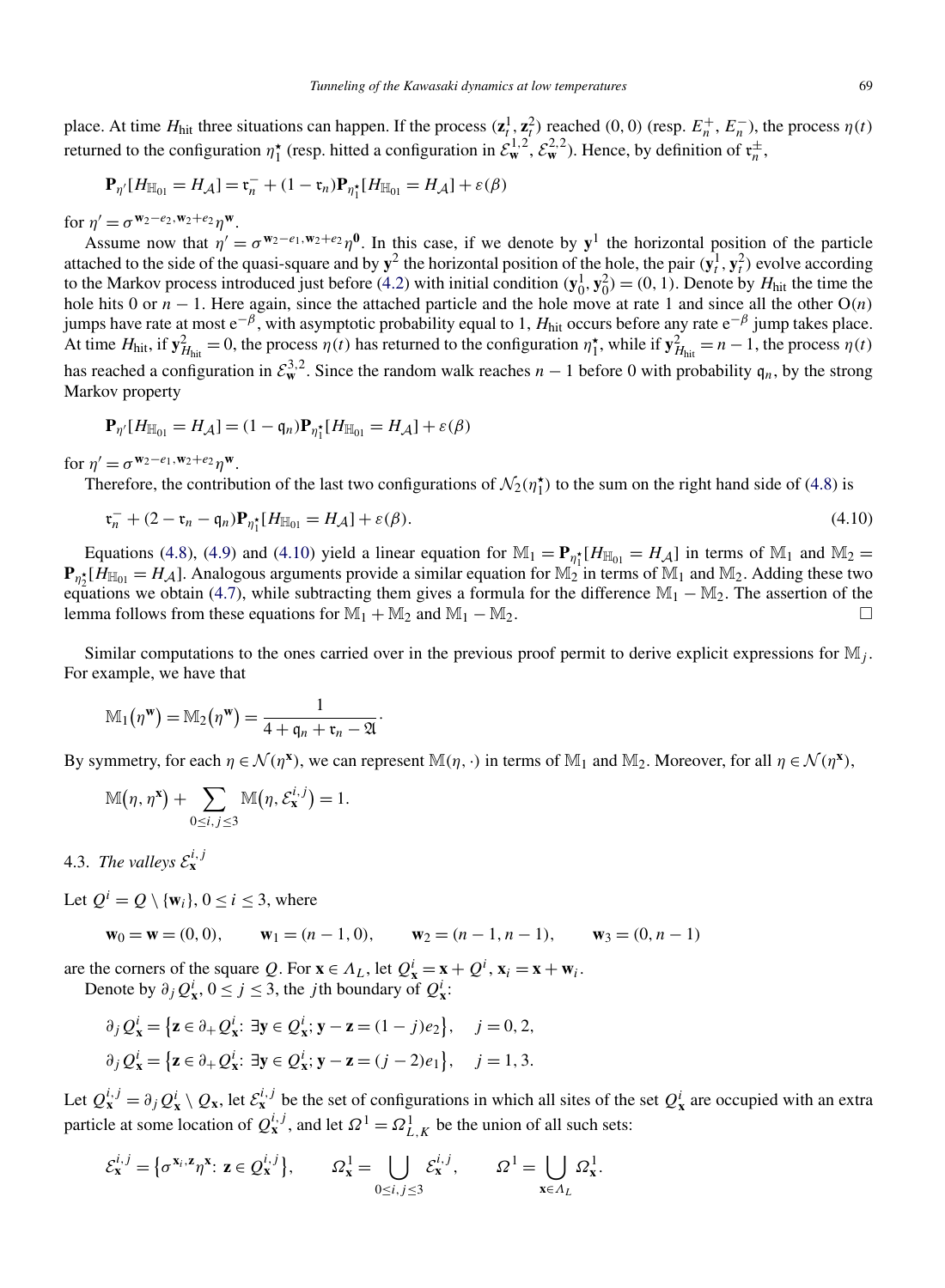<span id="page-11-0"></span>

Fig. 2. Four among the five configurations of the set  $\mathcal{E}_{\mathbf{x}}^{0,0}$  for  $n = 6$ . The gray dot indicates the site **x**. We placed a square  $[-1/2, 1/2)^2$  around each particle.

Note that  $Ω_1 ⊂ \mathbb{H}_1$ . Figure 2 illustrates typical configurations of the set  $Ω<sup>1</sup>$ .

The process  $\{ \eta_t^{\beta} : t \ge 0 \}$  can reach any configuration  $\xi \in \mathcal{E}_{\mathbf{x}}^{i,j}$  from any configuration  $\eta \in \mathcal{E}_{\mathbf{x}}^{i,j}$  with rate one jumps, while any jump from a configuration in  $\mathcal{E}_{\mathbf{x}}^{i,j}$  to a configuration which does not belong to this set has rate at most  $e^{-\beta}$ . This means that at low temperatures the process  $\eta_t$  reaches equilibrium in  $\mathcal{E}_{\mathbf{x}}^{i,j}$  before exiting this set, which is the first condition for a set to be the well of a valley.

The main result of this subsection states that for any configuration  $\xi \in \mathcal{E}_{\mathbf{x}}^{i,j}$ , the triples  $(\mathcal{E}_{\mathbf{x}}^{i,j}, \mathcal{E}_{\mathbf{x}}^{i,j} \cup \Delta_1, \xi)$  are valleys in the terminology of [\[1\]](#page-29-0). This means, in particular, that starting from any configuration in  $\mathcal{E}_{\mathbf{x}}^{i,j}$ , the hitting time of the set  $\mathbb{H}_{01} \setminus \mathcal{E}_{\mathbf{x}}^{i,j}$  properly rescaled converges in distribution, as  $\beta \uparrow \infty$ , to an exponential random variable. We compute in Proposition [4.3](#page-13-0) the time scale which turns the limit a mean one exponential distribution, as well as the asymptotic distribution of  $\eta(H(\mathbb{H}_{01} \setminus \mathcal{E}_{\mathbf{x}}^{i,j}))$ .

Denote by  $\mathcal{N}(\mathcal{E}_{\mathbf{x}}^{i,j})$ ,  $\mathcal{N}$  for neighborhood, the configurations which do not belong to  $\mathcal{E}_{\mathbf{x}}^{i,j}$ , but which can be reached from a configuration in  $\mathcal{E}_{\mathbf{x}}^{i,j}$  by performing a jump which has rate  $e^{-\beta}$ . The set  $\mathcal{N}(\mathcal{E}_{\mathbf{w}}^{2,2})$ , for instance, has the following 3*n* elements. There are  $n + 1$  configurations obtained when the top particle detaches itself from the others:  $\sigma^{w_2} \sigma_\eta w$ , where  $z = (-1, n)$ ,  $(a, n + 1)$ ,  $0 \le a \le n - 2$ ,  $(n - 1, n)$ . There are  $n - 1$  configurations obtained when the particle at  $\mathbf{w}_2 - e_2$  moves upward:  $\sigma^{\mathbf{w}_2 - e_2, \mathbf{z}} \eta^{\mathbf{w}}, \mathbf{z} = (a, n), 0 \le a \le n - 2$ . There are  $n - 2$  configurations obtained when the particle at  $\mathbf{w}_2 - e_1$  moves to the right:  $\sigma^{\mathbf{w}_2 - e_1, \mathbf{z}} \eta^{\mathbf{w}}, \mathbf{z} = (a, n), 0 \le a \le n - 3$ . To complete the description of the set  $\mathcal{N}(\mathcal{F}_{\mathbf{w}}^{2,2})$ , we have to add the configurations  $\sigma^{\mathbf{w}_3,\mathbf{w}_3+e_2}\sigma^{\mathbf{w}_2,\mathbf{w}_3+e_1+e_2}\eta^{\mathbf{w}}$  and  $\sigma^{\mathbf{w}_2-e_1,\mathbf{w}_2-e_1+e_2}\sigma^{\mathbf{w}_2,\mathbf{w}_2-2e_1+e_2}\eta^{\mathbf{w}}$ .

**Lemma 4.2.** *For*  $\mathbf{x} \in \Lambda_L$ ,  $0 \le i, j \le 3$ , and  $\xi \in \mathcal{N}(\mathcal{E}_\mathbf{x}^{i,j})$ , there exists a probability measure  $\mathbb{M}(\xi, \cdot)$  defined on  $\mathbb{H}_{01}$ *such that*

$$
\lim_{\beta \to \infty} \mathbf{P}_{\xi}^{\beta} \big[ \eta(H_{\mathbb{H}_{01}}) \in \mathcal{A} \big] = \mathbb{M}(\xi, \mathcal{A})
$$

for all  $A \subset \mathbb{H}_{01}$ . Moreover, let  $\Pi$  be one of the sets  $\mathcal{E}_{\mathbf{w}}^{i,j}$ ,  $0 \leq i, j \leq 3$ , or one of the singletons  $\{\eta^{\mathbf{w}}\}$ ,  $\{\sigma^{\mathbf{w}_2, \mathbf{w}_3 + e_1 + e_2} \times$  $\sigma^{w_0, w_3 + e_2} n^w$ . *Then*,

(1) For 
$$
\mathbf{z} \in J_1 = \{(-1, n), (n - 1, n), (a, n + 1): 0 \le a \le n - 2\}
$$
,

$$
\mathbb{M}(\sigma^{\mathbf{w}_2,\mathbf{z}}\eta^{\mathbf{w}},\Pi)=\sum_{k=0}^3\mathfrak{p}(\mathbf{z},\mathcal{Q}_{\mathbf{w}}^{2,k})\mathbf{1}\{\Pi=\mathcal{E}_{\mathbf{w}}^{2,k}\}+\mathfrak{p}(\mathbf{z},\mathbf{w}_2+e_2)\mathbb{M}_1(\Pi)+\mathfrak{p}(\mathbf{z},\mathbf{w}_2+e_1)\mathbb{M}_2(\Pi).
$$

(2) *For*  $z \in Q_w^{2,2}$ ,

$$
\mathbb{M}(\sigma^{\mathbf{w}_2 - e_2, \mathbf{z}} \eta^{\mathbf{w}}, \Pi) = \frac{1}{n-1} \mathbf{1} \{ \Pi = \mathcal{E}_{\mathbf{w}}^{1,2} \} + \mathfrak{r}_n^0(\mathfrak{n}_\mathbf{z}) \mathbb{M}_1(\Pi) + \left\{ \frac{n-2}{n-1} - \mathfrak{r}_n^0(\mathfrak{n}_\mathbf{z}) \right\} \mathbf{1} \{ \Pi = \mathcal{E}_{\mathbf{w}}^{2,2} \},
$$

*where*  $\mathfrak{n}_z = n - 1 - z_1$ ,  $z = (z_1, z_2)$ . (3) *For*  $z = (k, n), 0 \le k \le n - 3$ ,

$$
\mathbb{M}\big(\sigma^{\mathbf{w}_2-\boldsymbol{e}_1,\mathbf{z}}\eta^{\mathbf{w}},\mathcal{E}^{2,2}_{\mathbf{w}}\big)=1.
$$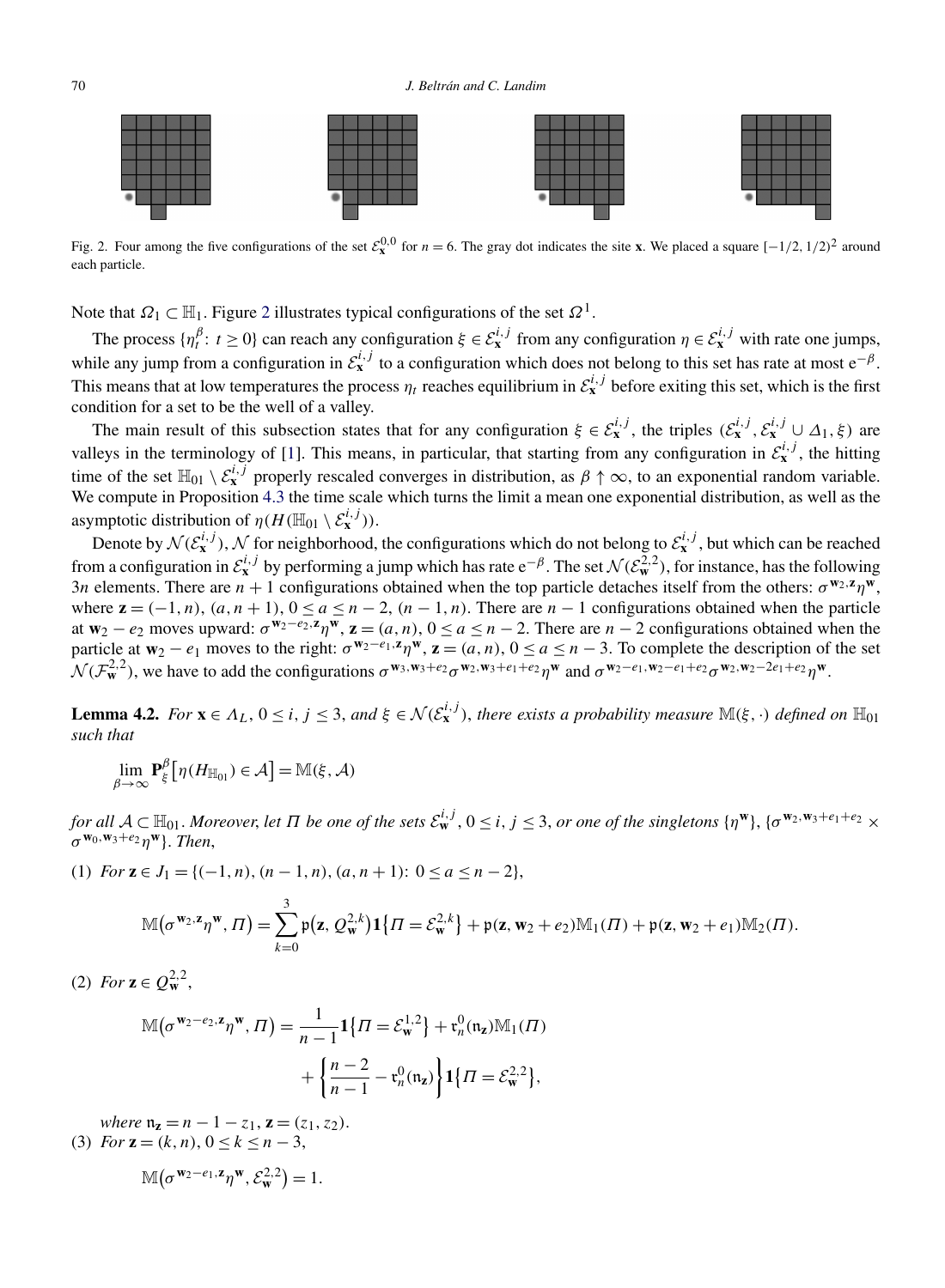<span id="page-12-0"></span>(4) *Finally, for the last two configurations of*  $\mathcal{N}(\mathcal{E}_{\mathbf{w}}^{2,2})$ ,

$$
\mathbb{M}(\sigma^{\mathbf{w}_3, \mathbf{w}_3 + e_2} \sigma^{\mathbf{w}_2, \mathbf{w}_3 + e_1 + e_2} \eta^{\mathbf{w}}, \Pi) = \frac{1}{n} \mathbf{1} \{ \Pi = \{ \sigma^{\mathbf{w}_2, \mathbf{w}_3 + e_1 + e_2} \sigma^{\mathbf{w}_0, \mathbf{w}_3 + e_2} \eta^{\mathbf{w}} \} \} + \frac{n-1}{n} \mathbf{1} \{ \Pi = \mathcal{E}_{\mathbf{w}}^{2,2} \},
$$
  

$$
\mathbb{M}(\sigma^{\mathbf{w}_2 - e_1, \mathbf{w}_2 - e_1 + e_2} \sigma^{\mathbf{w}_2, \mathbf{w}_2 - 2e_1 + e_2} \eta^{\mathbf{w}}, \mathcal{E}_{\mathbf{w}}^{2,2} ) = 1.
$$

**Proof.** We present the proof for  $i = j = 2$ ,  $\mathbf{x} = \mathbf{w}$ , the other cases being analogous. As we have seen, the set  $\mathcal{N}(\mathcal{E}_{\mathbf{w}}^{2,2})$ has five different types of configurations. We examine each one separately. Assume first that  $\xi = \sigma^{w_2} \cdot z_\eta$ **w** for some  $z \in J_1$ ,  $J_1$  the set defined in the statement of the lemma. The free particle, initially at **z** performs a rate one, nearestneighbor, symmetric random walk in *ΛL* until it reaches the outer boundary of the square *Q*. All the other possible jumps have rate at most e−*<sup>β</sup>* and may therefore be neglected in the argument. When the free particle attains *∂*+*Q*, the configuration either belongs to one of the sets  $\mathcal{E}^{2,k}$ ,  $0 \le k \le 3$ , or is one of the configurations  $\eta_1^{\star}$  or  $\eta_2^{\star}$  introduced in Lemma [4.1.](#page-9-0) By definition [\(4.1\)](#page-7-0) of p, it belongs to  $\mathcal{E}_{\mathbf{w}}^{2,k}$  with probability  $p(\mathbf{z}, Q_{\mathbf{w}}^{2,k})$  and is equal to the configuration  $\eta_1^*$ (resp.  $\eta_2^{\star}$ ) with probability  $p(\mathbf{z}, \mathbf{w}_2 + e_2)$  (resp.  $p(\mathbf{z}, \mathbf{w}_2 + e_1)$ ). This proves the first assertion of the lemma.

Assume now that  $\xi = \sigma^{w_2 - e_2, z} \eta^w$ ,  $z \in Q_w^{2,2}$ . The configuration  $\xi$  has a particle attached to the top side of the square  $Q$  and a hole on the right side of the square. This pair behaves as the process  $z_t$  introduced in the begining of this section and evolves until the hole reaches the bottom of the square or its original position at the top. There are three cases to be considered. The hole may reach  $w_1$  before  $w_2$ . This happens with probability  $(n - 1)^{-1}$  and the configuration attained belongs to the equivalent class  $\mathcal{E}_{w}^{1,2}$ .

The hole may reach  $w_2$  before  $w_1$  when the top particle is not at  $w_2 + e_2$ . In this case the process reached a configuration in  $\mathcal{E}_{\mathbf{w}}^{2,2}$ . This event has probability  $\mathbb{P}_{(j,1)}^{\mathbf{z}}[H_{\partial E_n} = H_{E_N^-}]$ , where  $j = n - 1 - \mathbf{z} \cdot e_1$  and where  $\mathbb{P}_{(j,1)}^{\mathbf{z}}$  is the measure introduced in [\(4.3\)](#page-8-0). By definition of the set  $\hat{\theta}E_n$ ,

$$
\mathbb{P}_{(j,1)}^{\mathbf{z}}[H_{\partial E_n} = H_{E_N^{-}}] = 1 - \mathbb{P}_{(j,1)}^{\mathbf{z}}[H_{\partial E_n} = H_{E_N^{+}}] - \mathbb{P}_{(j,1)}^{\mathbf{z}}[H_{\partial E_n} = H_{(0,0)}]
$$
  
=  $\frac{n-2}{n-1} - \mathfrak{r}_n^0(j).$ 

Finally, the hole may reach  $w_2$  before  $w_1$  at a time where the top particle is at  $w_2 + e_2$ . In this case the process reached the configuration  $\eta_1^*$  introduced in the previous lemma. This event happens with probability  $\mathfrak{r}_n^0(j)$ , which concludes the proof of the second assertion of the lemma.

In the case  $\xi = \sigma^{w_2 - e_1, z} \eta^w$ , the hole initially at  $w_2 - e_1$  performs a horizontal, rate one, symmetric random walk on the interval {*m*+1*,...,n*−1}, where *m* represents the horizontal position of the top particle, which itself performs a horizontal, rate one, symmetric random walk limited on its right by the hole in the row below. This coupled system evolves as the process  $\mathbf{y}_t$  introduced in [\(4.2\)](#page-8-0) until the hole initially at  $\mathbf{w}_2 - e_1$  reaches its original position at  $\mathbf{w}_2$ .

Suppose that  $\xi = \sigma^{w_3, w_3 + e_2} \sigma^{w_2, w_3 + e_1 + e_2} \eta^w$ . In this situation the hole at **w**<sub>3</sub> performs a vertical, rate one, symmetric random walk on  $\{(0, b): 0 \le b \le n\}$ . The hole reaches **w** before it reaches **w**<sub>3</sub> with probability  $n^{-1}$ .

Finally, if  $\xi = \sigma^{w_2 - e_1, w_2 - e_1 + e_2} \sigma^{w_2, w_2 - 2e_1 + e_2} \eta^w$ , there is only one rate one jump which drives the system back to the set  $\mathcal{E}_{\mathbf{w}}^{2,2}$ .

By symmetry, the distribution of  $\eta(H(\mathbb{H}_{01} \setminus \mathcal{E}_{\mathbf{x}}^{i,\cdot}))$  can be obtained from the one of  $\eta(H(\mathbb{H}_{01} \setminus \mathcal{E}_{\mathbf{w}}^{0,j}))$ ,  $0 \le j \le 3$ . When the set *Π* is a singleton  $\{\zeta\}$  we represent  $\mathbb{M}(\xi,\{\zeta\})$  by  $\mathbb{M}(\xi,\zeta)$ . This convention is adopted for all functions of sets without further comment. Recall the notation introduced in the beginning of this section and in the statement of Lemma [4.2.](#page-11-0) Let

$$
Z(\mathcal{E}_{\mathbf{x}}^{i,j}) = \sum_{\xi \in \mathcal{N}(\mathcal{E}_{\mathbf{x}}^{i,j})} \mathbb{M}(\xi, (\mathcal{E}_{\mathbf{x}}^{i,j})^c) = \sum_{\xi \in \mathcal{N}(\mathcal{E}_{\mathbf{x}}^{i,j})} \{1 - \mathbb{M}(\xi, \mathcal{E}_{\mathbf{x}}^{i,j})\}.
$$
\n(4.11)

Note that  $Z(\mathcal{E}_{\mathbf{x}}^{i,j})$  does not depend on **x**. In this sum, the terms  $\mathbb{M}(\xi,\cdot)$  are not multiplied by weights  $\omega(\xi)$  because asymptotically the process hits  $\mathcal{N}(\mathcal{E}_{\mathbf{x}}^{i,j})$  according to a uniform distribution. In view of the previous lemma and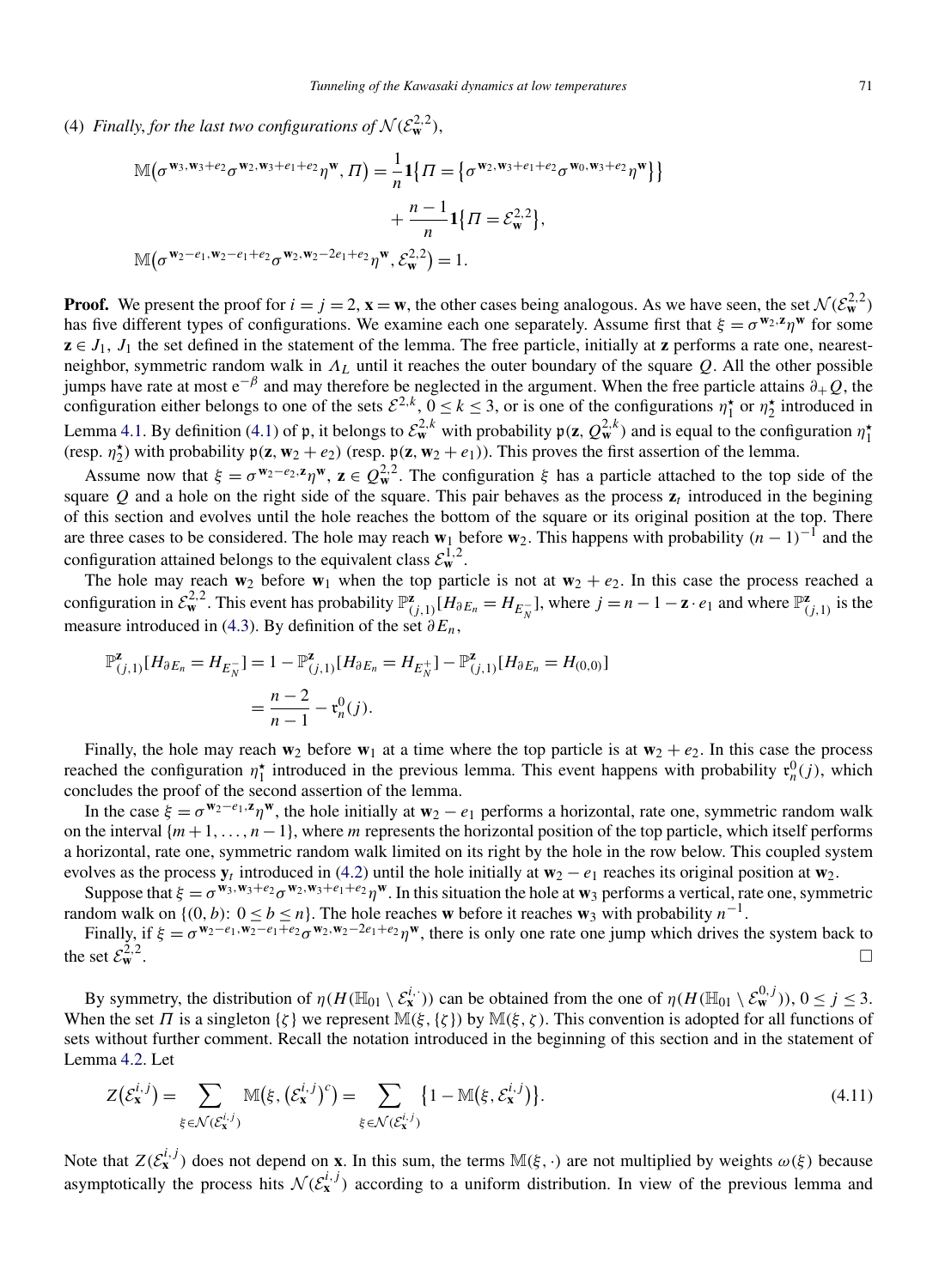<span id="page-13-0"></span>by [\(4.4\)](#page-8-0),

$$
Z(\mathcal{E}_{\mathbf{x}}^{2,2}) = 1 + \frac{1}{n-1} + (1 + \mathfrak{r}_{n}^{-})[1 - M_{1}(\mathcal{E}_{\mathbf{w}}^{2,2})] + \sum_{\mathbf{z} \in J_{1}^{*}} \{ [1 - \mathfrak{p}(\mathbf{z}, \mathcal{Q}_{\mathbf{w}}^{2,2})] - \mathfrak{p}(\mathbf{z}, \mathbf{w}_{2} + e_{2})M_{1}(\mathcal{E}_{\mathbf{w}}^{2,2}) - \mathfrak{p}(\mathbf{z}, \mathbf{w}_{2} + e_{1})M_{2}(\mathcal{E}_{\mathbf{w}}^{2,2}) \},
$$

where  $J_1^* = J_1 \setminus \{w_2 + e_2\}.$ 

**Proposition 4.3.** *Fix*  $0 \le i, j \le 3$  *and*  $\mathbf{x} \in \Lambda_L$ .

- (1) For any  $\xi \in \mathcal{E}_{\mathbf{x}}^{i,j}$ , the triple  $(\mathcal{E}_{\mathbf{x}}^{i,j}, \mathcal{E}_{\mathbf{x}}^{i,j} \cup \Delta_1, \xi)$  is a valley of depth  $\mu_K(\mathcal{E}_{\mathbf{x}}^{i,j})$   $\exp_K(\mathcal{E}_{\mathbf{x}}^{i,j}, [\mathcal{E}_{\mathbf{x}}^{i,j} \cup \Delta_1]^c)$ ;
- (2) For any  $\xi \in \mathcal{E}_{\mathbf{x}}^{i,j}$ , under  $\mathbf{P}_{\xi}^{\beta}$ ,  $H(\mathbb{H}_{01} \setminus \mathcal{E}_{\mathbf{x}}^{i,j})/e^{\beta}$  converges in distribution to an exponential random variable of  $\frac{\partial}{\partial \mathbf{f}} \text{parameter } Z(\mathcal{E}_{\mathbf{x}}^{i,j})/|\mathcal{E}_{\mathbf{x}}^{i,j}|;$
- (3) *For any*  $\xi \in \mathcal{E}_{\mathbf{x}}^{i,j}$ ,  $\Pi \subset \mathbb{H}_{01} \setminus \mathcal{E}_{\mathbf{x}}^{i,j}$ ,

$$
\lim_{\beta \to \infty} \mathbf{P}_{\xi}^{\beta} \big[ \eta \big( H(\mathbb{H}_{01} \setminus \mathcal{E}_{\mathbf{x}}^{i,j}) \big) \in \Pi \big] = \frac{1}{Z(\mathcal{E}_{\mathbf{x}}^{i,j})} \sum_{\eta \in \mathcal{N}(\mathcal{E}_{\mathbf{x}}^{i,j})} \mathbb{M}(\eta, \Pi) =: Q(\mathcal{E}_{\mathbf{x}}^{i,j}, \Pi).
$$

**Proof.** Recall [\[1\]](#page-29-0), Theorem 2.6. Condition (2.15) is fulfilled by definition of the set *Δ*1. A simple argument shows that  $G_K(\xi, \zeta) = e^{-\beta} \mu_K(\eta^{\mathbf{w}})$  for any pair of configurations  $\xi \neq \zeta \in \mathcal{E}_{\mathbf{x}}^{i,j}$ , and that  $G_K(\mathcal{E}_{\mathbf{x}}^{i,j}, [\mathcal{E}_{\mathbf{x}}^{i,j} \cup \Delta_1]^c) \leq e^{-2\beta} \mu_K(\eta^{\mathbf{w}})$ . Condition (2.14) follows from these estimates and [\(3.1\)](#page-6-0). This proves the first assertion of the lemma.

To prove the second assertion of the lemma, we start with a recursive formula for  $H_{\mathbb{H}_{01}\setminus \mathcal{E}_{\mathbf{x}}^{i,j}}$ . Let  $\tau_1$  the time the process leaves the set  $\mathcal{E}_{\mathbf{x}}^{i,j}$ :  $\tau_1 = \inf\{t > 0: \eta_t^{\beta} \notin \mathcal{E}_{\mathbf{x}}^{i,j}\}\)$ . We have that

$$
H_{\mathbb{H}_{01}\setminus \mathcal{E}_{\mathbf{x}}^{i,j}} = \tau_1 + H_{\mathbb{H}_{01}} \circ \theta_{\tau_1} + \mathbf{1} \{H_{\mathbb{H}_{01}} \circ \theta_{\tau_1} = H_{\mathcal{E}_{\mathbf{x}}^{i,j}} \circ \theta_{\tau_1} \} H_{\mathbb{H}_{01}\setminus \mathcal{E}_{\mathbf{x}}^{i,j}} \circ \theta_{H_{\mathbb{H}_{01}}^+},
$$

where  $\{\theta_t: t > 0\}$  stands for the shift operators.

Fix  $\lambda > 0$  and let  $\lambda_{\beta} = \lambda e^{-\beta}$ . By the strong Markov property, for any  $\xi \in \mathcal{E}_{\mathbf{x}}^{i,j}$ ,

$$
\mathbf{E}_{\xi}^{\beta} \left[ e^{-\lambda_{\beta} H_{\mathbb{H}_{01} \setminus \mathcal{E}_{\mathbf{x}}^{i,j}}} \right] = \mathbf{E}_{\xi}^{\beta} \left[ e^{-\lambda_{\beta} \tau_{1}} \mathbf{E}_{\eta_{\tau_{1}}}^{\beta} \left[ 1 \{ H_{\mathbb{H}_{01}} \neq H_{\mathcal{E}_{\mathbf{x}}^{i,j}} \} e^{-\lambda_{\beta} H_{\mathbb{H}_{01}}} \right] \right] + \mathbf{E}_{\xi}^{\beta} \left[ e^{-\lambda_{\beta} \tau_{1}} \mathbf{E}_{\eta_{\tau_{1}}}^{\beta} \left[ 1 \{ H_{\mathbb{H}_{01}} \neq H_{\mathcal{E}_{\mathbf{x}}^{i,j}} \} e^{-\lambda_{\beta} H_{\mathbb{H}_{01}}} \exp\{-\lambda_{\beta} H_{\mathbb{H}_{01} \setminus \mathcal{E}_{\mathbf{x}}^{i,j}} \circ \theta_{H_{\mathbb{H}_{01}}} \} \right] \right].
$$
\n(4.12)

Recall the definition of  $N(\mathcal{E}_{\mathbf{x}}^{i,j})$  given just before the statement of Lemma [4.2.](#page-11-0) With a probability which converges to 1 as  $\beta \uparrow \infty$ ,  $\eta_{\tau_1}^{\beta}$  belongs to  $\mathcal{N}(\mathcal{E}_{\mathbf{x}}^{i,j})$ . Each configuration in  $\mathcal{N}(\mathcal{E}_{\mathbf{x}}^{i,j})$  belongs to an equivalent class which eventually attains  $\mathbb{H}_{01}$  after a finite random number of rate one jumps. This proves that

$$
\lim_{A\to\infty}\lim_{\beta\to\infty}\max_{\zeta\in\mathcal{N}(\mathcal{E}_{\mathbf{x}}^{i,j})}\mathbf{P}_{\zeta}^{\beta}[H_{\mathbb{H}_{01}} > A] = 0.
$$

Therefore, we may replace in (4.12)  $\exp\{-\lambda_{\beta}H_{\mathbb{H}_{01}}\}$  by 1 at a cost which vanishes as  $\beta \uparrow \infty$ .

By the strong Markov property, after the last replacement, the second term on the right hand side of (4.12) can be rewritten as

$$
\mathbf{E}_{\xi}^{\beta} \big[ e^{-\lambda_{\beta} \tau_1} \mathbf{E}_{\eta_{\tau_1}}^{\beta} \big[ \mathbf{1} \{ H_{\mathbb{H}_{01}} = H_{\mathcal{E}_{\mathbf{x}}^{i,j}} \} \mathbf{E}_{\eta_{H_{\mathbb{H}_{01}}}}^{\beta} \big[ \exp \{-\lambda_{\beta} H_{\mathbb{H}_{01} \setminus \mathcal{E}_{\mathbf{x}}^{i,j}} \} \big] \big] \big].
$$

Since  $\mathcal{E}_{\mathbf{x}}^{i,j}$  is an equivalent class and the process leaves  $\mathcal{E}_{\mathbf{x}}^{i,j}$  only after a rate  $e^{-\beta}$  jump, a simple coupling argument shows that

$$
\lim_{\beta \to \infty} \max_{\eta, \zeta \in \mathcal{E}_{\mathbf{x}}^{i,j}} \left| \mathbf{E}_{\eta}^{\beta} \left[ \exp\{-\lambda_{\beta} H_{\mathbb{H}_{01} \setminus \mathcal{E}_{\mathbf{x}}^{i,j}} \} \right] - \mathbf{E}_{\zeta}^{\beta} \left[ \exp\{-\lambda_{\beta} H_{\mathbb{H}_{01} \setminus \mathcal{E}_{\mathbf{x}}^{i,j}} \} \right] \right| = 0.
$$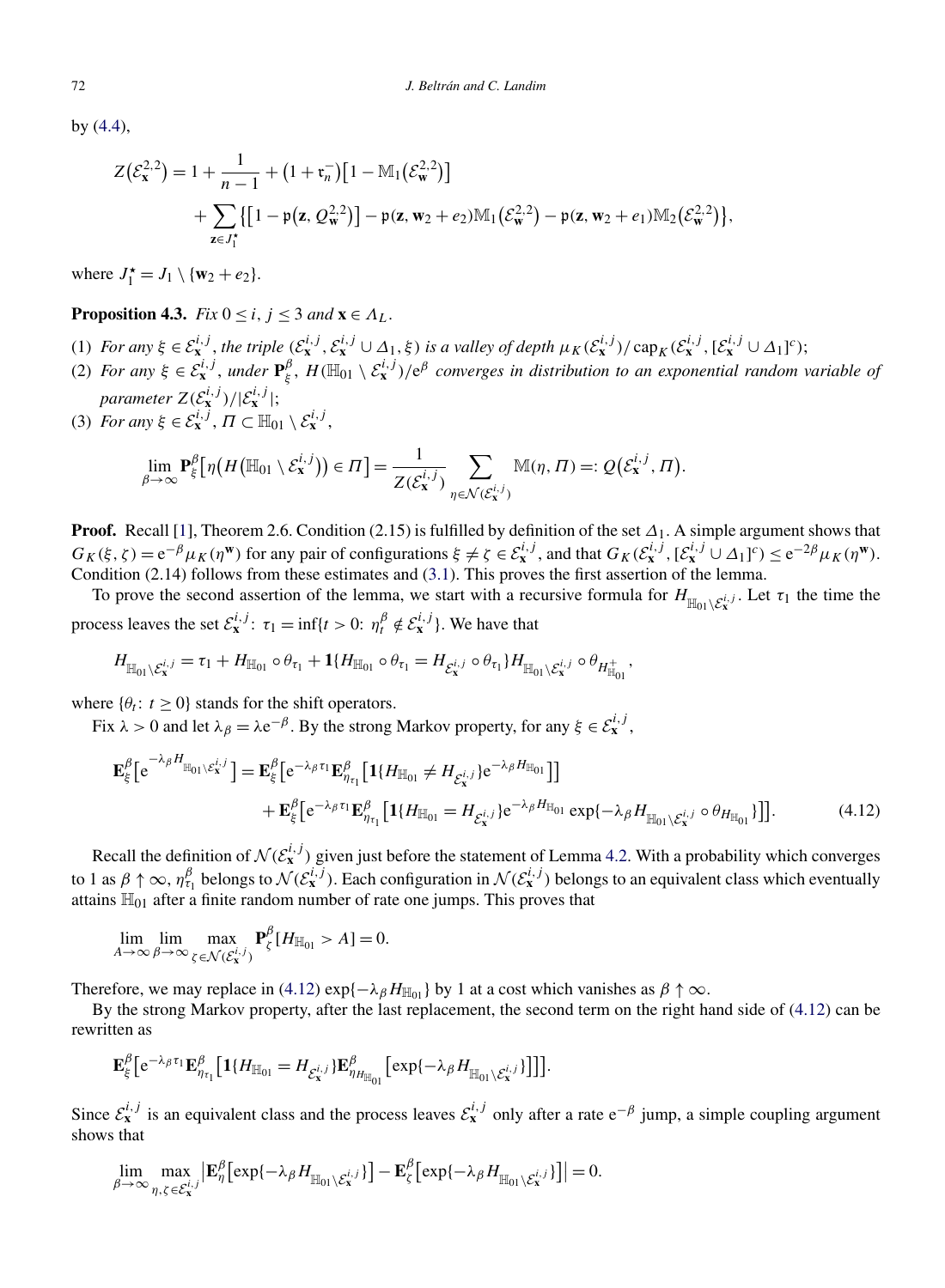The previous expectation is thus equal to

$$
\mathbf{E}_{\xi}^{\beta} \big[ \exp\{-\lambda_{\beta} H_{\mathbb{H}_{01} \setminus \mathcal{E}_{\mathbf{x}}^{i,j}} \} \big] \mathbf{E}_{\xi}^{\beta} \big[ e^{-\lambda_{\beta} \tau_1} \mathbf{E}_{\eta_{\tau_1}}^{\beta} \big[ \mathbf{1} \{ H_{\mathbb{H}_{01}} = H_{\mathcal{E}_{\mathbf{x}}^{i,j}} \} \big] \big]
$$

plus an error which vanishes as  $\beta \uparrow \infty$ .

We claim that  $(e^{-\beta} \tau_1, \eta_{\tau_1}^{\beta})$  converges in distribution, as  $\beta \uparrow \infty$ , to a pair of independent random variables where the first coordinate is an exponential time and the second coordinate has a distribution concentrated on  $\mathcal{N}(\mathcal{E}_{\mathbf{x}}^{i,j})$ . The proof of this claim relies on [\[1\]](#page-29-0), Theorem 2.7, and on a coupling argument.

Let  $G_{\mathbf{x}}^{i,j} = \mathcal{N}(\mathcal{E}_{\mathbf{x}}^{i,j}) \cup \mathcal{E}_{\mathbf{x}}^{i,j}$ . Consider the Markov process  $\{\hat{\eta}_t^{\beta}: t \ge 0\}$  on  $G_{\mathbf{x}}^{i,j}$  whose jump rates  $\hat{r}(\eta, \xi)$  are given by

$$
\hat{r}(\eta,\xi) = \begin{cases}\nr(\eta,\xi) & \text{if } \eta \in \mathcal{E}_{\mathbf{x}}^{i,j}, \xi \in G_{\mathbf{x}}^{i,j}, \\
r(\xi,\eta) & \text{if } \eta \in \mathcal{N}(\mathcal{E}_{\mathbf{x}}^{i,j}), \xi \in \mathcal{E}_{\mathbf{x}}^{i,j}, \\
0 & \text{otherwise}.\n\end{cases}
$$

Note that  $\hat{r}(\eta, \xi) = e^{-\beta}$  or 0 if  $\eta \in \mathcal{N}(\mathcal{E}_{\mathbf{x}}^{i,j})$ , and that we may couple the processes  $\eta_t^{\beta}$  and  $\hat{\eta}_t^{\beta}$  in such a way that the probability of the event  $\{\eta_t^{\beta} = \hat{\eta}_t^{\beta} : 0 \le t \le \tau_1\}$  converges to one as  $\beta \uparrow \infty$  if the initial state belongs to  $\mathcal{E}_{\mathbf{x}}^{i,j}$ .

Let  $\{\xi^1, \ldots, \xi^m\}$  be an enumeration of the set  $\mathcal{N}(\mathcal{E}_{\mathbf{x}}^{i,j})$  and consider the partition  $\mathcal{E}_{\mathbf{x}}^{i,j} \cup \{\xi^1\} \cup \cdots \cup \{\xi^m\}$  of the set  $G_{\mathbf{x}}^{i,j}$ . Assumption (H1) of [\[1\]](#page-29-0), Theorem 2.7, for the process  $\hat{\eta}_t^{\beta}$  is empty for the sets  $\{\xi^j\}$  and has been checked in the first part of this proof for the set  $\mathcal{E}_{\mathbf{x}}^{i,j}$ . Assumption (H0) for the process  $\hat{\eta}_t^{\beta}$  speeded up by  $e^{\beta}$  can be verified by a direct computation. Therefore, by [\[1\]](#page-29-0), Theorem 2.7, the pair  $(e^{-\beta}\hat{\tau}_1, \hat{\eta}^{\beta}_{\tau_1})$  converges in distribution, as  $\beta \uparrow \infty$ , to a pair of independent random variables in which the first coordinate has an exponential distribution and the second one is concentrated over  $\mathcal{N}(\mathcal{E}_{\mathbf{x}}^{i,j})$ . This result can be extended to the original pair  $(e^{-\beta} \tau_1, \eta_{\tau_1}^{\beta})$  by the coupling argument alluded to above.

It follows from the claim just proved and the previous estimates that

$$
\lim_{\beta \to \infty} \mathbf{E}_{\xi}^{\beta} \big[ e^{-\lambda_{\beta} H_{\mathbb{H}_{01}} \setminus \varepsilon_{\mathbf{x}}^{i,j}} \big] = \lim_{\beta \to \infty} \frac{\mathbf{E}_{\xi}^{\beta} [e^{-\lambda_{\beta} \tau_1}] \mathbf{E}_{\xi}^{\beta} [\mathbf{P}_{\eta_{\tau_1}}^{\beta} [H_{\mathbb{H}_{01}} \neq H_{\varepsilon_{\mathbf{x}}^{i,j}}]]}{1 - \mathbf{E}_{\xi}^{\beta} [e^{-\lambda_{\beta} \tau_1}] \mathbf{E}_{\xi}^{\beta} [\mathbf{P}_{\eta_{\tau_1}}^{\beta} [H_{\mathbb{H}_{01}} = H_{\varepsilon_{\mathbf{x}}^{i,j}}]]}.
$$

If *τ*<sub>1</sub>/e<sup>β</sup> converges to an exponential random variable of parameter  $θ$ , the right hand side becomes

$$
\lim_{\beta \to \infty} \frac{\theta \mathbf{E}_{\xi}^{\beta} [\mathbf{P}_{\eta_{\tau_1}}^{\beta} [H_{\mathbb{H}_{01}} \neq H_{\mathcal{E}_{\mathbf{x}}^{i,j}}]]}{\lambda + \theta \mathbf{E}_{\xi}^{\beta} [\mathbf{P}_{\eta_{\tau_1}}^{\beta} [H_{\mathbb{H}_{01}} \neq H_{\mathcal{E}_{\mathbf{x}}^{i,j}}]]},
$$

which means that  $H(\mathbb{H}_{01} \setminus \mathcal{E}_{\mathbf{x}}^{i,j})/e^{\beta}$  converges to an exponential random variable of parameter

$$
\gamma = \theta \lim_{\beta \to \infty} \mathbf{E}_{\xi}^{\beta} \big[ \mathbf{P}_{\eta_{\tau_1}}^{\beta} [H_{\mathbb{H}_{01}} \neq H_{\xi_{\mathbf{x}}^{i,j}}] \big].
$$

We examine the case  $i = j = 2$ ,  $\mathbf{x} = \mathbf{w}$ . Recall the description of the set  $\mathcal{N}(\mathcal{E}_{\mathbf{w}}^{2,2})$  presented before Lemma [4.2.](#page-11-0) By computing the average rates which appear in assumption (H0) of [\[1\]](#page-29-0), we obtain that under  $\mathbf{P}^{\beta}_{\xi}$ ,  $\tau_1/e^{\beta}$  converges in distribution to an exponential random variable of parameter  $|\mathcal{N}(\mathcal{E}_w^{2,2})|/|\mathcal{E}_w^{2,2}| = 3n/(n-1)$ , and that  $\eta_{\tau_1}^{\beta}$  converges to a uniform distribution on  $\mathcal{N}(\mathcal{E}_{\mathbf{w}}^{2,2})$ . Hence, by the conclusions of the previous paragraph and by Lemma [4.2,](#page-11-0)  $H(\mathbb{H}_{01} \setminus \mathbb{R}_{01})$  $\mathcal{E}_{\mathbf{w}}^{2,2}$ )/ $e^{\beta}$  converges to an exponential random variable of parameter  $Z(\mathcal{E}_{\mathbf{w}}^{2,2})/|\mathcal{E}_{\mathbf{w}}^{2,2}|$ . This proves the second assertion of the proposition.

We turn to the third assertion. Denote by  $\{H_i: j \geq 1\}$  the successive return times to  $\mathbb{H}_{01}$ :

$$
H_1 = H^+(\mathbb{H}_{01}), \qquad H_{j+1} = H^+(\mathbb{H}_{01}) \circ \theta_{H_j}, \quad j \ge 1.
$$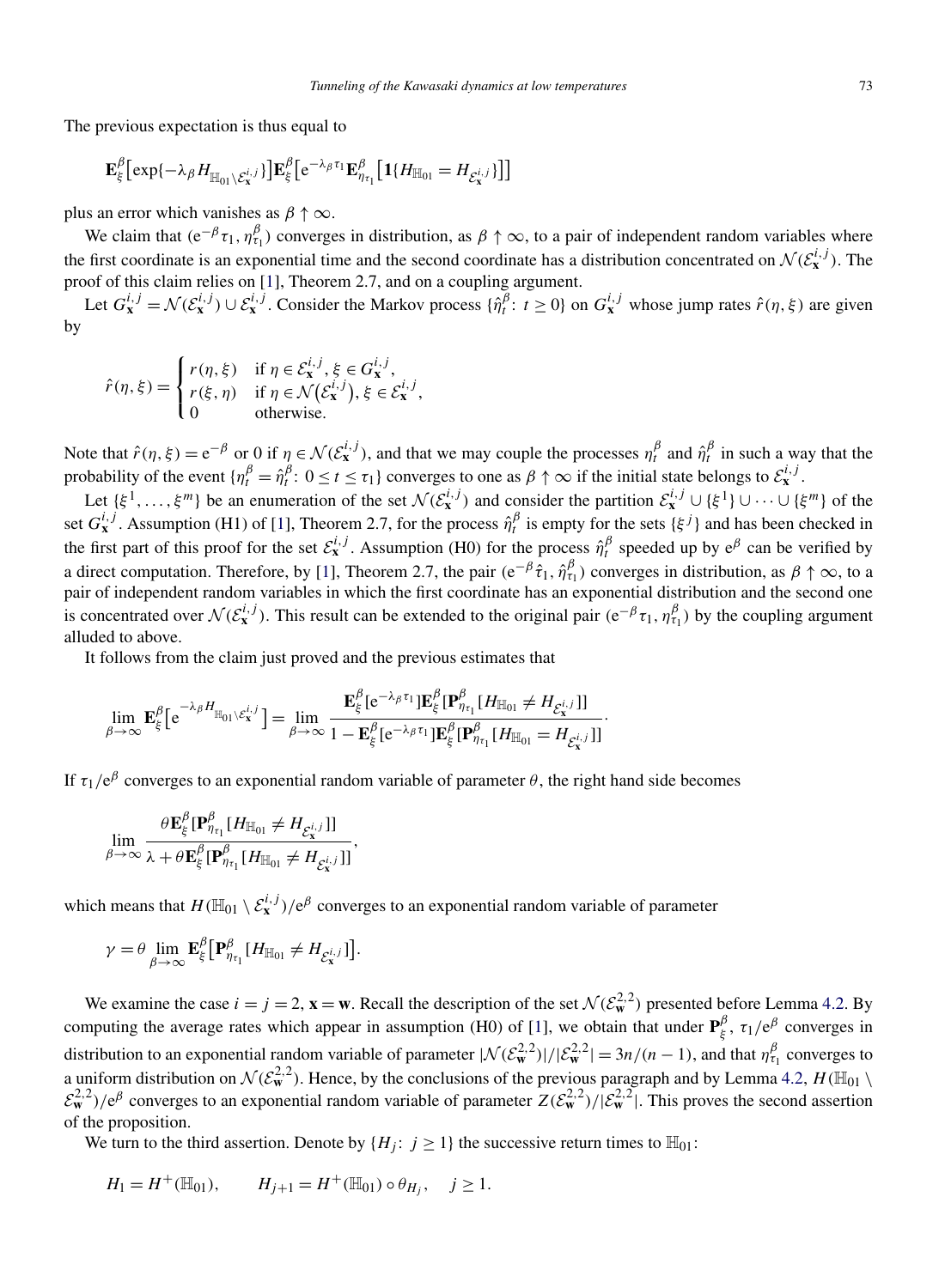<span id="page-15-0"></span>With this notation, we may write for every  $\xi \in \mathcal{E}_{\mathbf{w}}^{2,2}$ ,

$$
\mathbf{P}_{\xi}^{\beta} \big[ \eta(H_{\mathbb{H}_{01} \setminus \mathcal{E}_{\mathbf{w}}^{2,2}}) \in \Pi \big] = \sum_{j \ge 1} \mathbf{P}_{\xi}^{\beta} \big[ \eta(H_k) \in \mathcal{E}_{\mathbf{w}}^{2,2}, 1 \le k \le j-1, \eta(H_j) \in \Pi \big].
$$
 (4.13)

By the strong Markov property, for any  $\xi' \in \mathcal{E}_w^{2,2}$ ,  $\Pi' \subset \mathbb{H}_{01}$ ,

$$
\mathbf{P}_{\xi'}^{\beta}\big[\eta(H_1)\in\Pi'\big]=\mathbf{E}_{\xi'}^{\beta}\big[\mathbf{P}_{\eta_{\tau_1}}^{\beta}\big[\eta(H_{\mathbb{H}_{01}})\in\Pi'\big]\big].
$$

Under  $\mathbf{P}_{\xi}^{\beta}$ , the distribution of  $\eta_{\tau_1}$  converges to the uniform distribution over  $\mathcal{N}(\mathcal{E}_{\mathbf{w}}^{2,2})$  as  $\beta \uparrow \infty$ . Hence, by Lemma [4.2,](#page-11-0)

$$
\lim_{\beta \to \infty} \mathbf{P}_{\xi'}^{\beta} [\eta(H_1) \in \Pi'] = \frac{1}{|\mathcal{N}(\mathcal{E}_{\mathbf{w}}^{2,2})|} \sum_{\eta \in \mathcal{N}(\mathcal{E}_{\mathbf{w}}^{2,2})} \mathbb{M}(\eta, \Pi')
$$

for all  $\xi' \in \mathcal{E}_{\mathbf{w}}^{2,2}$ ,  $\Pi' \subset \mathbb{H}_{01}$ . Denote the right hand side of the previous formula by  $q(\Pi')$ . It follows from identity (4.13), the strong Markov property and the previous observation that for all  $\Pi \subset \mathbb{H}_{01} \setminus \mathcal{E}_{\mathbf{w}}^{2,2}$ ,

$$
\lim_{\beta \to \infty} \mathbf{P}_{\xi}^{\beta} \big[ \eta(H_{\mathbb{H}_{01} \setminus \mathcal{E}_{\mathbf{w}}^{2,2}}) \in \Pi \big] = \frac{q(\Pi)}{1 - q(\mathcal{E}_{\mathbf{w}}^{2,2})},
$$

which concludes the proof of the proposition.  $\Box$ 

Since  $\mathbb{H}_{01} \setminus \mathcal{E}_{\mathbf{x}}^{i,j} = [\mathcal{E}_{\mathbf{x}}^{i,j} \cup \Delta_1]^c$ , it follows from the second assertion of the proposition that the depth of the valley  $(\mathcal{E}_{\mathbf{x}}^{i,j}, \mathcal{E}_{\mathbf{x}}^{i,j} \cup \Delta_1, \xi)$  is  $e^{\beta} |\mathcal{E}_{\mathbf{x}}^{i,j}| / Z(\mathcal{E}_{\mathbf{x}}^{i,j})$ . In particular,

$$
\lim_{\beta \to \infty} \frac{\mu_K(\mathcal{E}_{\mathbf{x}}^{i,j})}{e^{\beta} \operatorname{cap}_K(\mathcal{E}_{\mathbf{x}}^{i,j}, [\mathcal{E}_{\mathbf{x}}^{i,j} \cup \Delta_1]^c)} = \frac{|\mathcal{E}_{\mathbf{x}}^{i,j}|}{Z(\mathcal{E}_{\mathbf{x}}^{i,j})}.
$$
\n(4.14)

Since  $\mu_K(\mathcal{E}_{\mathbf{x}}^{i,j}) = |\mathcal{E}_{\mathbf{x}}^{i,j}| e^{-\beta} \mu_K(\eta^{\mathbf{w}}),$ 

$$
\lim_{\beta \to \infty} \frac{\text{cap}_K(\mathcal{E}_{\mathbf{x}}^{i,j}, [\mathcal{E}_{\mathbf{x}}^{i,j} \cup \Delta_1]^c)}{e^{-2\beta} \mu_K(\eta^{\mathbf{w}})} = Z(\mathcal{E}_{\mathbf{x}}^{i,j})
$$

In view of Lemma [4.2,](#page-11-0) we have the following explicit formula for the probability measure  $Q(\mathcal{E}_{w}^{2,2},\cdot)$  on  $\mathbb{H}_{01}$ . Let

$$
\mathbf{R}(\mathcal{E}_{\mathbf{x}}^{i,j}, \Pi) = Z(\mathcal{E}_{\mathbf{x}}^{i,j}) Q(\mathcal{E}_{\mathbf{x}}^{i,j}, \Pi) = \sum_{\eta \in \mathcal{N}(\mathcal{E}_{\mathbf{x}}^{i,j})} \mathbb{M}(\eta, \Pi), \quad \Pi \subset \mathbb{H}_{01}.
$$
\n(4.15)

Recall the definition of the set  $J_1^*$  introduced one equation below [\(4.11\)](#page-12-0). Then,

$$
\mathbf{R}(\mathcal{E}_{\mathbf{w}}^{2,2},\eta^{\mathbf{w}})=(1+\mathfrak{r}_{n}^{-})\mathbb{M}_{1}(\eta^{\mathbf{w}})+\sum_{\mathbf{z}\in J_{1}^{*}}\{\mathfrak{p}(\mathbf{z},\mathbf{w}_{2}+e_{2})\mathbb{M}_{1}(\eta^{\mathbf{w}})+\mathfrak{p}(\mathbf{z},\mathbf{w}_{2}+e_{1})\mathbb{M}_{2}(\eta^{\mathbf{w}})\},
$$

for  $0 \le i, j \le 3, (i, j) \ne (2, 2)$ ;

$$
\mathbf{R}(\mathcal{E}_{\mathbf{w}}^{2,2}, \mathcal{E}_{\mathbf{w}}^{i,j}) = (1 + \mathfrak{r}_{n}^{-})\mathbb{M}_{1}(\mathcal{E}_{\mathbf{w}}^{i,j}) + \mathbf{1}\{\mathcal{E}_{\mathbf{w}}^{i,j} = \mathcal{E}_{\mathbf{w}}^{1,2}\} + \sum_{\mathbf{z} \in J_{1}^{*}} \mathfrak{p}(\mathbf{z}, \mathbf{w}_{2} + e_{2})\mathbb{M}_{1}(\mathcal{E}_{\mathbf{w}}^{i,j}) + \sum_{\mathbf{z} \in J_{1}^{*}} \{\mathfrak{p}(\mathbf{z}, \mathcal{Q}_{\mathbf{w}}^{2,j})\mathbf{1}\{\Pi = \mathcal{E}_{\mathbf{w}}^{2,j}\} + \mathfrak{p}(\mathbf{z}, \mathbf{w}_{2} + e_{1})\mathbb{M}_{2}(\mathcal{E}_{\mathbf{w}}^{i,j})\};
$$

*.*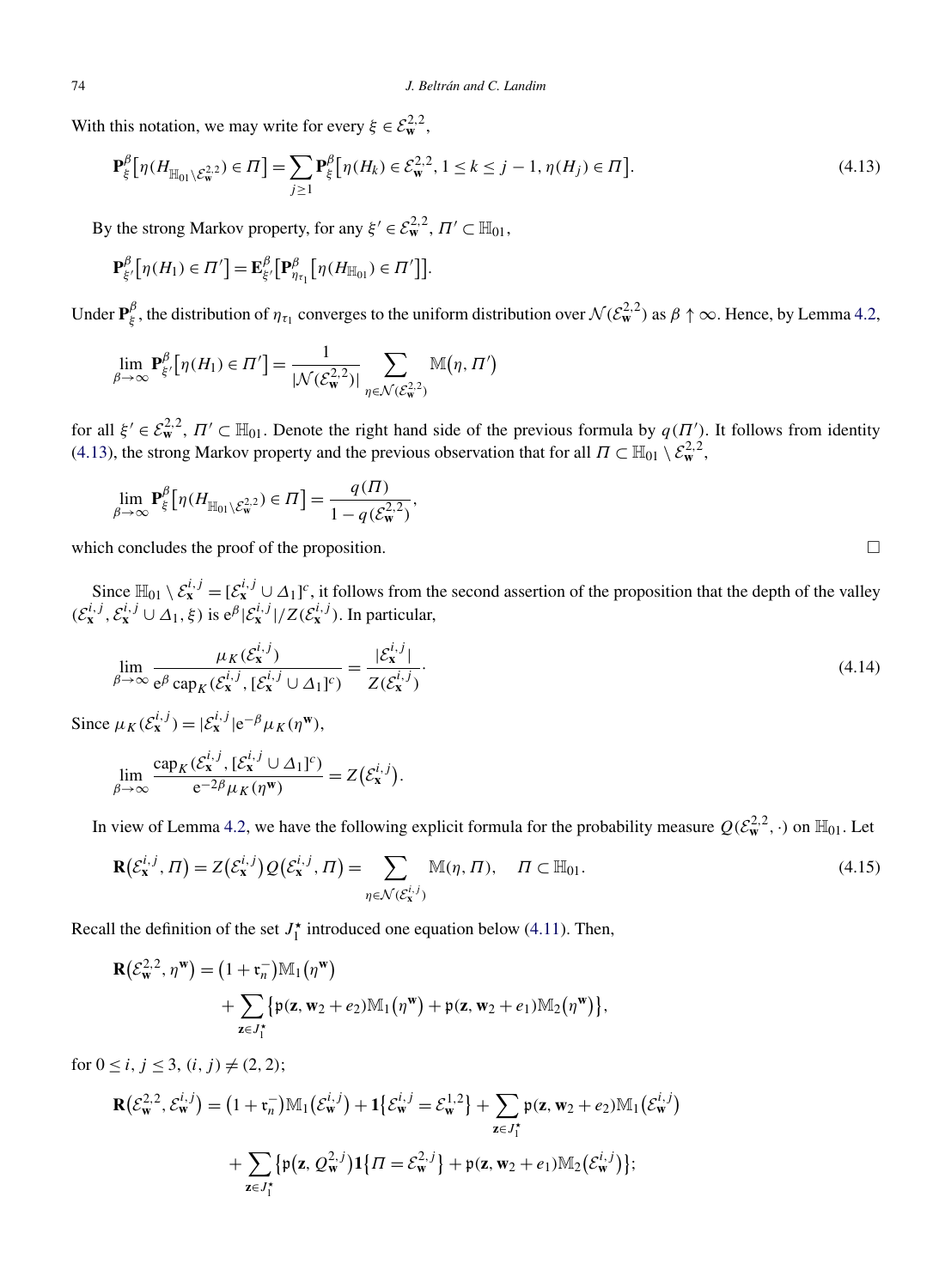<span id="page-16-0"></span>and

$$
\mathbf{R}(\mathcal{E}_{\mathbf{w}}^{2,2}, \sigma^{\mathbf{w}_2, \mathbf{w}_3 + e_1 + e_2} \sigma^{\mathbf{w}_0, \mathbf{w}_3 + e_2} \eta^{\mathbf{w}}) = \frac{1}{n}.
$$

The rate  $\mathbf{R}(\mathcal{E}_{\mathbf{w}}^{2,2}, \Pi)$  vanishes if  $\Pi$  does not intersect  $\{\eta^{\mathbf{w}}, \xi_1\} \bigcup_{(i,j)\neq (2,2)} \mathcal{E}_{\mathbf{w}}^{i,j}$ , where  $\xi_1$  is the configuration appearing in the previous displayed formula. Hence, on the time scale  $e^{\beta}$ , starting from the valley  $\mathcal{E}_w^{2,2}$  the process may fall in the deep well  $\eta^{\mathbf{w}}$ , it may reach some valley  $\mathcal{E}_{\mathbf{w}}^{i,j}$ ,  $(i, j) \neq (2, 2)$ , which are similar to  $\mathcal{E}_{\mathbf{w}}^{2,2}$ , or attain the configuration  $\sigma^{w_2, w_3 + e_1 + e_2} \sigma^{w_0, w_3 + e_2} \eta^w$ . In the next subsection we show that this configuration is the well of a valley, a property shared by a class of configurations.

### 4.4. *The valleys*  $\{\eta_{\mathbf{x}}^{\mathfrak{a},(\mathbf{k},\ell)}\}$

Let  $R^1, R^s$  be the rectangles  $R^1 = \{1, ..., n-1\} \times \{1, ..., n-2\}, R^s = \{1, ..., n-2\} \times \{1, ..., n-1\}$ , where I stands for lying and s for standing. Let  $n_0^s = n_2^s = n - 2$ ,  $n_1^s = n_3^s = n - 1$  be the length of the sides of the standing rectangle *R*<sup>5</sup>. Similarly, denote by  $n_i^{\{}, 0 \le i \le 3$ , the length of the sides of the lying rectangle  $R^{\{}, n_i^{\{}, j = n_{i+1}^{\{}, \}}$ , where the sum over the index *i* is performed modulo 4.

Denote by  $\mathbb{I}_{\mathfrak{a}}$ ,  $\mathfrak{a} \in \{ \mathfrak{s}, \mathfrak{l} \}$ , the set of pairs  $(\mathbf{k}, \ell) = (k_0, \ell_0; k_1, \ell_1; k_2, \ell_2; k_3, \ell_3)$  such that

- $0 \leq k_i \leq \ell_i \leq n_i^{\mathfrak{a}},$
- If  $k_j = 0$ , then  $\ell_{j-1} = n_{j-1}^{\mathfrak{a}}$ .

For  $(\mathbf{k}, \ell) \in \mathbb{I}_\mathfrak{a}, \mathfrak{a} \in \{\mathfrak{s}, \mathfrak{l}\}, \text{let } R^{\mathfrak{l}}(\mathbf{k}, \ell), R^{\mathfrak{s}}(\mathbf{k}, \ell) \text{ be the sets}$ 

$$
R^{\mathfrak{c}}(\mathbf{k}, \ell) = R^{\mathfrak{c}} \cup \{(a, 0) \colon k_0 \le a \le \ell_0\} \cup \{(n, b) \colon k_1 \le b \le \ell_1\}
$$
  

$$
\cup \{(n - a, n - 1) \colon k_2 \le a \le \ell_2\} \cup \{(0, n - 1 - b) \colon k_3 \le b \le \ell_3\},
$$
  

$$
R^{\mathfrak{s}}(\mathbf{k}, \ell) = R^{\mathfrak{s}} \cup \{(a, 0) \colon k_0 \le a \le \ell_0\} \cup \{(n - 1, b) \colon k_1 \le b \le \ell_1\}
$$
  

$$
\cup \{(n - 1 - a, n) \colon k_2 \le a \le \ell_2\} \cup \{(0, n - b) \colon k_3 \le b \le \ell_3\}.
$$

Note that a hole between particles on the side of a rectangle is not allowed in the sets  $R^{\mathfrak{a}}(\mathbf{k}, \ell)$ ,  $R^{\mathfrak{s}}(\mathbf{k}, \ell)$ .

Denote by  $I_a$ ,  $a \in \{\mathfrak{s}, \mathfrak{l}\}$ , the set of pairs  $(\mathbf{k}, \ell) \in \mathbb{I}_a$  such that  $|R^{\mathfrak{a}}(\mathbf{k}, \ell)| = n^2$ . For  $(\mathbf{k}, \ell) \in I_a$ , denote by  $M_i(\mathbf{k}, \ell)$ the number of particles attached to the side *i* of the rectangle  $R^{\mathfrak{a}}(\mathbf{k}, \ell)$ :

$$
M_i(\mathbf{k}, \ell) = \begin{cases} \ell_i - k_i + 1 & \text{if } k_{i+1} \ge 1, \\ \ell_i - k_i + 2 & \text{if } k_{i+1} = 0. \end{cases}
$$

Clearly, for  $(\mathbf{k}, \ell) \in I_{\mathfrak{a}}, \sum_{0 \le i \le 3} M_i(\mathbf{k}, \ell) = 3n - 2 + A$ , where *A* is the number of occupied corners, which are counted twice since they are attached to two sides.

Denote by  $I_{\alpha}^* \subset I_{\alpha}$ , the set of pairs  $(\mathbf{k}, \ell) \in I_{\alpha}$  whose rectangles  $R^{\alpha}(\mathbf{k}, \ell)$  have at least two particles on each side:  $M_i(\mathbf{k}, \ell) \ge 2, 0 \le i \le 3$ . Note that if  $(\mathbf{k}, \ell)$  belongs to  $I_{\mathfrak{a}}^*$ , for all  $\mathbf{x} \in R^{\mathfrak{a}}(\mathbf{k}, \ell)$ , there exist  $\mathbf{y}, \mathbf{z} \in R^{\mathfrak{a}}(\mathbf{k}, \ell), \mathbf{y} \ne \mathbf{z}$ , with the property  $||\mathbf{x} - \mathbf{y}|| = ||\mathbf{x} - \mathbf{z}|| = 1$ .

For  $(\mathbf{k}, \ell) \in I_{\mathfrak{a}}$ ,  $\mathfrak{a} \in \{\mathfrak{s}, \mathfrak{l}\}, \mathbf{x} \in \Lambda_L$ , let  $R_x^{\mathfrak{a}}(\mathbf{k}, \ell) = \mathbf{x} + R^{\mathfrak{a}}(\mathbf{k}, \ell)$ , and let  $\eta_x^{\mathfrak{a}, (\mathbf{k}, \ell)}$  represent the configurations defined by

$$
\eta_{\mathbf{x}}^{\mathfrak{a},(\mathbf{k},\ell)}(a,b) = 1 \quad \text{if and only if} \quad (a,b) \in R_{\mathbf{x}}^{\mathfrak{a}}(\mathbf{k},\ell).
$$

The configurations  $\eta_{\mathbf{x}}^{\alpha,(k,\ell)}$ ,  $(\mathbf{k},\ell) \in I_{\alpha} \setminus I_{\alpha}^{*}$ , belong to  $\Omega^{1}$  or form a  $(n-1) \times (n+1)$  rectangle of particles with one extra particle attached to a side of length  $n + 1$ . Let  $\Omega^2 = \Omega_{L,K}^2$ , be the set of configurations associated to the pairs  $(\mathbf{k}, \ell)$  in  $I_{\mathfrak{a}}^*$ :

$$
\Omega_{\mathbf{x}}^2 = \left\{ \eta_{\mathbf{x}}^{\mathfrak{a},(\mathbf{k},\ell)} : \mathfrak{a} \in \{\mathfrak{s},\mathfrak{l}\}, (\mathbf{k},\ell) \in I_{\mathfrak{a}}^* \right\}, \qquad \Omega^2 = \bigcup_{\mathbf{x} \in \Lambda_L} \Omega_{\mathbf{x}}^2.
$$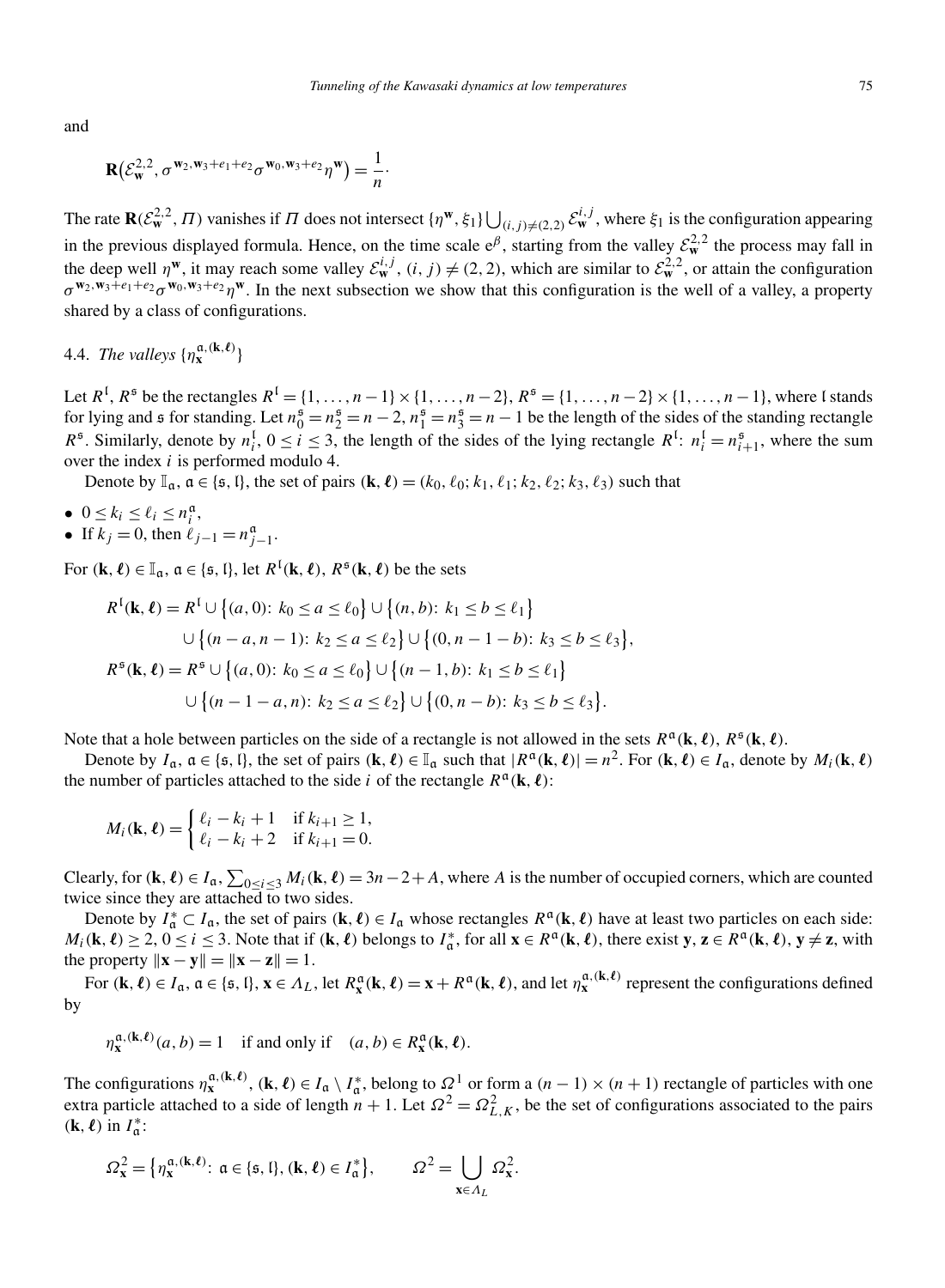

Fig. 3. Some configurations  $\eta_{\mathbf{x}}^{(0, \mathbf{k}, \ell)}$  for  $n = 6$ . The first one corresponds to the vector  $(\mathbf{k}, \ell) = ((1, 5); (1, 4); (1, 6); (0, 1))$  and the last one to the vector  $(\mathbf{k}, \ell) = ((0, 1); (1, 5); (0, 5); (1, 5))$ . The inner gray rectangle represents the set  $\mathbf{x} + R^{\mathbf{I}}$  and the black dot the site **x**.

Figure 3 illustrates typical configurations of the set *Ω*2.

To describe the valleys which can be attained from  $\eta_x^{\mathfrak{a},(k,\ell)}$  we have to define a map from  $\Omega^2$  to  $\mathbb{H}_{01}$  which translates by one unit all particles in an external row or column of a rectangle  $R_x^{\alpha}(\mathbf{k}, \ell)$ . This must be done carefully because the translation of one row may produce a configuration which does not belong to  $\mathbb{H}_{01}$ , or a configuration  $\eta_x^{\alpha, (\mathbf{k}', \ell')}$ , where the vector  $(\mathbf{k}', \ell')$  differs from  $(\mathbf{k}, \ell)$  in more than one coordinate.

Denote by  $I_{a,i}^-$  (resp.  $I_{a,i}^+$ ),  $0 \le i \le 3$ , the pairs  $(k, \ell)$  in  $I_a^*$  for which the particle sitting at  $k_i$  (resp.  $\ell_i$ ) jumps to  $k_i - 1$  (resp.  $\ell_i + 1$ ) at rate  $e^{-\beta}$ . The abuse of notation is clear. For instance, by site  $k_0$  we mean the site  $(k_0, 0)$ , or, if  $\mathfrak{a} = \mathfrak{s}$ , by site  $\ell_2$  we mean site  $(n - 1 - \ell_2, n)$ . The subsets  $I_{\mathfrak{a},i}^{\pm}$  of  $I_{\mathfrak{a}}^*$  are given by

$$
I_{\mathfrak{a},i}^- = \{ (\mathbf{k}, \ell) \in I_{\mathfrak{a}}^* : k_i \ge 2 \text{ or } k_i = 1, \ell_{i-1} = n_{i-1}^{\mathfrak{a}} \},
$$
  

$$
I_{\mathfrak{a},i}^+ = \{ (\mathbf{k}, \ell) \in I_{\mathfrak{a}}^* : \ell_i \le n_i^{\mathfrak{a}} - 1 \text{ or } \ell_i = n_i^{\mathfrak{a}}, k_{i+1} = 1 \}.
$$

For  $(\mathbf{k}, \ell) \in I^-_{\mathfrak{a}, i}$ , denote by  $\hat{T}^-_{\mathfrak{a}, i} \eta_{\mathbf{x}}^{\mathfrak{a}, (\mathbf{k}, \ell)}$  the configuration obtained from  $\eta_{\mathbf{x}}^{\mathfrak{a}, (\mathbf{k}, \ell)}$  by moving the particle sitting at  $k_i$  to  $k_i - 1$ , with the same abuse of notation alluded to before. Similarly, for  $(\mathbf{k}, \ell) \in I_{\mathfrak{a},i}^+$ , denote by  $\hat{T}_{\mathfrak{a},i}^+, \hat{T}_{\mathfrak{a}}^{\mathfrak{a},(\mathbf{k},\ell)}$  the configuration obtained from  $\eta_x^{\mathfrak{a},(\mathbf{k},\ell)}$  by moving the particle sitting at  $\ell_i$  to  $\ell_i + 1$ .

Define the map  $T_{\mathfrak{a},i}^- : I_{\mathfrak{a},i}^- \to I_{\mathfrak{a}}$  by

$$
T_{\mathfrak{a},i}^{-}(\mathbf{k},\boldsymbol{\ell}) = \begin{cases} (\mathbf{k} - \mathfrak{e}_i, \boldsymbol{\ell} - \mathfrak{e}_i) & \text{if } k_{i+1} \geq 1, \\ (\mathbf{k} - \mathfrak{e}_i + \mathfrak{e}_{i+1}, \boldsymbol{\ell}) & \text{if } k_{i+1} = 0, \end{cases}
$$

where  $\{\varepsilon_1,\ldots,\varepsilon_4\}$  stands for the canonical basis of  $\mathbb{R}^4$ . The map  $T^+_{\mathfrak{a},i}: I^+_{\mathfrak{a},i} \to I_{\mathfrak{a}}$  is defined in an analogous way. Hence, the map  $T_{\text{s},2}^+$  translate to the *left* all particles on the top row of the rectangle  $R^{\text{s}}$  and the map  $T_{1,3}^-$  translate in the *upward* direction all particles on the leftmost column of *R*<sup>l</sup> .

The vector  $T_{\alpha,i}^{\pm}(\mathbf{k}, \ell)$  may not belong to  $I_{\alpha}^{*}$  when there are only two particles on one side of a rectangle  $R^{\alpha}$  and one of them is translated along another side. For example, suppose that  $k_0 = 1$ ,  $\ell_0 = n - 2$ ,  $k_1 = 0$ ,  $\ell_1 = 1$  for a vector  $(\mathbf{k}, \ell) \in I_{\mathfrak{s}}^*$ . In this case, necessarily  $k_2 = 1$ ,  $\ell_2 = n - 2$ ,  $k_3 = 0$ ,  $\ell_3 = n - 1$ , and  $T_{\mathfrak{s},0}^-(\mathbf{k}, \ell) \notin I_{\mathfrak{s}}^*$ . In fact, the configuration  $\eta_{\mathbf{x}}^{s,T_{s,0}^{-}(k,\ell)}$  belongs to the set  $\Omega^3$  to be introduced in the next subsection. Similarly, if  $k_1 = 2$ ,  $\ell_1 = n - 1$ ,

 $k_2 = 0, \ell_2 = 1$  for a vector  $(\mathbf{k}, \ell) \in I_{\mathfrak{s}}^*, T_{\mathfrak{s}, 1}^{-1}(\mathbf{k}, \ell) \notin I_{\mathfrak{s}}^*,$  and  $\eta_{\mathbf{x}}^{\mathfrak{s}, T_{\mathfrak{s}, 1}^{-1}(\mathbf{k}, \ell)} \in \Omega^1$ .

Fix a vector  $(\mathbf{k}, \ell) \in I_{\mathfrak{a}}^*$  such that  $M_i(\mathbf{k}, \ell) = 2$  for some  $0 \le i \le 3$ . Denote by  $J_{\mathfrak{a}, i}(\mathbf{k}, \ell)$  the interval over which the particles on side *i* may move:

$$
J_{\mathfrak{a},i}=J_{\mathfrak{a},i}(\mathbf{k},\ell)=\big\{1-1\big\{\ell_{i-1}=n_{i-1}^{\mathfrak{a}}\big\},\ldots,n_i^{\mathfrak{a}}+1\{k_{i+1}\leq 1\}\big\},\,
$$

and by  $T_{\mathfrak{a},i}^b(\mathbf{k},\ell), b, b+1 \in J_{\mathfrak{a},i}$ , the vector obtained from  $(\mathbf{k},\ell)$  by replacing the occupied sites  $k_i, k_i + 1$  by the sites *b*, *b* + 1. Note that  $T_{\alpha,i}^b(\mathbf{k}, \ell)$  belongs to  $I_{\alpha}^*$  because we assumed *n* > 3. Note also that we did not excluded the possibility that  $b = k_i$  in which case  $T^b_{\mathfrak{a},i}(\mathbf{k}, \ell) = (\mathbf{k}, \ell)$ .

Denote by  $\mathcal{N}(\eta)$  the set of all configurations which can be attained from  $\eta \in \Omega^2$  by a rate e<sup>−*β*</sup> jump. Note that the set  $\mathcal{N}(n_{\mathbf{x}}^{\mathfrak{a},(\mathbf{k},\ell)})$  may have more than 8 configurations. For example, if  $\mathfrak{a} = \mathfrak{s}, \mathbf{x} = \mathbf{w}, \ell_0 = n-3$  and  $k_1 \geq 2$ , the particle at  $(n-2, 1)$  jumps at rate  $e^{-\beta}$  to  $(n-2, 0)$ . However, starting from this configuration, the probability of the event  $H(\mathbb{H}_{01}) \neq H(\eta_{\bf w}^{\mathfrak{s},({\bf k},\ell)})$  converges to 0 since the unique rate one jump from this configuration is the return to  $\eta_{\bf w}^{\mathfrak{s},({\bf k},\ell)}$ .

The proof of the next result is straightforward and left to the reader. One just needs to identify all configurations which can be reached by rate 1 jumps from a configuration in  $\mathcal{N}(\eta)$ .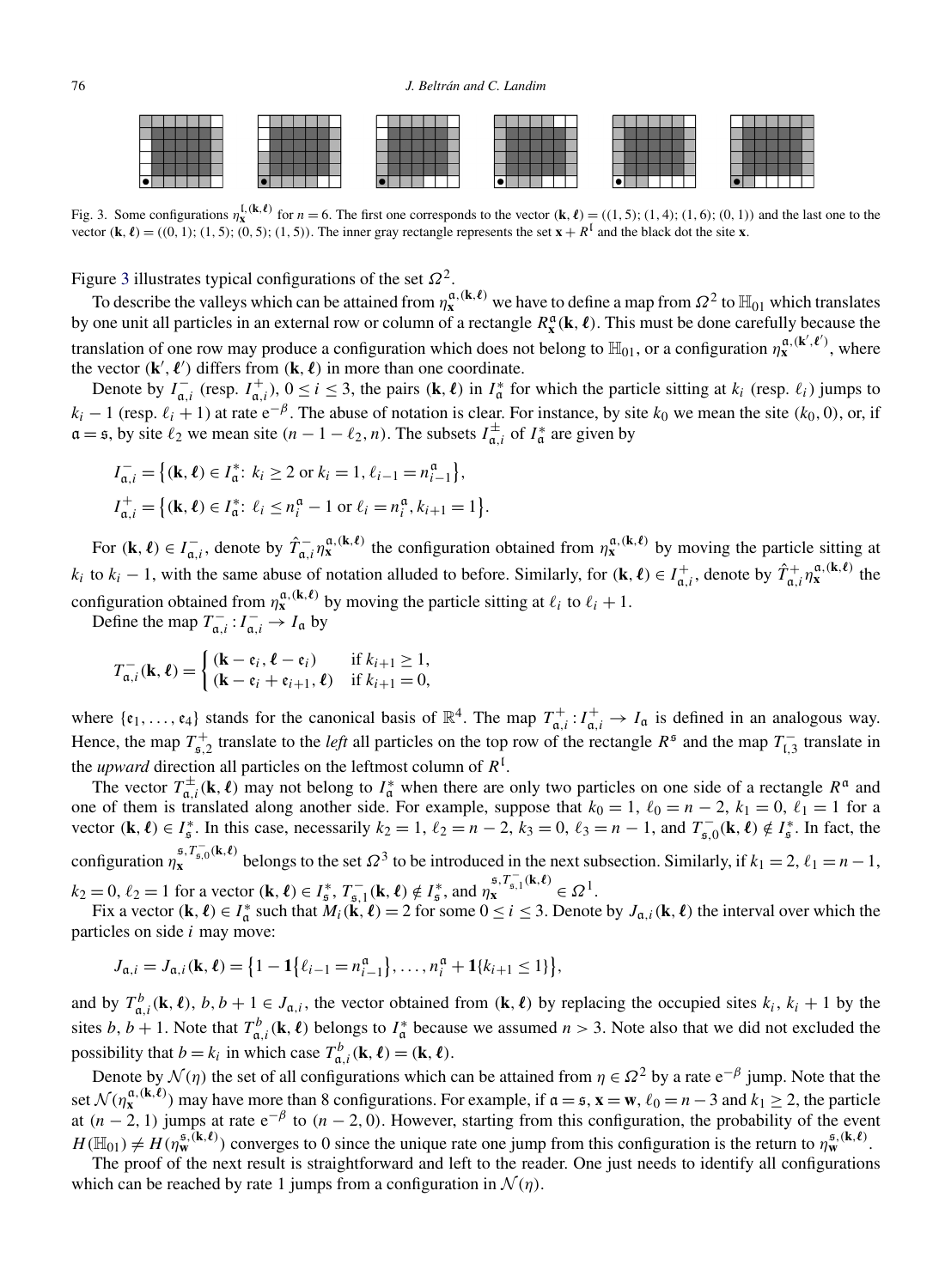<span id="page-18-0"></span>**Lemma 4.4.** *Fix*  $\eta \in \Omega^2$ . *Then, for all*  $\xi \in \mathcal{N}(\eta)$ *, there exists a probability measure*  $\mathbb{M}(\xi, \cdot)$  *defined on*  $\mathbb{H}_{01}$  *such that* 

$$
\lim_{\beta\to\infty}\mathbf{P}_{\xi}^{\beta}\big[\eta\big(H(\mathbb{H}_{01})\big)\in\Pi\big]=\mathbb{M}(\xi,\Pi),\quad \Pi\subset\mathbb{H}_{01}.
$$

*Moreover, for*  $0 \le i \le 3$ ,  $\mathfrak{a} \in \{\mathfrak{s},\mathfrak{l}\}$ ,  $(\mathbf{k},\mathbf{\ell}) \in I_{\mathfrak{a},i}^{\pm}$ 

$$
\mathbb{M}(\hat{T}_{\mathfrak{a},i}^{\pm} \eta_{\mathbf{x}}^{\mathfrak{a},(\mathbf{k},\ell)}, \eta_{\mathbf{x}}^{\mathfrak{a},\mathfrak{r}_{\mathfrak{a},i}^{\pm}(\mathbf{k},\ell)}) = \frac{1}{M_i(\mathbf{k},\ell)},
$$
  

$$
\mathbb{M}(\hat{T}_{\mathfrak{a},i}^{\pm} \eta_{\mathbf{x}}^{\mathfrak{a},(\mathbf{k},\ell)}, \eta_{\mathbf{x}}^{\mathfrak{a},(\mathbf{k},\ell)}) = \frac{M_i(\mathbf{k},\ell) - 1}{M_i(\mathbf{k},\ell)}
$$

*if*  $M_i(\mathbf{k}, \ell) \geq 3$ ; *and* 

$$
\mathbb{M}(\hat{T}_{\mathfrak{a},i}^{-}\eta_{\mathbf{x}}^{\mathfrak{a},(\mathbf{k},\ell)},\eta_{\mathbf{x}}^{\mathfrak{a},T_{\mathfrak{a},i}^{b}(\mathbf{k},\ell)})=\mathfrak{m}(J_{\mathfrak{a},i}(\mathbf{k},\ell),k_{i}-1,b),\quad b,b+1\in J_{\mathfrak{a},i}(\mathbf{k},\ell),\mathbb{M}(\hat{T}_{\mathfrak{a},i}^{+}\eta_{\mathbf{x}}^{\mathfrak{a},(\mathbf{k},\ell)},\eta_{\mathbf{x}}^{\mathfrak{a},T_{\mathfrak{a},i}^{b}(\mathbf{k},\ell)})=\mathfrak{m}(J_{\mathfrak{a},i}(\mathbf{k},\ell),k_{i},b),\quad b,b+1\in J_{\mathfrak{a},i}(\mathbf{k},\ell),
$$

*if*  $M_i(\mathbf{k}, \ell) = 2$ , *where the probability*  $\mathfrak{m}(J, a, c)$  *has been introduced in* [\(4.5\)](#page-8-0).

Let

$$
Z\big(\eta_{\mathbf{x}}^{\mathfrak{a},(\mathbf{k},\ell)}\big)=\sum_{\xi \in \mathcal{N}(\eta_{\mathbf{x}}^{\mathfrak{a},(\mathbf{k},\ell)})} \sum_{\zeta \neq \eta_{\mathbf{x}}^{\mathfrak{a},(\mathbf{k},\ell)}} \mathbb{M}(\xi,\zeta)=\sum_{\xi \in \mathcal{N}(\eta_{\mathbf{x}}^{\mathfrak{a},(\mathbf{k},\ell)})} \big\{1-\mathbb{M}\big(\xi,\eta_{\mathbf{x}}^{\mathfrak{a},(\mathbf{k},\ell)}\big)\big\}.
$$

Note that  $Z(\eta_{\mathbf{x}}^{\mathfrak{a},(\mathbf{k},\ell)})$  does not depend on **x** and that

$$
Z(\eta_{\mathbf{w}}^{\mathfrak{a},(\mathbf{k},\ell)}) = \sum_{i=0}^{3} \frac{\mathbf{1}\{M_{i}(\mathbf{k},\ell) > 2\}}{M_{i}(\mathbf{k},\ell)} \{ \mathbf{1}\{(\mathbf{k},\ell) \in I_{\mathfrak{a},i}^{-}\} + \mathbf{1}\{(\mathbf{k},\ell) \in I_{\mathfrak{a},i}^{+}\} \} + \sum_{i=0}^{3} \mathbf{1}\{M_{i}(\mathbf{k},\ell) = 2\} \mathbf{1}\{(\mathbf{k},\ell) \in I_{\mathfrak{a},i}^{-}\} [1 - m(J_{\mathfrak{a},i},k_{i} - 1,k_{i})] + \sum_{i=0}^{3} \mathbf{1}\{M_{i}(\mathbf{k},\ell) = 2\} \mathbf{1}\{(\mathbf{k},\ell) \in I_{\mathfrak{a},i}^{+}\} [1 - m(J_{\mathfrak{a},i},k_{i},k_{i})].
$$

**Proposition 4.5.** *Fix*  $\mathbf{x} \in \Lambda_L$ ,  $\mathfrak{a} \in \{\mathfrak{s}, \mathfrak{l}\}, (\mathbf{k}, \ell) \in I_{\mathfrak{a}}^*$ . *Then*,

- (1) The triple  $(\{\eta_{\mathbf{x}}^{\mathfrak{a},(\mathbf{k},\ell)}\},\{\eta_{\mathbf{x}}^{\mathfrak{a},(\mathbf{k},\ell)}\}\cup\Delta_1,\eta_{\mathbf{x}}^{\mathfrak{a},(\mathbf{k},\ell)})$  is a valley of depth given by  $\mu_K(\eta_{\mathbf{x}}^{\mathfrak{a},(\mathbf{k},\ell)})/\text{cap}_K(\{\eta_{\mathbf{x}}^{\mathfrak{a},(\mathbf{k},\ell)}\},\mathcal{A})$  $[\{\eta_{\mathbf{x}}^{\mathfrak{a},(\mathbf{k},\ell)}\}\cup\Delta_1]^c);$
- (2) Under  $P^{\beta}_{\eta_{x}^{a, (k,\ell)}}, H(\mathbb{H}_{01} \setminus \{\eta_{x}^{a, (k,\ell)}\})/e^{\beta}$  converges in distribution to an exponential random variable of parameter  $Z(\eta_{\mathbf{x}}^{\mathfrak{a},(\mathbf{k},\ell)});$
- (3) *For any*  $\Pi \subset \mathbb{H}_{01} \setminus \{ \eta_{\mathbf{x}}^{\mathfrak{a},(\mathbf{k},\ell)} \},$

$$
\lim_{\beta \to \infty} \mathbf{P}_{\eta_{\mathbf{x}}^{\mathfrak{a}},(\mathbf{k},\ell)}^{\beta} \big[\eta \big(H\big(\mathbb{H}_{01} \setminus \big\{\eta_{\mathbf{x}}^{\mathfrak{a},(\mathbf{k},\ell)}\big\}\big)\big) \in \Pi\big]
$$
\n
$$
= \frac{1}{Z(\eta_{\mathbf{x}}^{\mathfrak{a},(\mathbf{k},\ell)})} \sum_{\xi \in \mathcal{N}(\eta_{\mathbf{x}}^{\mathfrak{a},(\mathbf{k},\ell)})} \mathbb{M}(\xi,\Pi) =: Q\big(\eta_{\mathbf{x}}^{\mathfrak{a},(\mathbf{k},\ell)},\Pi\big).
$$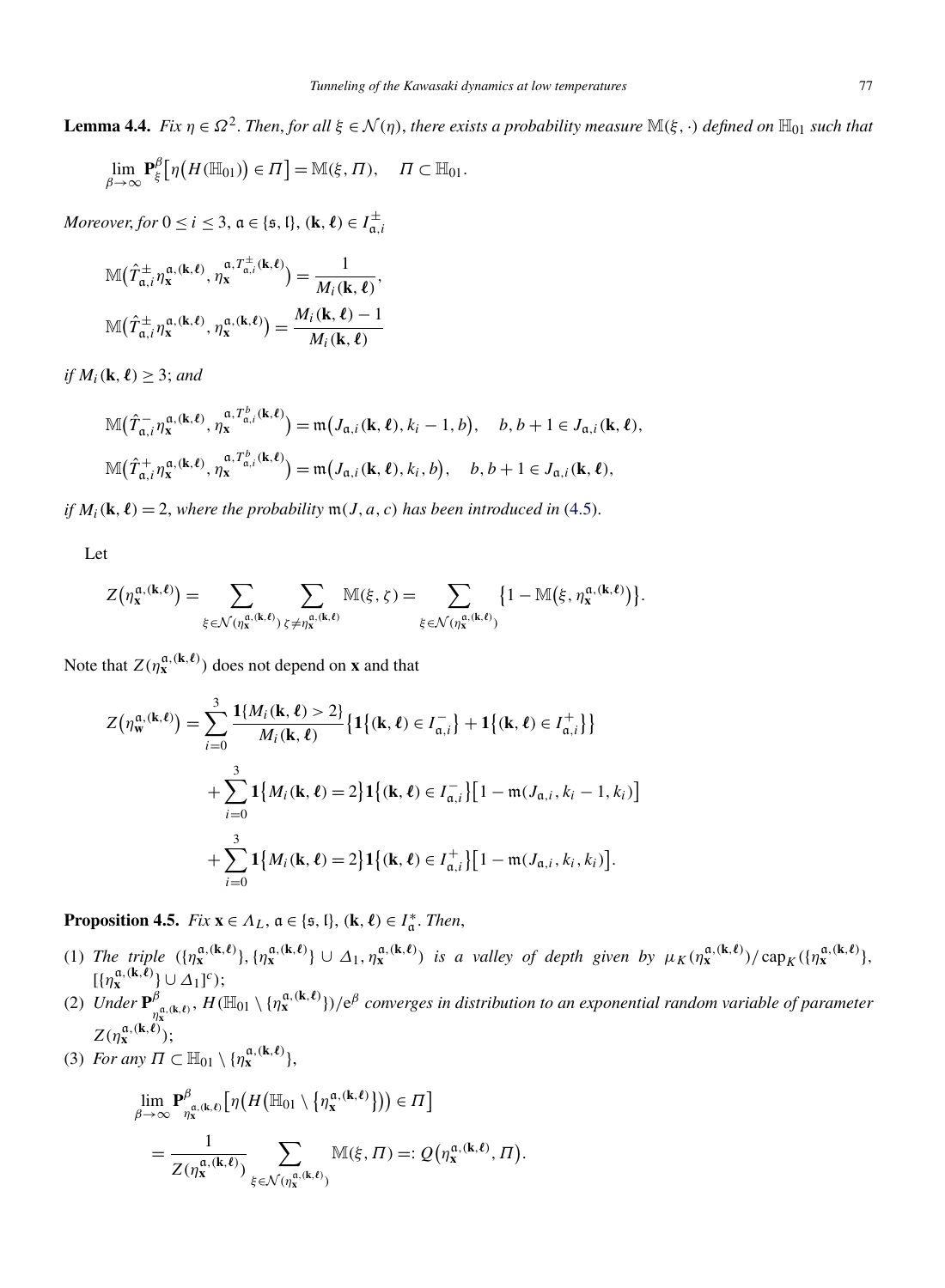**Proof.** Recall [\[1\]](#page-29-0), Theorem 2.6. Assumption (2.14) is fulfilled by default and assumption (2.15) follows from the definition of the set  $\Delta_1$ . This proves the first assertion of the proposition.

The proof of the second claim is simpler than the one of the second assertion of Proposition [4.3](#page-13-0) if we take  $\tau_1$  as the time of the first jump. With this definition,  $\tau_1$  and  $\eta_{\tau_1}^{\beta}$  are independent random variables by the Markov property, *τ*<sub>1</sub>*/e*<sup>*β*</sup> converges to an exponential random variable of parameter  $|N|$ , where  $\mathcal{N} = \mathcal{N}(\eta_{\mathbf{x}}^{\mathfrak{a},(\mathbf{k},\ell)})$ , and  $\eta_{\tau_1}^{\beta}$  converges to a random variable which is uniformly distributed over  $N$ .

By the arguments of Proposition [4.3,](#page-13-0) starting from  $\eta_x^{\mathfrak{a},(\mathbf{k},\ell)}, H(\mathbb{H}_{01} \setminus \{\eta_x^{\mathfrak{a},(\mathbf{k},\ell)}\})/e^{\beta}$  converges in distribution to an exponential random variable of parameter

$$
\gamma = \lim_{\beta \to \infty} \sum_{\xi \in \mathcal{N}} \mathbf{P}_{\xi}^{\beta} \big[ H(\mathbb{H}_{01}) \neq H\big(\eta_{\mathbf{x}}^{\mathfrak{a},(\mathbf{k},\ell)}\big) \big].
$$

To conclude the proof, it remains to recall the statement of Lemma [4.4,](#page-18-0) and the definition of  $Z(\eta_{\bf x}^{\mathfrak{a},(\bf k,\ell)})$ .

The proof of the third assertion of the proposition is identical to the one of the third claim of Proposition [4.3.](#page-13-0)  $\Box$ 

As in [\(4.14\)](#page-15-0), the second assertion of this proposition gives an explicit expression for the depth of the valley pre-sented in the first statement. On the other hand, following [\(4.15\)](#page-15-0), for  $\eta \in \Omega_2$ , let

$$
\mathbf{R}(\eta, \Pi) = Z(\eta) Q(\eta, \Pi) = \sum_{\xi \in \mathcal{N}(\eta)} \mathbb{M}(\xi, \Pi), \quad \Pi \subset \mathbb{H}_{01}.
$$

By Lemma [4.4,](#page-18-0) if  $M_i(\mathbf{k}, \ell) > 2$  for some  $0 \le i \le 3$ ,

$$
\mathbf{R}\big(\eta_{\mathbf{x}}^{\mathfrak{a},(\mathbf{k},\ell)},\eta_{\mathbf{x}}^{\mathfrak{a},T_{\mathfrak{a},i}^{\pm}(\mathbf{k},\ell)}\big)=\frac{\mathbf{1}\{(\mathbf{k},\ell)\in I_{\mathfrak{a},i}^{\pm}\}}{M_{i}(\mathbf{k},\ell)}
$$

and if  $M_i(\mathbf{k}, \ell) = 2$ ,

$$
\mathbf{R}\big(\eta_{\mathbf{x}}^{\mathfrak{a},(\mathbf{k},\ell)},\eta_{\mathbf{x}}^{\mathfrak{a},T_{\mathfrak{a},i}^b(\mathbf{k},\ell)}\big)=p_{\mathfrak{a}}(\mathbf{k},\ell,i,b),\quad b,b+1\in J_{\mathfrak{a},i}(\mathbf{k},\ell),
$$

where

$$
p_{\mathfrak{a}}(\mathbf{k},\mathbf{\ell},i,b) = \mathbf{1}\big\{(\mathbf{k},\mathbf{\ell}) \in I_{\mathfrak{a},i}^- \big\} \mathfrak{m}(J_{\mathfrak{a},i},k_i-1,b) + \mathbf{1}\big\{(\mathbf{k},\mathbf{\ell}) \in I_{\mathfrak{a},i}^+ \big\} \mathfrak{m}(J_{\mathfrak{a},i},k_i,b).
$$

It follows from Proposition [4.5](#page-18-0) and Lemma [4.4](#page-18-0) that starting from a configuration  $\zeta \in \Omega^2$  the process  $\eta_t^{\beta}$  reaches  $\mathbb{H}_{01}$  only in a configuration of  $\Omega^1 \cup \Omega^2$  or in a configuration in which all sites of a  $(n-1) \times (n+1)$  rectangle are occupied and an extra particle is attached to a side of length  $n + 1$ . To pursue our analysis, we have to investigate this new set of configurations.

## 4.5. *The valleys*  $\mathcal{E}_{\mathbf{x}}^{\mathfrak{a},i}$

The arguments of this subsection are similar to the ones of Section [4.3.](#page-10-0) Let  $T^{\mathfrak{l}}$ ,  $T^{\mathfrak{s}}$  be the rectangles  $T^{\mathfrak{l}} = \{0, \ldots, n\} \times$  $\{0,\ldots,n-2\}$ ,  $T^{\mathfrak{s}} = \{0,\ldots,n-2\} \times \{0,\ldots,n\}$ . Denote by  $T^{\mathfrak{a}}_{\mathbf{x}}, \mathfrak{a} \in \{\mathfrak{s},\mathfrak{l}\}, \mathbf{x} \in \Lambda_L$ , the rectangle  $T^{\mathfrak{a}}$  translated by **x**:  $T_x^{\alpha} = x + T^{\alpha}$ , and by  $\eta_{x,\alpha}$  the configuration in which all sites of  $T_x^{\alpha}$  are occupied. Note that  $\eta_{x,\alpha}$  belongs to  $\Omega_{L,K-1}$ and not to  $\Omega_{L,K}$ .

For  $\alpha \in \{\mathfrak{s}, \mathfrak{l}\}, \mathbf{x} \in \Lambda_L, \mathbf{z} \in \partial_+ T_{\mathbf{x}}^{\alpha}$ , denote by  $\eta_{\mathbf{x}, \alpha}^{\mathbf{z}}$  the configuration in which all sites of the rectangle  $T_{\mathbf{x}}^{\alpha}$  and the site **z** are occupied:  $\eta_{\mathbf{x},\alpha}^{\mathbf{z}} = \eta_{\mathbf{x},\alpha} + \mathfrak{d}_{z}$ , where  $\mathfrak{d}_{y}$ ,  $y \in \Lambda_L$ , is the configuration with a unique particle at *y* and summation of configurations is performed componentwise. Denote by  $\partial_j T_x^{\mathfrak{a}}, 0 \le j \le 3$ , the *j*th boundary of  $T_x^{\mathfrak{a}}$ :

$$
\partial_j T_{\mathbf{x}}^{\mathfrak{a}} = \left\{ \mathbf{z} \in \partial_+ T_{\mathbf{x}}^{\mathfrak{a}} : \exists \mathbf{y} \in T_{\mathbf{x}}^{\mathfrak{a}}; \mathbf{y} - \mathbf{z} = (1 - j)e_2 \right\}, \quad j = 0, 2,
$$
  

$$
\partial_j T_{\mathbf{x}}^{\mathfrak{a}} = \left\{ \mathbf{z} \in \partial_+ T_{\mathbf{x}}^{\mathfrak{a}} : \exists \mathbf{y} \in T_{\mathbf{x}}^{\mathfrak{a}}; \mathbf{y} - \mathbf{z} = (j - 2)e_1 \right\}, \quad j = 1, 3.
$$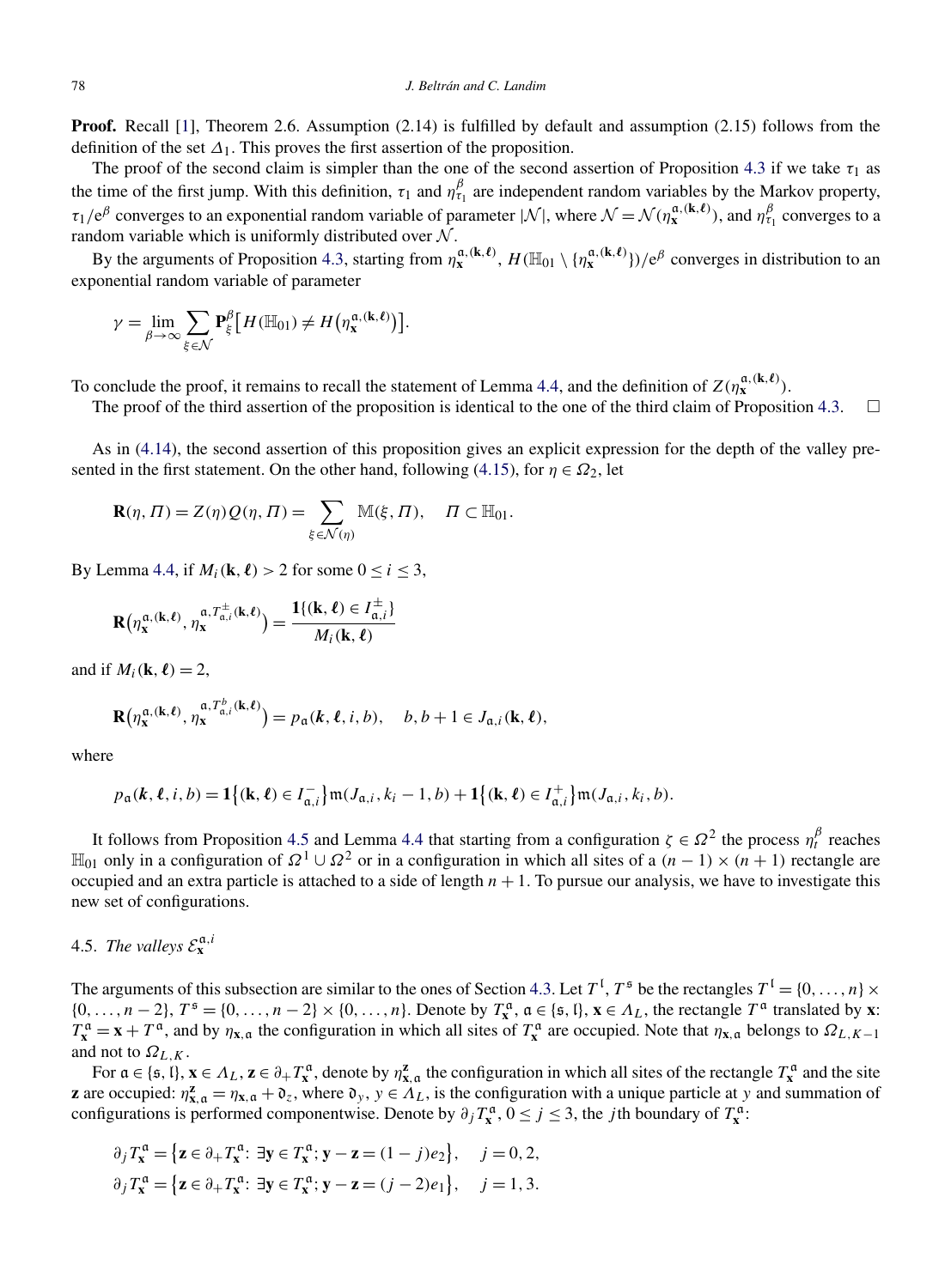

Fig. 4. Four among the seven configurations of  $\mathcal{E}_{\mathbf{x}}^{\{2\}}$  for  $n = 6$ . The gray dot represents the site **x**.

Figure 4 illustrates typical configurations of the set *Ω*3. Let

$$
\mathcal{E}_{\mathbf{x}}^{\mathfrak{a},j} = \left\{ \eta_{\mathbf{x},\mathfrak{a}}^{\mathbf{z}} : \mathbf{z} \in \partial_j T_{\mathbf{x}}^{\mathfrak{a}} \right\},\
$$

and let  $\Omega^3 = \Omega^3_{L,K}$  be the set of all such configurations:

$$
\Omega_{\mathbf{x}}^3 = \bigcup_{j=0}^3 \bigcup_{\mathfrak{a} \in \{\mathfrak{s}, \mathfrak{l}\}} \mathcal{E}_{\mathbf{x}}^{\mathfrak{a},j}, \qquad \Omega^3 = \bigcup_{\mathbf{x} \in \Lambda_L} \Omega_{\mathbf{x}}^3.
$$

The process  $\{\eta_t^{\beta} : t \ge 0\}$  can reach any configuration  $\xi \in \mathcal{E}_\mathbf{x}^{\mathfrak{a},j}$  from any configuration  $\eta \in \mathcal{E}_\mathbf{x}^{\mathfrak{a},j}$  with rate one jumps. The main result of this subsection states that for any configuration  $\xi \in \mathcal{E}_x^{\mathfrak{a},j}$ , the triples  $(\mathcal{E}_x^{\mathfrak{a},j}, \mathcal{E}_x^{\mathfrak{a},j} \cup \Delta_1, \xi)$  are valleys.

Denote by  $\mathcal{N}(\mathcal{E}_x^{\alpha, j})$ , the configurations which do not belong to  $\mathcal{E}_x^{\alpha, j}$ , but which can be reached from a configuration in  $\mathcal{E}_{\mathbf{x}}^{\alpha,j}$  by performing a jump of rate e<sup>-*β*</sup>. The set  $\mathcal{N}(\mathcal{E}_{\mathbf{w}}^{\beta,0})$  has the following *n* + 3 elements. There are  $n + 1$  configurations obtained when the bottom particle detaches itself from the others:  $\eta_{w,\tilde{p}} + \mathfrak{d}_z$ , where **z** ∈ *J*<sub>2</sub> = { $(-1, -1)$ *,*  $(a, -2)$ *,*  $(n - 1, -1)$ :  $0 \le a \le n - 2$ }. There is a configuration in  $\mathcal{N}(\mathcal{E}_{\mathbf{w}}^{\mathfrak{s},0})$  which is obtained when the bottom particle is at  $(1, -1)$  and the particle at w moves to  $w - e_2$ :  $\sigma^{w, w - e_2} \eta_{w, \mathfrak{s}}^{(1, -1)}$ . The last configuration of  $\mathcal{N}(\mathcal{E}_{\mathbf{w}}^{\mathfrak{g},0})$  is obtained when the bottom particle is at  $(n-3,-1)$  and the particle at  $\mathbf{w}_1 - e_1$  moves to  $\mathbf{w}_1 - e_1 - e_2$ :  $\sigma^{w_1-e_1,w_1-e_1-e_2}\eta_{w,s}^{(n-3,-1)}$ .

**Lemma 4.6.** Fix  $\mathbf{x} \in A_L$ ,  $\mathfrak{a} \in \{\mathfrak{s},\mathfrak{l}\}$  and  $0 \leq j \leq 3$ . For each  $\xi \in \mathcal{N}(\mathcal{E}_{\mathbf{x}}^{\mathfrak{a},j})$ , there exists a probability measure  $\mathbb{M}(\xi, \cdot)$ *defined on*  $\mathbb{H}_{01}$  *such that* 

$$
\lim_{\beta\to\infty}\mathbf{P}_{\xi}^{\beta}\big[\eta(H_{\mathbb{H}_{01}})\in\Pi\big]=\mathbb{M}(\xi,\Pi),\quad \Pi\subset\mathbb{H}_{01}.
$$

*Moreover, if*  $\xi \in \mathcal{N}(\mathcal{E}_{\mathbf{w}}^{\mathfrak{s},0})$ ,

$$
\mathbb{M}(\eta_{\mathbf{w},\mathfrak{s}} + \mathfrak{d}_{z}, \mathcal{E}_{\mathbf{w}}^{\mathfrak{s},j}) = \mathfrak{p}(\mathbf{z}, \partial_{j} T_{\mathbf{w}}^{\mathfrak{s}}, \partial_{+} T_{\mathbf{w}}^{\mathfrak{s}}), \quad 0 \le j \le 3, \mathbf{z} \in J_{2},
$$
\n
$$
\mathbb{M}(\sigma^{\mathbf{w},\mathbf{w}-e_{2}} \eta_{\mathbf{w},\mathfrak{s}}^{(1,-1)}, \Pi) = \begin{cases} \frac{1}{n+1} & \text{if } \Pi = \{\sigma^{\mathbf{w}_{3}+e_{2}, \mathbf{w}-e_{2}} \eta_{\mathbf{w},\mathfrak{s}}^{(1,-1)} \}, \\ \frac{n}{n+1} & \text{if } \Pi = \{\eta_{\mathbf{w},\mathfrak{s}}^{(1,-1)}\}, \end{cases}
$$
\n
$$
\mathbb{M}(\xi, \Pi) = \begin{cases} \frac{1}{n+1} & \text{if } \Pi = \{\sigma^{\mathbf{w}_{2}-e_{1}+e_{2}, \mathbf{w}_{1}-e_{1}-e_{2}} \eta_{\mathbf{w},\mathfrak{s}}^{(n-3,-1)} \}, \\ \frac{n}{n+1} & \text{if } \Pi = \{\eta_{\mathbf{w},\mathfrak{s}}^{(n-3,-1)}\}, \end{cases}
$$

 $if \xi = \sigma^{w_1 - e_1, w_1 - e_1 - e_2} \eta_{w, \mathfrak{s}}^{(n-3, -1)}$ .

The proof of the previous lemma is simpler than the one of Lemma [4.2](#page-11-0) and left to the reader. By symmetry, the distribution of  $\eta(H(\mathbb{H}_{01} \setminus \mathcal{E}_{\mathbf{x}}^{;}) )$  can be obtained from the one of  $\eta(H(\mathbb{H}_{01} \setminus \mathcal{E}_{\mathbf{w}}^{\mathfrak{s},0} ))$  or from the one of  $\eta(H(\mathbb{H}_{01} \setminus \mathcal{E}_{\mathbf{w}}^{\mathfrak{s},1} ))$ . Define

$$
Z\big(\mathcal{E}^{\mathfrak{a},j}_\mathbf{x}\big)=\sum_{\xi\in\mathcal{N}(\mathcal{E}^{\mathfrak{a},j}_\mathbf{x})}\mathbb{M}\big(\xi,\big(\mathcal{E}^{\mathfrak{a},j}_\mathbf{x}\big)^c\big)=\sum_{\xi\in\mathcal{N}(\mathcal{E}^{\mathfrak{a},j}_\mathbf{x})}\big\{1-\mathbb{M}\big(\xi,\mathcal{E}^{\mathfrak{a},j}_\mathbf{x}\big)\big\}.
$$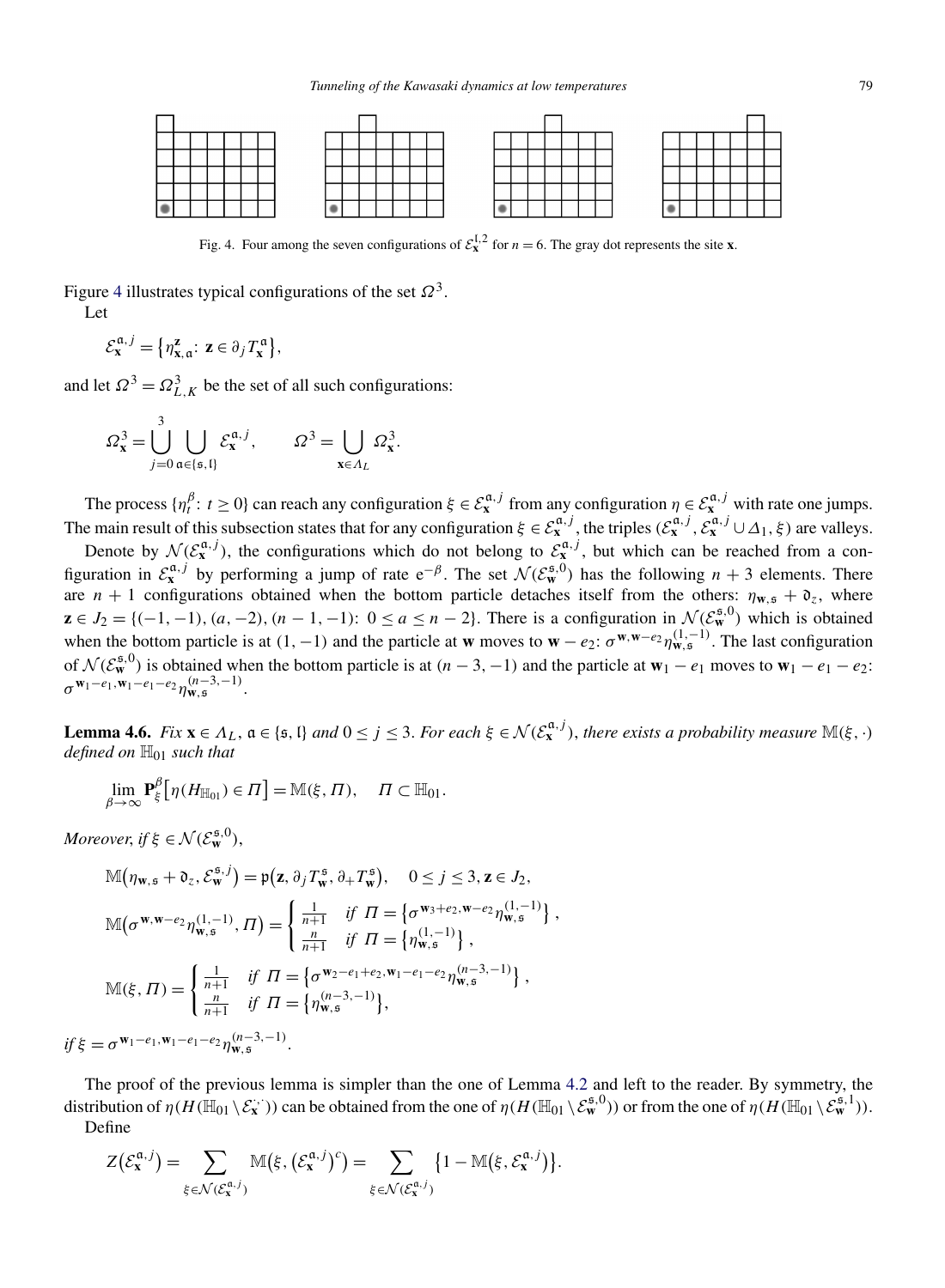<span id="page-21-0"></span>By the previous lemma,

$$
Z(\mathcal{E}_{\mathbf{w}}^{\mathfrak{s},0}) = \frac{2}{n+1} + \sum_{\mathbf{y} \in J_2} \bigl[1 - \mathfrak{p}\bigl(\mathbf{y}, \partial_0 T_{\mathbf{w}}^{\mathfrak{s}}, \partial_+ T_{\mathbf{w}}^{\mathfrak{s}}\bigr)\bigr].
$$

**Proposition 4.7.** *Fix*  $0 \le j \le 3$ ,  $a \in \{1, \infty\}$ ,  $\mathbf{x} \in \Lambda_L$ .

- (1) For every  $\xi \in \mathcal{E}_{\mathbf{x}}^{\mathfrak{a},j}$ , the triple  $(\mathcal{E}_{\mathbf{x}}^{\mathfrak{a},j}, \mathcal{E}_{\mathbf{x}}^{\mathfrak{a},j} \cup \Delta_1, \xi)$  is a valley of depth  $\mu_K(\mathcal{E}_{\mathbf{x}}^{\mathfrak{a},j})$  ( $\text{cap}_K(\mathcal{E}_{\mathbf{x}}^{\mathfrak{a},j}, [\mathcal{E}_{\mathbf{x}}^{\mathfrak{a},j} \cup \Delta_1]^c)$ ;
- (2) For any  $\xi \in \mathcal{E}_{\mathbf{x}}^{\mathfrak{a},j}$ , under  $\mathbf{P}_{\xi}^{\beta}$ ,  $H(\mathbb{H}_{01} \setminus \mathcal{E}_{\mathbf{x}}^{\mathfrak{a},j})/e^{\beta}$  converges in distribution to an exponential random variable of  $\frac{1}{2}$  *parameter*  $Z(\mathcal{E}_{\mathbf{x}}^{\mathfrak{a},j})/|\mathcal{E}_{\mathbf{x}}^{\mathfrak{a},j}|;$
- (3) *For any*  $\xi \in \mathcal{E}_{\mathbf{x}}^{\mathfrak{a},j}$ ,  $\Pi \subset \mathbb{H}_{01} \setminus \mathcal{E}_{\mathbf{x}}^{\mathfrak{a},j}$ ,

$$
\lim_{\beta \to \infty} \mathbf{P}_{\xi}^{\beta} \big[ \eta \big( H(\mathbb{H}_{01} \setminus \mathcal{E}_{\mathbf{x}}^{\mathfrak{a},j}) \big) \in \Pi \big] = \frac{1}{Z(\mathcal{E}_{\mathbf{x}}^{\mathfrak{a},j})} \sum_{\eta \in \mathcal{N}(\mathcal{E}_{\mathbf{x}}^{\mathfrak{a},j})} \mathbb{M}(\eta, \Pi) =: Q(\mathcal{E}_{\mathbf{x}}^{\mathfrak{a},j}, \Pi).
$$

The proof of this proposition is similar to the one of Proposition [4.3,](#page-13-0) with  $\tau_1$  defined as the first time the process leaves the set  $\mathcal{E}_{\mathbf{x}}^{\mathfrak{a},j}$ . Remark [\(4.14\)](#page-15-0) concerning the explicit formula for the depth of the valley appearing in the first statement of Proposition 4.7 also holds.

For  $\mathfrak{a} \in \{\mathfrak{s}, \mathfrak{l}\}, \mathbf{x} \in \Lambda_L, 0 \leq j \leq 3$ , let  $\mathcal{E}_{\mathbf{x}}^{\mathfrak{a},j}$ 

$$
\mathbf{R}(\mathcal{E}_{\mathbf{x}}^{\mathfrak{a},j},\Pi)=Z(\mathcal{E}_{\mathbf{x}}^{\mathfrak{a},j})Q(\mathcal{E}_{\mathbf{x}}^{\mathfrak{a},j},\Pi)=\sum_{\eta\in\mathcal{N}(\mathcal{E}_{\mathbf{x}}^{\mathfrak{a},j})}\mathbb{M}(\eta,\Pi),\quad \Pi\subset\mathbb{H}_{01}.
$$

It follows from the previous two results that starting from a configuration  $\zeta \in \Omega^3$  the process  $\eta_t^{\beta}$  reaches  $\mathbb{H}_{01}$  only in a configuration of  $\Omega^2 \cup \Omega^3$  or in a configuration in which all sites of a  $(n-3) \times n$  rectangle are occupied with 3*n* extra particles attached to the boundary. This is the last set of configurations which needs to be examined.

### 4.6. *The valleys*  $\{\zeta_{\mathbf{x}}^{\mathfrak{a},(\mathbf{k},\ell)}\}$

The arguments of this subsection are similar to the ones of Section [4.4.](#page-16-0) Let  $R^{2,1}$ ,  $R^{2,5}$  be the rectangles  $R^{2,1}$  =  $\{1,\ldots,n\}\times\{1,\ldots,n-3\}, R^{2,\mathfrak{s}} = \{1,\ldots,n-3\}\times\{1,\ldots,n\}.$  Let  $n_0^{2,\mathfrak{s}} = n_2^{2,\mathfrak{s}} = n-3, n_1^{2,\mathfrak{s}} = n_3^{2,\mathfrak{s}} = n$  be the length of the sides of the standing rectangle  $R^{2,5}$ . Similarly, denote by  $n_i^{2,1}$ ,  $0 \le i \le 3$ , the length of the sides of the lying rectangle  $R^{2,1}$ :  $n_i^{2,1} = n_{i+1}^{2,s}$ , where the sum over the index *i* is performed modulo 4.

Denote by  $\mathbb{I}_{2,\mathfrak{a}}, \mathfrak{a} \in \{\mathfrak{s}, \mathfrak{l}\},$  the set of pairs  $(\mathbf{k}, \ell)$  such that

- $0 \le k_i \le \ell_i \le n_i^{2, \mathfrak{a}},$
- If  $k_j = 0$ , then  $\ell_{j-1} = n_{j-1}^{2,\mathfrak{a}}$ .

For  $(\mathbf{k}, \ell) \in \mathbb{I}_{2, \mathfrak{a}}, \mathfrak{a} \in \{\mathfrak{s}, \mathfrak{l}\}, \text{ let } R^{2, \mathfrak{l}}(\mathbf{k}, \ell), R^{2, \mathfrak{s}}(\mathbf{k}, \ell) \text{ be the sets}$ 

$$
R^{2,1}(\mathbf{k}, \ell) = R^{2,1} \cup \{(a, 0): k_0 \le a \le \ell_0\} \cup \{(n+1, b): k_1 \le b \le \ell_1\}
$$
  

$$
\cup \{(n+1-a, n-2): k_2 \le a \le \ell_2\} \cup \{(0, n-2-b): k_3 \le b \le \ell_3\},
$$
  

$$
R^{2,5}(\mathbf{k}, \ell) = R^{2,5} \cup \{(a, 0): k_0 \le a \le \ell_0\} \cup \{(n-2, b): k_1 \le b \le \ell_1\}
$$
  

$$
\cup \{(n-2-a, n+1): k_2 \le a \le \ell_2\} \cup \{(0, n+1-b): k_3 \le b \le \ell_3\}.
$$

Denote by  $I_{2,\mathfrak{a}}$ ,  $\mathfrak{a} \in \{\mathfrak{s},\mathfrak{l}\}$ , the set of pairs  $(\mathbf{k}, \ell) \in \mathbb{I}_{2,\mathfrak{a}}$  such that  $|R^{2,\mathfrak{a}}(\mathbf{k},\ell)| = n^2$ . For  $(\mathbf{k}, \ell) \in I_{2,\mathfrak{a}}$ , denote by  $M_i^{2,\alpha}$  (**k***,*  $\ell$ *) the number of particles attached to the side <i>i* of the rectangle  $R^{2,\alpha}$  (**k***, t*):

$$
M_i^{2,\mathfrak{a}}(\mathbf{k},\ell) = \begin{cases} \ell_i - k_i + 1 & \text{if } k_{i+1} \ge 1, \\ \ell_i - k_i + 2 & \text{if } k_{i+1} = 0. \end{cases}
$$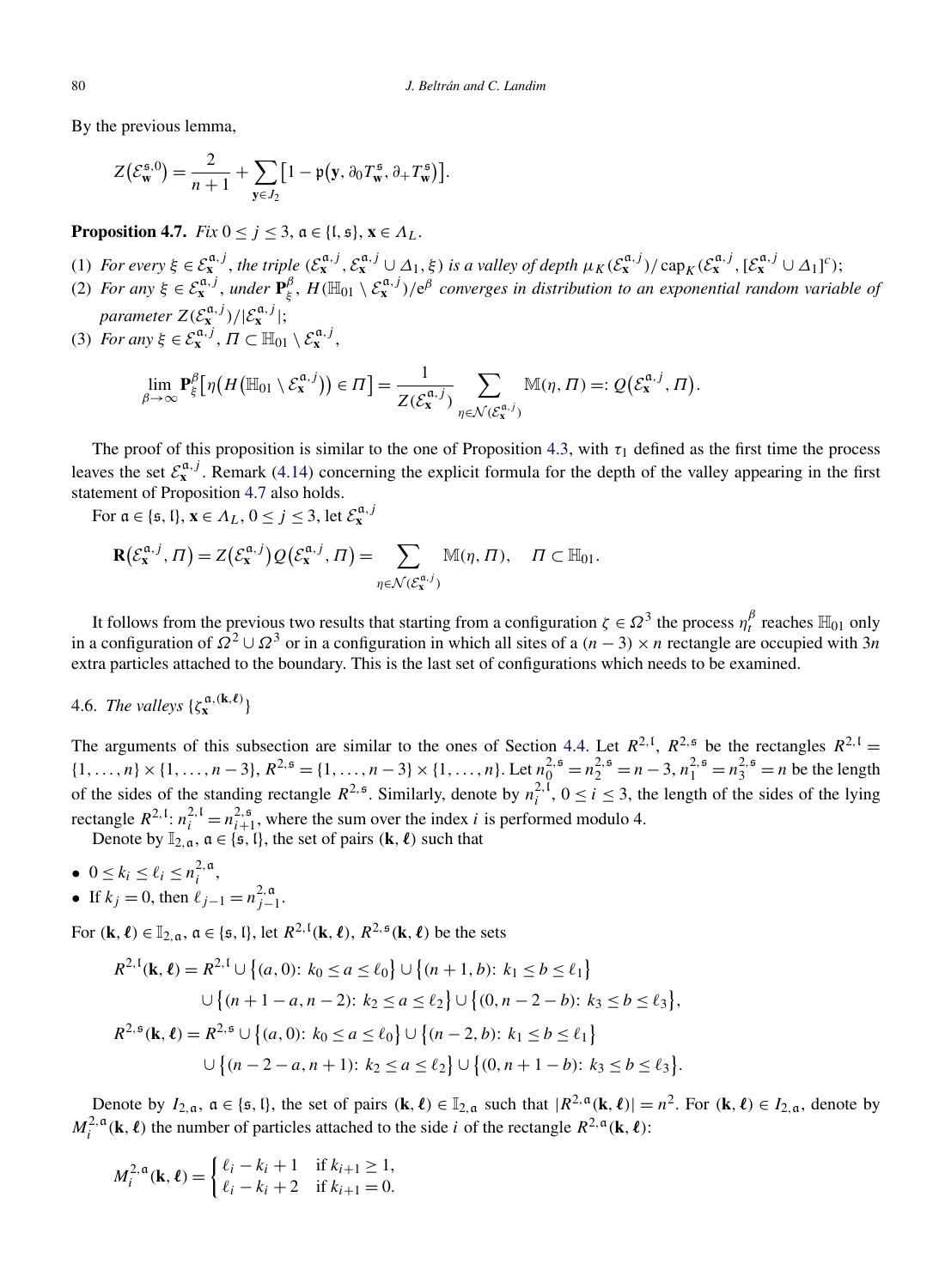

Fig. 5. Examples of configurations in  $\Omega^4$  for  $n = 6$ . In general 3*n* particles (or  $n - 2$  holes) have to be placed around the rectangle, respecting the constraints introduced above. The black dot represents the site **x**.

Clearly, for  $(\mathbf{k}, \ell) \in I_{2, \mathfrak{a}}, \sum_{0 \le i \le 3} M_i^{2, \mathfrak{a}}(\mathbf{k}, \ell) = 3n + A$ , where A is the number of occupied corners, which are counted twice since they are attached to two sides.

Denote by  $I_{2,\mathfrak{a}}^* \subset I_{2,\mathfrak{a}}$ , the set of pairs  $(\mathbf{k}, \ell) \in I_{2,\mathfrak{a}}$  whose rectangles  $R^{2,\mathfrak{a}}(\mathbf{k}, \ell)$  have at least two particles on each side:  $M_i^{2,\mathfrak{a}}(\mathbf{k},\ell) \geq 2, 0 \leq i \leq 3$ . Note that if  $(\mathbf{k},\ell)$  belongs to  $I_{2,\mathfrak{a}}^*$ , for all  $\mathbf{x} \in R^{2,\mathfrak{a}}(\mathbf{k},\ell)$ , there exist  $\mathbf{y}, \mathbf{z} \in R^{2,\mathfrak{a}}(\mathbf{k},\ell)$ , **y** ≠ **z**, with the property  $||\mathbf{x} - \mathbf{y}|| = ||\mathbf{x} - \mathbf{z}|| = 1$ .

For  $(\mathbf{k}, \ell) \in I_{2, \mathfrak{a}}$ ,  $\mathfrak{a} \in \{\mathfrak{s}, \mathfrak{l}\}, \mathbf{x} \in \Lambda_L$ , let  $R_{\mathbf{x}}^{2, \mathfrak{a}}(\mathbf{k}, \ell) = \mathbf{x} + R^{2, \mathfrak{a}}(\mathbf{k}, \ell)$ , and let  $\zeta_{\mathbf{x}}^{\mathfrak{a}, (\mathbf{k}, \ell)}$  represent the configurations defined by

$$
\zeta_{\mathbf{x}}^{\mathfrak{a},(\mathbf{k},\ell)}(a,b) = 1 \quad \text{if and only if} \quad (a,b) \in R_{\mathbf{x}}^{2,\mathfrak{a}}(\mathbf{k},\ell).
$$

The configurations  $\zeta_x^{\mathfrak{a},(\mathbf{k},\ell)}$ ,  $(\mathbf{k},\ell) \in I_{2,\mathfrak{a}}$ , have at least four particles attached to the longer side, and the configurations  $\zeta_{\mathbf{x}}^{\mathfrak{a},(\mathbf{k},\ell)}$ ,  $(\mathbf{k},\ell) \in I_{2,\mathfrak{a}} \setminus I_{2,\mathfrak{a}}^*$ , belong to  $\Omega^3$ , forming a  $(n-1) \times (n+1)$  rectangle of particles with one extra particle attached to a side of length  $n-1$ . Let  $\Omega^4 = \Omega^4_{L,K}$ , be the set of configurations associated to the pairs  $(\mathbf{k}, \ell)$  in  $I^*_{2, \mathfrak{a}}$ .

$$
\Omega_{\mathbf{x}}^4 = \left\{ \zeta_{\mathbf{x}}^{\mathfrak{a},(\mathbf{k},\ell)} : \mathfrak{a} \in \{\mathfrak{s},\mathfrak{l}\}, (\mathbf{k},\ell) \in I_{2,\mathfrak{a}}^* \right\}, \qquad \Omega^4 = \bigcup_{\mathbf{x} \in \Lambda_L} \Omega_{\mathbf{x}}^4.
$$

Figure 5 illustrates typical configurations of the set *Ω*4.

We now describe the configurations which can be attained from a configuration in  $\Omega^4$ . Denote by  $I^{\pm}_{2,\mathfrak{a},i}$ ,  $\mathfrak{a} \in \{\mathfrak{s},\mathfrak{l}\},$  $0 \le i \le 3$ , the subset of  $I_{2,\,\mathfrak{a}}^*$  defined by

$$
I_{2,\mathfrak{a},i}^{-} = \{ (\mathbf{k}, \ell) \in I_{2,\mathfrak{a}}^{*} : k_i \ge 2 \text{ or } k_i = 1, \ell_{i-1} = n_{i-1}^{2,\mathfrak{a}} \},
$$
  

$$
I_{2,\mathfrak{a},i}^{+} = \{ (\mathbf{k}, \ell) \in I_{2,\mathfrak{a}}^{*} : \ell_i \le n_i^{2,\mathfrak{a}} - 1 \text{ or } \ell_i = n_i^{2,\mathfrak{a}}, k_{i+1} = 1 \}.
$$

For  $(\mathbf{k}, \ell) \in I^{-}_{2, \mathfrak{a}, i}$ , denote by  $\hat{T}^{-}_{2, \mathfrak{a}, i} \zeta_{\mathbf{x}}^{\mathfrak{a}, (\mathbf{k}, \ell)}$  the configuration obtained from  $\zeta_{\mathbf{x}}^{\mathfrak{a}, (\mathbf{k}, \ell)}$  by moving the particle sitting at  $k_i$  to  $k_i - 1$ . As in Section [4.4,](#page-16-0) the abuse of notation is clear. Similarly, for  $(\mathbf{k}, \ell) \in I_{2, \mathfrak{a}, i}^+$ , denote by  $\hat{T}_{2, \mathfrak{a}, i}^+ \zeta_{\mathbf{x}}^{\mathfrak{a}, (\mathbf{k}, \ell)}$ the configuration obtained from  $\zeta_{\mathbf{x}}^{\mathfrak{a},(\mathbf{k},\ell)}$  by moving the particle sitting at  $\ell_i$  to  $\ell_i + 1$ .

Define the map  $T_{2,\alpha,i}^- : T_{2,\alpha,i}^- \to T_{2,\alpha}$  by

$$
T_{2,\mathfrak{a},i}^{-}(\mathbf{k},\boldsymbol{\ell})=\begin{cases} (\mathbf{k}-\mathfrak{e}_i,\boldsymbol{\ell}-\mathfrak{e}_i) & \text{if } k_{i+1}\geq 1,\\ (\mathbf{k}-\mathfrak{e}_i+\mathfrak{e}_{i+1},\boldsymbol{\ell}) & \text{if } k_{i+1}=0. \end{cases}
$$

The map  $T_{2,\mathfrak{a},i}^+ : I_{2,\mathfrak{a},i}^+ \to I_{2,\mathfrak{a}}$  is defined in an analogous way.

The vector  $T^{\pm}_{2,\pi,i}(\mathbf{k}, \ell)$  may not belong to  $I^*_{2,\pi}$  when there are only two particles on one side of a rectangle  $R^{2,\pi}$ and one of them is translated along another side. Since there are at least four particles attached to the longer sides of the rectangle, this may happen only in the shorter sides of the rectangles. In this case the configuration associated to the vector  $T_{2,\alpha,i}^{\pm}(\mathbf{k}, \ell)$  belongs to  $\Omega^3$ .

Fix a vector  $(\mathbf{k}, \ell) \in I_{2, \mathfrak{a}}^*$  such that  $M_i^{2, \mathfrak{a}}(\mathbf{k}, \ell) = 2$  for some  $0 \le i \le 3$ . Denote by  $J_{2, \mathfrak{a}, i}(\mathbf{k}, \ell)$  the interval over which the particles on side *i* may move:

$$
J_{2,\mathfrak{a},i}=J_{2,\mathfrak{a},i}(\mathbf{k},\ell)=\big\{1-\mathbf{1}\big\{\ell_{i-1}=n_{i-1}^{2,\mathfrak{a}}\big\},\ldots,n_i^{2,\mathfrak{a}}+\mathbf{1}\{k_{i+1}\leq 1\}\big\},\,
$$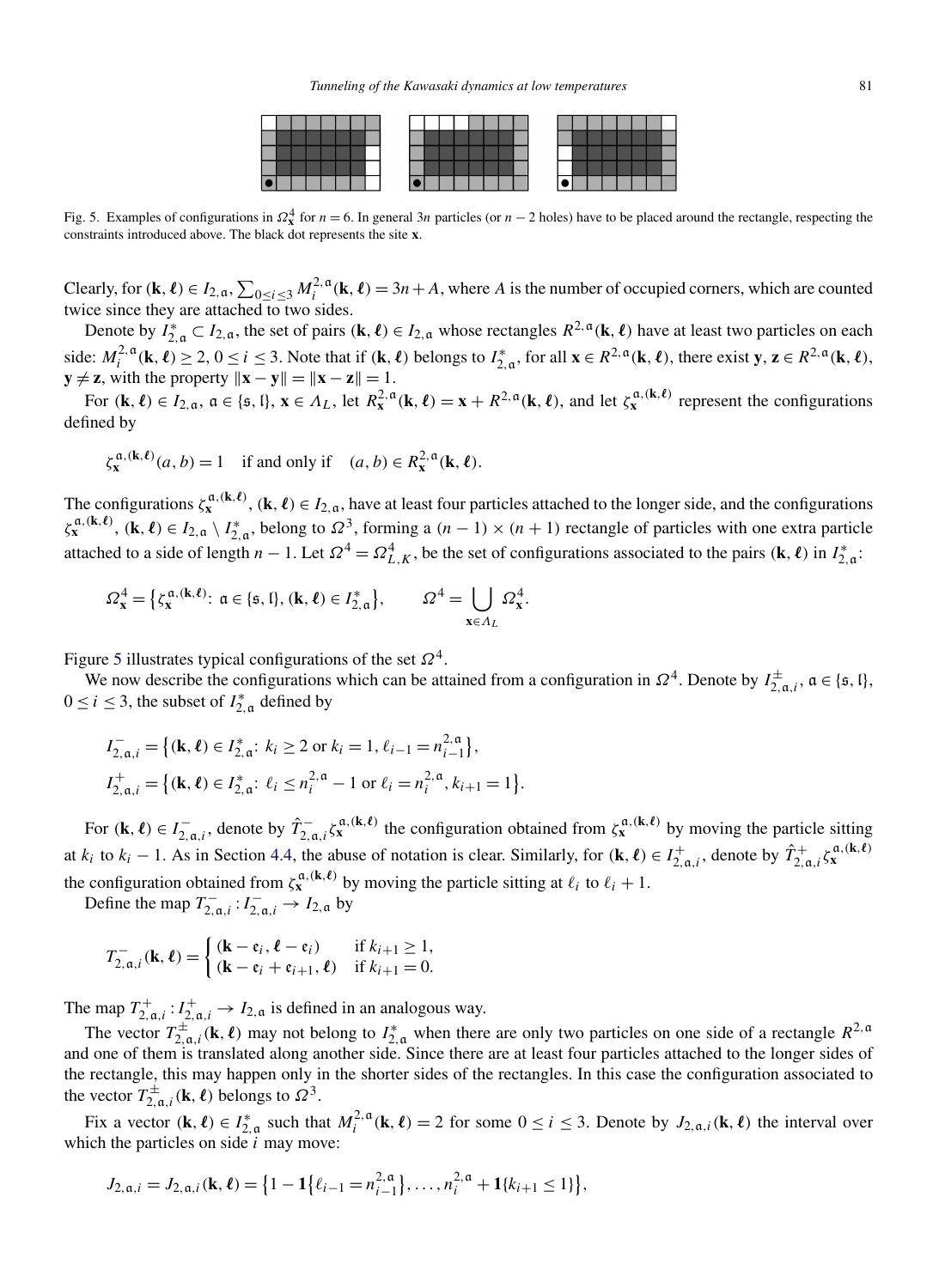and by  $T_{2,\mathfrak{a},i}^b(\mathbf{k},\ell)$ ,  $b, b+1 \in J_{2,\mathfrak{a},i}$ , the vector obtained from  $(\mathbf{k},\ell)$  by replacing the occupied sites  $(k_i, k_i + 1)$  by  $(b, b + 1)$ . Note that  $T_{2,\mathfrak{a},i}^b(\mathbf{k}, \ell)$  always belongs to  $I_{2,\mathfrak{a}}^*$ , and that we did not excluded the possibility that  $b = k_i$  in which case  $T^b_{2, \mathfrak{a}, i}(\mathbf{k}, \ell) = (\mathbf{k}, \ell)$ .

Denote by  $\mathcal{N}(\eta)$  the set of all configurations which can be reached from  $\eta \in \Omega^4$  by a rate  $e^{-\beta}$  jump.

**Lemma 4.8.** *Fix*  $\eta \in \Omega^4$ . *For each*  $\xi \in \mathcal{N}(\eta)$ , *there exists a probability measure*  $\mathbb{M}(\xi, \cdot)$  *defined on*  $\mathbb{H}_{01}$  *such that* 

$$
\lim_{\beta\to\infty}\mathbf{P}_{\xi}^{\beta}\big[\eta\big(H(\mathbb{H}_{01})\big)\in\Pi\big]=\mathbb{M}(\xi,\Pi),\quad \Pi\subset\mathbb{H}_{01}.
$$

*Moreover, for*  $0 \le i \le 3$ ,  $a \in \{5, 1\}$  *and*  $(\mathbf{k}, \ell) \in I^{\pm}_{2, \mathfrak{a}, i}$ ,

$$
\mathbb{M}(\hat{T}_{2,\mathfrak{a},i}^{\pm} \zeta_{\mathbf{x}}^{\mathfrak{a},(\mathbf{k},\ell)}, \zeta_{\mathbf{x}}^{\mathfrak{a},T_{2,\mathfrak{a},i}^{\pm}(\mathbf{k},\ell)}) = \frac{1}{M_i^{2,\mathfrak{a}}(\mathbf{k},\ell)},
$$
  

$$
\mathbb{M}(\hat{T}_{2,\mathfrak{a},i}^{\pm} \zeta_{\mathbf{x}}^{\mathfrak{a},(\mathbf{k},\ell)}, \zeta_{\mathbf{x}}^{\mathfrak{a},(\mathbf{k},\ell)}) = \frac{M_i^{2,\mathfrak{a}}(\mathbf{k},\ell)-1}{M_i^{2,\mathfrak{a}}(\mathbf{k},\ell)}
$$

*if*  $M_i^{2, \mathfrak{a}}(\mathbf{k}, \ell) \geq 3$ ; *and* 

$$
\mathbb{M}(\hat{T}_{2,\mathfrak{a},i}^{-}\zeta_{\mathbf{x}}^{\mathfrak{a},(\mathbf{k},\ell)},\zeta_{\mathbf{x}}^{\mathfrak{a},T_{2,\mathfrak{a},i}^{b}(\mathbf{k},\ell)})=\mathfrak{m}(J_{2,\mathfrak{a},i}(\mathbf{k},\ell),k_{i}-1,b),
$$
  

$$
\mathbb{M}(\hat{T}_{2,\mathfrak{a},i}^{+}\zeta_{\mathbf{x}}^{\mathfrak{a},(\mathbf{k},\ell)},\zeta_{\mathbf{x}}^{\mathfrak{a},T_{2,\mathfrak{a},i}^{b}(\mathbf{k},\ell)})=\mathfrak{m}(J_{2,\mathfrak{a},i}(\mathbf{k},\ell),k_{i},b),
$$

for b,  $b+1 \in J_{2,\mathfrak{a},i}(\mathbf{k},\ell)$  if  $M_i^{2,\mathfrak{a}}(\mathbf{k},\ell) = 2$ . The probability measure  $\mathfrak{m}(J,a,c)$  has been introduced in [\(4.5\)](#page-8-0).

Let

$$
Z\big(\zeta_{\boldsymbol{x}}^{\mathfrak{a},(\boldsymbol{k},\boldsymbol{\ell})}\big)=\sum_{\xi\in \mathcal{N}(\zeta_{\boldsymbol{x}}^{\mathfrak{a},(\boldsymbol{k},\boldsymbol{\ell})})}\mathbb{M}\big(\xi,\big\{\zeta_{\boldsymbol{x}}^{\mathfrak{s},(\boldsymbol{k},\boldsymbol{\ell})}\big\}^{\scriptscriptstyle\mathcal{C}}\big)=\sum_{\xi\in \mathcal{N}(\zeta_{\boldsymbol{x}}^{\mathfrak{a},(\boldsymbol{k},\boldsymbol{\ell})})}\big\{1-\mathbb{M}\big(\xi,\zeta_{\boldsymbol{x}}^{\mathfrak{a},(\boldsymbol{k},\boldsymbol{\ell})}\big)\big\}.
$$

**Proposition 4.9.** *Fix*  $\mathbf{x} \in A_L$ ,  $\mathfrak{a} \in \{1, \mathfrak{s}\}, \ (\mathbf{k}, \ell) \in I_{2, \mathfrak{a}}^*$ . *Then*,

- (1) The triple  $(\{\zeta_x^{\mathfrak{a},(\mathbf{k},\ell)}\},\{\zeta_x^{\mathfrak{a},(\mathbf{k},\ell)}\}\cup\Delta_1,\zeta_x^{\mathfrak{a},(\mathbf{k},\ell)})$  is a valley of depth  $\mu_K(\zeta_x^{\mathfrak{a},(\mathbf{k},\ell)})$  cap<sub>K</sub>( $\{\zeta_x^{\mathfrak{a},(\mathbf{k},\ell)}\},\{\zeta_x^{\mathfrak{a},(\mathbf{k},\ell)}\}\cup\Delta_1$ *Δ*1] *c)*;
- (2) Under  $\mathbf{P}_{\zeta_{\mathbf{x}}^{(n,(k,\ell)}},^{\beta} H(\mathbb{H}_{01} \setminus {\{\zeta_{\mathbf{x}}^{\mathfrak{a},(k,\ell)}\}})/e^{\beta}$  converges in distribution to an exponential random variable of parameter  $Z(\zeta_{\mathbf{x}}^{\mathfrak{a},(\mathbf{k},\ell)});$
- (3) *For any*  $\Pi \subset \mathbb{H}_{01} \setminus {\{\zeta_{\mathbf{x}}^{\mathfrak{a},(\mathbf{k},\ell)}\}}$ ,

$$
\lim_{\beta \to \infty} \mathbf{P}^{\beta}_{\zeta_{\mathbf{x}}^{a,(\mathbf{k},\ell)}} \big[ \eta \big( H \big( \mathbb{H}_{01} \setminus \{ \zeta_{\mathbf{x}}^{a,(\mathbf{k},\ell)} \} \big) \big) \in \Pi \big]
$$
\n
$$
= \frac{1}{Z(\zeta_{\mathbf{x}}^{a,(\mathbf{k},\ell)})} \sum_{\xi \in \mathcal{N}(\zeta_{\mathbf{x}}^{a,(\mathbf{k},\ell)})} \mathbb{M}(\xi,\Pi) =: Q \big( \zeta_{\mathbf{x}}^{a,(\mathbf{k},\ell)},\Pi \big).
$$

For  $\eta \in \Omega_4$ , let

$$
\mathbf{R}(\eta, \Pi) = Z(\eta) Q(\eta, \Pi) = \sum_{\xi \in \mathcal{N}(\eta)} \mathbb{M}(\xi, \Pi), \quad \Pi \subset \mathbb{H}_{01}.
$$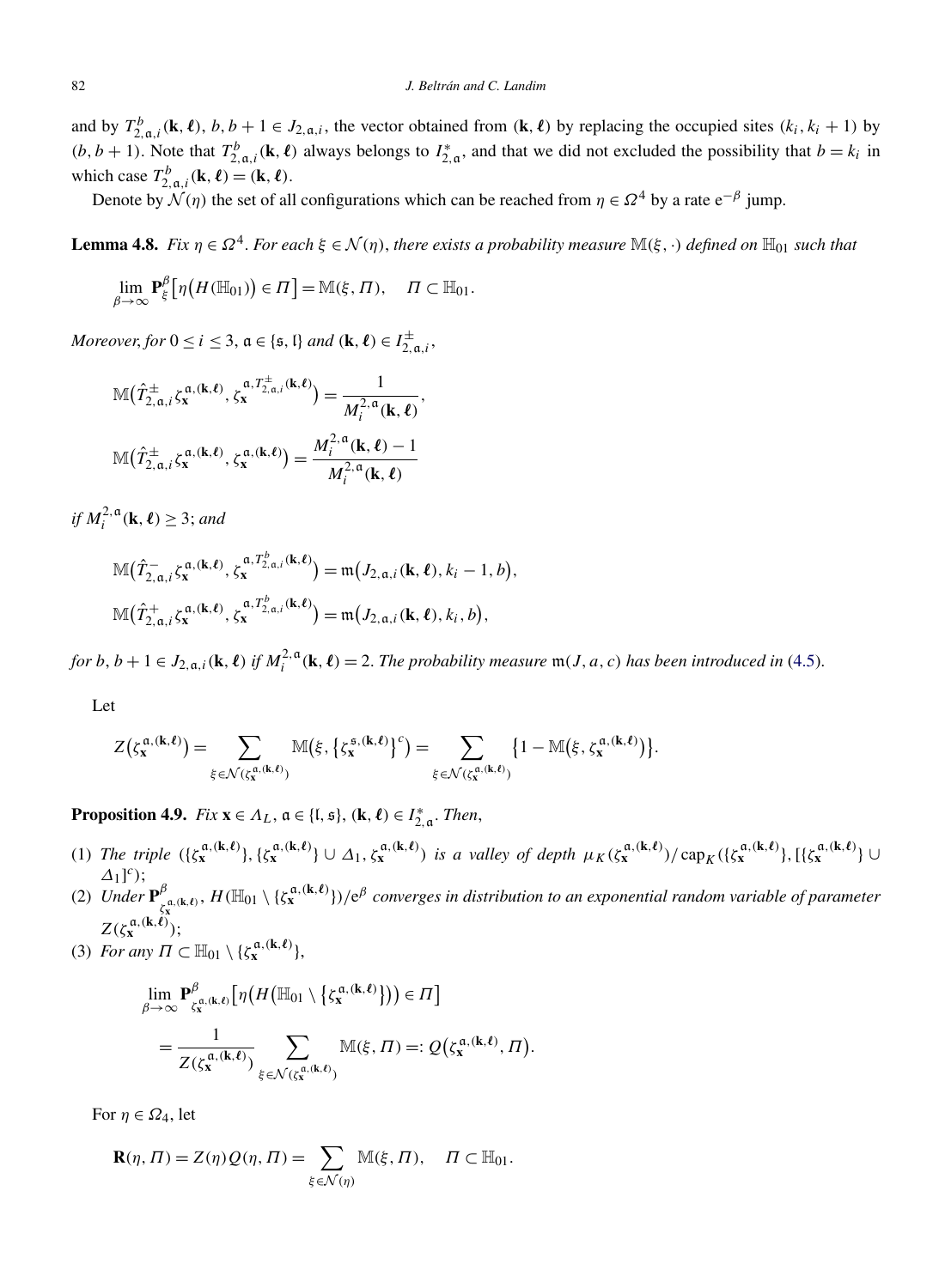### <span id="page-24-0"></span>**5. Tunneling behavior among shallow valleys**

We examine in this section the evolution of the Markov process  $\{\eta_t^{\beta} : t \ge 0\}$  in the time scale  $e^{\beta}$  among the shallow valleys introduced in the previous section. We first introduce a family of deep valleys or traps.

**Lemma 5.1.** Fix  $\mathbf{x} \in \Lambda_L$ . The triple  $(\{\eta^{\mathbf{x}}\}, \{\eta^{\mathbf{x}}\} \cup \Delta_1, \eta^{\mathbf{x}})$  is a valley of depth  $\mu_K(\eta^{\mathbf{x}}) / \text{cap}_K(\{\eta^{\mathbf{x}}\}, [\{\eta^{\mathbf{x}}\} \cup \Delta_1]^c)$ .

This result follows from [\[1\]](#page-29-0), Theorem 2.6. Up to this point, we introduced five types of disjoint subsets of  $\Omega_L$ <sub>K</sub>:

- $\bullet$  { $\eta^{\mathbf{x}}$ },  $\mathbf{x} \in \Lambda_L$ ;
- $\mathcal{E}_{\mathbf{x}}^{i,j}, 0 \leq i, j \leq 3, \mathbf{x} \in \Lambda_L;$
- $\bullet$  { $\eta_{\mathbf{x}}^{\mathfrak{a},(\mathbf{k},\ell)}$ },  $\mathbf{x} \in \Lambda_L$ ,  $\mathfrak{a} \in \{ \mathfrak{l}, \mathfrak{s} \}, (\mathbf{k}, \ell) \in I_{\mathfrak{a}}^*$ ;
- $\mathcal{E}_{\mathbf{x}}^{\mathfrak{a},i}$ ,  $\mathfrak{a} \in \{I, \mathfrak{s}\}, 0 \le i \le 3, \mathbf{x} \in \Lambda_L;$
- $\{\zeta_{\mathbf{x}}^{\mathfrak{a},(\mathbf{k},\ell)}\}, \mathbf{x} \in \Lambda_L, \mathfrak{a} \in \{\mathfrak{l},\mathfrak{s}\}, (\mathbf{k},\ell) \in I_{2,\mathfrak{a}}^*$ .

Denote by  $\mathcal{E}_1, \ldots, \mathcal{E}_k$  an enumeration of these sets. In this enumeration we shall assume that  $\mathcal{E}_1 = \{\eta^w\}$  and that the first  $|A_L|$  sets correspond to the square configurations: for  $1 \le i \le |A_L|$ ,  $\mathcal{E}_i = \{\eta^{x_i}\}\$ for some  $x_i \in A_L$ . Some sets  $\mathcal{E}_j$ are singletons, as the first  $|A_L|$  sets, and some are not, as the set  $\mathcal{E}_{|A_L|+1} = \mathcal{E}_{\mathbf{w}}^{0,0}$ . Let  $\mathcal{E} = \bigcup_{1 \le j \le \kappa} \mathcal{E}_j$  be the union of all subsets and let  $\check{\mathcal{E}}_j = \bigcup_{i \neq j} \mathcal{E}_i$ . For  $1 \leq i \leq |A_L|$ , we sometimes denote  $\mathcal{E}_i = \{\eta^{\mathbf{x}}\}$  by  $\mathcal{E}_{\mathbf{x}}$ .

Let  $\Delta_1^* = \Delta_1 \cup [\mathbb{H}_1 \setminus \mathcal{E}]$ . Fix a configuration  $\xi_i$  in each set  $\mathcal{E}_i$ ,  $1 \le i \le \kappa$ . We proved above and in the previous section that the triples  $(\mathcal{E}_i, \mathcal{E}_i \cup \Delta_1, \xi_i)$  are valleys. The next result states that we may increase  $\Delta_1$  to  $\Delta_1^*$ .

**Lemma 5.2.** The triples  $(\mathcal{E}_i, \mathcal{E}_i \cup \Delta_1^*, \xi_i), |\Lambda_L| < i \leq \kappa$ , are valleys of depth  $e^{\beta}|\mathcal{E}_i|/Z(\mathcal{E}_i)$ . Moreover, for every  $|\Lambda_L|$  $i \leq \kappa, 1 \leq j \neq i \leq \kappa, \xi \in \mathcal{E}_i$ ,

$$
\lim_{\beta \to \infty} \mathbf{P}_{\xi}^{\beta} \big[ H(\check{\mathcal{E}}_i) = H(\mathcal{E}_j) \big] = Q(\mathcal{E}_i, \mathcal{E}_j).
$$

**Proof.** As already remarked in [\(4.14\)](#page-15-0), it follows from the second assertion of the propositions stated in the previous section that the depth of the valleys  $(\mathcal{E}_i, \mathcal{E}_i \cup \Delta_1, \xi_i)$ ,  $|\Lambda_L| < i \leq \kappa$ , is  $e^{\beta} |\mathcal{E}_i| / Z(\mathcal{E}_i)$ . The first assertion of the lemma follows from Lemma [7.1](#page-28-0) below and from the fact, proved in the previous section, that for  $|A_L| < i \leq \kappa$ ,

$$
\lim_{\beta \to \infty} \min_{\xi \in \mathcal{E}_i} \mathbf{P}_{\xi}^{\beta} \big[ H(\mathbb{H}_{01} \setminus \mathcal{E}_i) = H(\mathcal{E}) \big] = 1.
$$

The second statement of the lemma follows from the definition of the probability measure  $Q(\mathcal{E}_i, \cdot)$  introduced in the previous section.  $\Box$ 

Denote by  $\{\eta_t^{\mathcal{E}}: t \ge 0\}$  the trace of the process  $\eta_t^{\beta}$  on  $\mathcal{E}$ . The jumps rates of the Markov process  $\eta_t^{\mathcal{E}}$  are represented by  $R^{\varepsilon}_{\beta}(\eta, \xi)$ . Recall that  $\xi_i$  is a fixed configuration in the set  $\mathcal{E}_i$ .

**Proposition 5.3.** *The sequence of Markov processes*  $\{\eta_t^{\beta} : t \ge 0\}$  *exhibits a tunneling behavior on the time-scale*  $e^{\beta}$ , *with metastable states*  $\{\mathcal{E}_j: 1 \leq j \leq \kappa\}$ , *metastable points*  $\xi_j$ ,  $1 \leq j \leq \kappa$ , *and asymptotic Markov dynamics characterized by the rates*

$$
r(\mathcal{E}_i, \mathcal{E}_j) = 0, \quad 1 \le i \le |\Lambda_L|, 1 \le j \ne i \le \kappa,
$$
  

$$
r(\mathcal{E}_i, \mathcal{E}_j) = \mathbf{R}(\mathcal{E}_i, \mathcal{E}_j), \quad |\Lambda_L| < i \le \kappa, 1 \le j \ne i \le \kappa.
$$

**Proof.** We check that the first two assumptions of [\[1\]](#page-29-0), Theorem 2.7, are fulfilled. We start with assumption (H1). For the valleys  $\mathcal{E}_j$  which are singletons, there is nothing to prove. For the other ones, as  $\check{\mathcal{E}}_j \subset [\mathcal{E}_j \cup \Delta_1]^c$ , assumption (H1) follows from the proofs of Propositions [4.3](#page-13-0) and [4.7.](#page-21-0)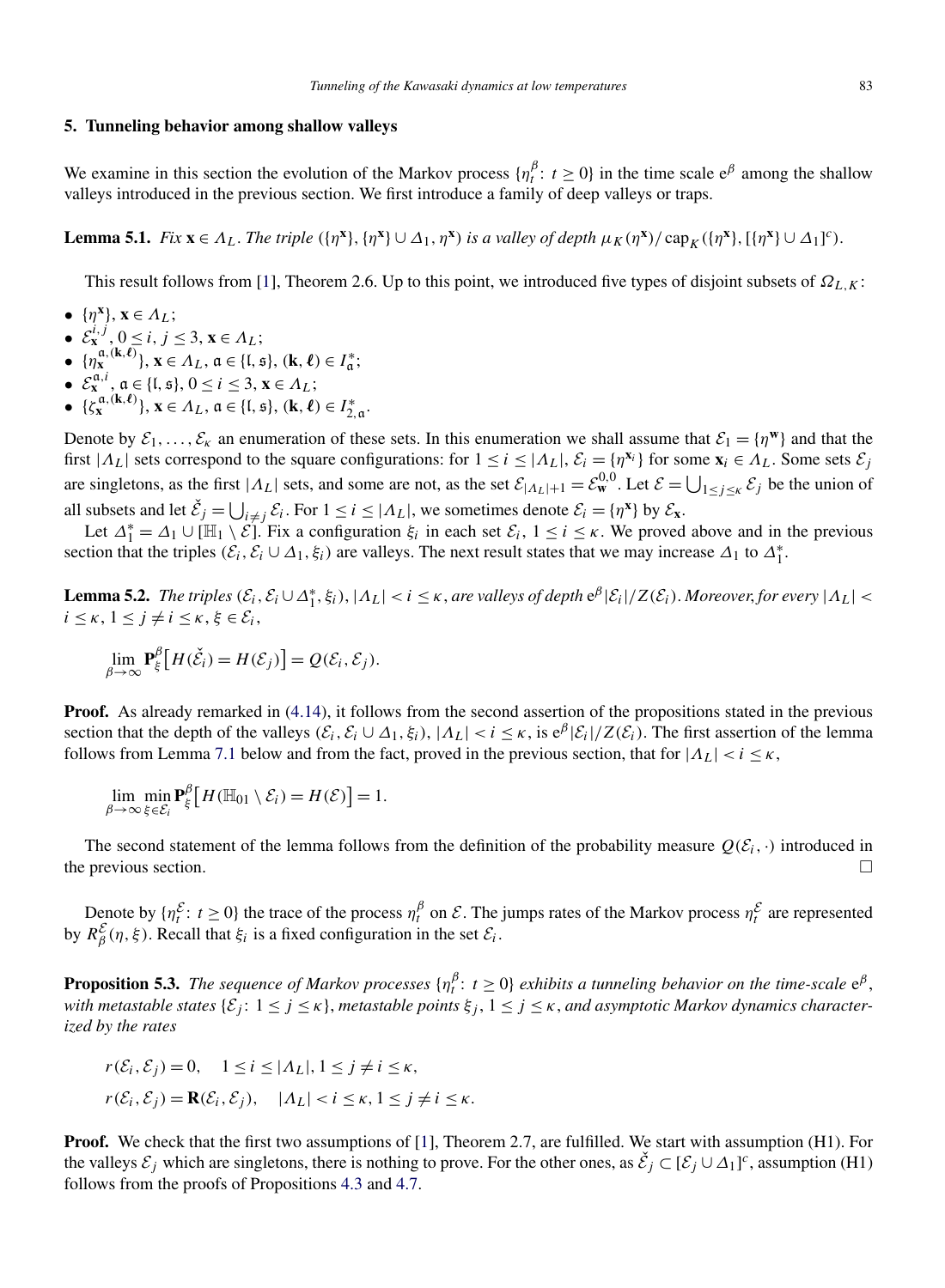<span id="page-25-0"></span>We turn to assumption (H0). Denote by  $r_\beta(\mathcal{E}_i, \mathcal{E}_j)$  the average rates of the trace process:

$$
r_{\beta}(\mathcal{E}_i, \mathcal{E}_j) = \frac{1}{\mu_K(\mathcal{E}_i)} \sum_{\eta \in \mathcal{E}_i} \mu_K(\eta) \sum_{\xi \in \mathcal{E}_j} R_{\beta}^{\mathcal{E}}(\eta, \xi).
$$

We claim that  $e^{\beta} r_{\beta}(\mathcal{E}_i, \mathcal{E}_j)$ ,  $1 \le i \ne j \le \kappa$ , converges to a limit denoted by  $r(i, j)$ , and that  $\sum_{j \ne i} r(i, j) = 0, 1 \le i \le \kappa$  $|A_L|, \sum_{j \neq i} r(i, j) \in (0, \infty), i > |A_L|.$ 

Consider first the case  $i > |A_L|$ . We may rewrite  $e^{\beta} r_{\beta}(\mathcal{E}_i, \mathcal{E}_j)$  as  $e^{\beta} r_{\beta}(\mathcal{E}_i, \check{\mathcal{E}}_i) \times [r_{\beta}(\mathcal{E}_i, \mathcal{E}_j) / r_{\beta}(\mathcal{E}_i, \check{\mathcal{E}}_i)]$ . By [\[3\]](#page-29-0), Corollary 4.4,  $r_\beta(\mathcal{E}_i, \mathcal{E}_j)/r_\beta(\mathcal{E}_i, \check{\mathcal{E}}_i)$  converges to a number  $p(\mathcal{E}_i, \mathcal{E}_j) \in [0, 1]$ .

On the other hand, by [\[1\]](#page-29-0), Lemma 6.7,  $e^{\beta}r_{\beta}(\mathcal{E}_i, \check{\mathcal{E}}_i) = e^{\beta} \text{cap}_K(\mathcal{E}_i, \check{\mathcal{E}}_i)/\mu_K(\mathcal{E}_i)$ . From the results stated in the previous section, it is easy to construct a path  $\gamma$  from  $\mathcal{E}_i$  to  $\check{\mathcal{E}}_i$  such that  $G_K(\gamma) = e^{-\beta} \mu_K(\eta)$ ,  $\eta \in \mathcal{E}_i$ . It is also easy to see that any path *γ'* from  $\mathcal{E}_i$ , to  $\check{\mathcal{E}}_i$  is such that  $G_K(\gamma) \le e^{-\beta} \mu_K(\eta)$ ,  $\eta \in \mathcal{E}_i$ . Hence,  $G_K(\check{\mathcal{E}}_i, \check{\mathcal{E}}_i) = e^{-\beta} \mu_K(\eta)$ ,  $\eta \in \mathcal{E}_i$ . Assumption (H0) for  $i > |A_L|$  follows from this identity and [\(3.1\)](#page-6-0).

Fix now  $i \leq |A_L|$ . Since  $r_\beta(\mathcal{E}_i, \mathcal{E}_j) \leq r_\beta(\mathcal{E}_i, \check{\mathcal{E}}_i)$ , we have to show that the rescaled rate  $e^\beta r_\beta(\mathcal{E}_i, \check{\mathcal{E}}_i) =$  $e^{\beta}$  cap<sub>*K*</sub>( $\mathcal{E}_i$ ,  $\check{\mathcal{E}}_i$ )/ $\mu_K(\mathcal{E}_i)$  vanishes as  $\beta \uparrow \infty$ . Since  $G_K(\mathcal{E}_i, \check{\mathcal{E}}_i) \leq e^{-2\beta} \mu_K(\eta)$ ,  $\eta \in \mathcal{E}_i$ , the result follows from [\(3.1\)](#page-6-0).

In view of the proof of [\[3\]](#page-29-0), Lemma 10.2, and Lemma [5.2,](#page-24-0)  $e^{\beta}r_{\beta}(\mathcal{E}_i, \mathcal{E}_j)$ ,  $1 \le i \ne j \le \kappa$ , converges to  $Z(\mathcal{E}_i)Q(\mathcal{E}_i,\mathcal{E}_j) = \mathbf{R}(\mathcal{E}_i,\mathcal{E}_j).$ 

It remains to show property (M3) of tunneling, which states that the time spent outside  $\mathcal E$  is negligible. Fix  $1 \le i \le \kappa$ and  $\xi \in \mathcal{E}_i$ . Denote by  $\{H_i: j \ge 1\}$  the times of the successive returns to  $\mathcal{E}: H_1 = H^+(\mathcal{E}), H_{j+1} = H^+(\mathcal{E}) \circ \theta_{H_j}$  $j \ge 1$ . To prove (M3), it is enough to show that for all  $t > 0$ 

$$
\lim_{k \to \infty} \lim_{\beta \to \infty} \mathbf{P}_{\xi}^{\beta} \left[ H_k \le t e^{\beta} \right] = 0 \text{ and}
$$
\n
$$
\lim_{\beta \to \infty} \mathbf{E}_{\xi}^{\beta} \left[ e^{-\beta} \int_{0}^{H_k \wedge t e^{\beta}} \mathbf{1} \{ \eta_s^{\beta} \in \Delta_1^* \} ds \right] = 0 \text{ for all } k \ge 1.
$$
\n(5.1)

Since  $H_1 = H^+(\mathcal{E})$  is greater than the time of the first jump, there exists a positive constant  $c_0$ , independent of  $\beta$ , which turns  $H_1 = H^+(\mathcal{E})$  bounded below by a mean  $c_0e^{\beta}$  exponential time,  $\mathbf{P}_\eta^{\beta}$  almost surely for all  $\eta \in \mathcal{E}$ . The first result of (5.1) follows from this observation and of the strong Markov property.

To estimate the second term of (5.1), fix  $k \ge 1$  and rewrite the time integral as  $\sum_{0 \le j < k} \int_{H_j \wedge t e^{\beta}}^{H_{j+1} \wedge t e^{\beta}}$ . For a fixed *j*, the integral vanishes unless  $H_i < t e^{\beta}$ . In this case, we may apply the strong Markov property to estimate the expectation by

$$
k \sup_{\xi \in \mathcal{E}} \mathbf{E}_{\xi}^{\beta} \bigg[ e^{-\beta} \int_0^{H_1 \wedge t e^{\beta}} \mathbf{1} \{ \eta_s^{\beta} \in \Delta_1^* \} ds \bigg].
$$

If  $\xi$  belongs to  $\mathcal{E}_i$ ,  $1 \le i \le |\Lambda_L|$ , the expectation is bounded above by  $t\mathbf{P}_{\xi}^{\beta}[\tau_1 \le t e^{\beta}]$ , where  $\tau_1$  is the time of the first jump. This expression vanishes because  $\tau_1$  is an exponential time whose mean is of order  $e^{2\beta}$ . For  $i > |A_L|$ , we have seen in the proofs of the propositions of the previous section that the time spent between two visits to  $\mathcal E$  can be estimated by the time a rate 1, finite state, irreducible Markov process needs to visit a specific set. This concludes the proof of the proposition.  $\Box$ 

Let  $\Psi : \mathcal{E} \to \{1, ..., \kappa\}$  be the index function  $\Psi(\eta) = \sum_{1 \le j \le \kappa} j \mathbf{1}{\{\eta \in \mathcal{E}_j\}}$ . It follows from the previous result that the non-Markovian process  $X_t^{\beta} = \Psi(\eta_{te^{\beta}}^{\mathcal{E}})$  converges to the Markov process on  $\{1, \ldots, \kappa\}$  with jump rates  $r(i, j) =$  $\mathbf{R}(\mathcal{E}_i, \mathcal{E}_j)$ . The states  $\{1, \ldots, |A_L|\}$  are absorbing, while the states  $\{|A_L| + 1, \ldots, \kappa\}$  are transient for the asymptotic dynamics.

Let  $q(i, j)$ ,  $1 \le i \le \kappa$ ,  $1 \le j \le |A_L|$ , be the probability that starting from *i* the asymptotic process eventually reaches the absorbing point *j* :

$$
q(i, j) = \mathbb{P}_i[X_t = j \text{ for some } t > 0],\tag{5.2}
$$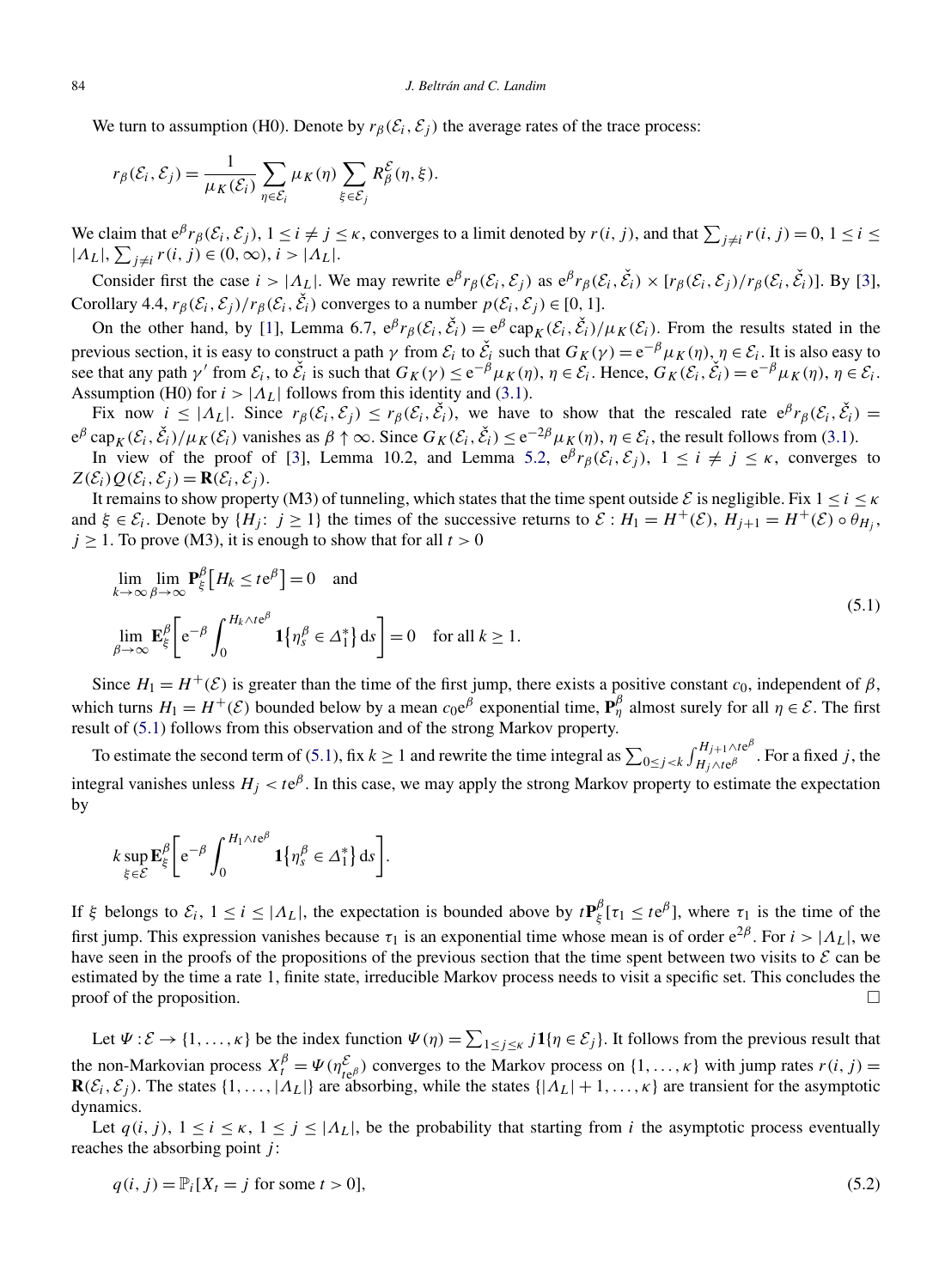<span id="page-26-0"></span>where  $\mathbb{P}_i$  stands for the probability on the path space  $D([0, \infty), \{1, \ldots, \kappa\})$  induced by the Markov process with rates  $r(j, k)$  starting from *i*. We sometimes denote  $q(i, j)$  by  $q(\mathcal{E}_i, \mathcal{E}_j)$ .

### **6. Tunneling among the deep valleys**

We prove in this section the main result of this article. Recall that we denoted by  $\mathcal{E}_\mathbf{x}, \mathbf{x} \in \Lambda_L$ , the singletons  $\{\eta^\mathbf{x}\},$ and that we denoted by  $\mathcal{N}(n^{\mathbf{x}})$  the set of configurations which can be reached from  $n^{\mathbf{x}}$  by a jump of rate  $e^{-2\beta}$ . By Lemma [4.1,](#page-9-0) for each  $\xi \in \mathcal{N}(\eta^{\mathbf{x}})$  there exists a probability measure  $\mathbb{M}(\xi, \cdot)$  defined on  $\mathbb{H}_{01}$  such that

$$
\lim_{\beta\to\infty}\mathbf{P}_{\xi}^{\beta}\big[\eta(H_{\mathbb{H}_{01}})\in\Pi\big]=\mathbb{M}(\xi,\Pi),\quad \Pi\subset\mathbb{H}_{01}.
$$

Recall from [\(5.2\)](#page-25-0) the definition of the probability  $q(\mathcal{E}_i, \cdot)$ . Let

$$
Z = \sum_{\xi \in \mathcal{N}(\eta^{\mathbf{x}})} \sum_{j=1}^{\kappa} \mathbb{M}(\xi, \mathcal{E}_j) q(\mathcal{E}_j, \check{\mathcal{F}}_{\mathbf{x}}) = \sum_{\xi \in \mathcal{N}(\eta^{\mathbf{x}})} \sum_{j=1}^{\kappa} \mathbb{M}(\xi, \mathcal{E}_j) [1 - q(\mathcal{E}_j, \mathcal{E}_{\mathbf{x}})],
$$

where  $\check{\mathcal{F}}_x = \bigcup_{y \neq x} \mathcal{E}_y$ , the union being carried over  $y \in \Lambda_L$ . Recall that we denote by  $\Delta_0$  the configurations which are not ground states:  $\Delta_0 = \Omega_{L,K} \setminus \Omega^0$ , and let  $\mathcal{F} = \bigcup_{\mathbf{y} \in \Lambda_L} \mathcal{E}_{\mathbf{y}}$ .

**Proposition 6.1.** *Fix*  $\mathbf{x} \in A_L$ .

- (1) *The triple*  $(\mathcal{E}_{\mathbf{x}}, \mathcal{E}_{\mathbf{x}} \cup \Delta_0, \eta^{\mathbf{x}})$  *is a valley of depth*  $\mu_K(\eta^{\mathbf{x}})/\text{cap}_K(\mathcal{E}_{\mathbf{x}}, \mathcal{F}_{\mathbf{x}})$ ;
- (2) *Under*  $P_{\eta}^{\beta}$ ,  $H(\check{\mathcal{F}}_X)/e^{2\beta}$  converges in distribution to an exponential random variable of parameter Z; (3) *For any*  $\mathbf{y} \neq \mathbf{x}$ ,

$$
\lim_{\beta \to \infty} \mathbf{P}_{\eta}^{\beta} \big[ \eta \big( H(\breve{\mathcal{F}}_{\mathbf{x}}) \big) = \eta^{\mathbf{y}} \big] = \frac{1}{Z} \sum_{\xi \in \mathcal{N}(\eta^{\mathbf{x}})} \sum_{j=1}^{K} \mathbb{M}(\xi, \mathcal{E}_{j}) q(\mathcal{E}_{j}, \mathcal{E}_{\mathbf{y}}) =: \mathbb{Q}(\mathbf{x}, \mathbf{y}).
$$

**Proof.** Recall [\[1\]](#page-29-0), Theorem 2.4. By definition of the set  $\Delta_0$ ,  $\mu_K(\Delta_0)/\mu_K(\mathcal{E}_x)$  is of order e<sup>-*β*</sup>. Condition (2.15) is therefore fulfilled. Since  $\mathcal{E}_i$  is a singleton, condition (2.14) holds automatically and the result follows.

The proof of the second assertion is similar to the one of the second claim in Proposition [4.3](#page-13-0) with the following modifications. We first need to replace the normalization  $e^{\beta}$  by  $e^{2\beta}$  and to define  $\tau_1$  as the time of the first jump, to write

$$
H(\breve{\mathcal{F}}_{\mathbf{x}}) = \tau_1 + H(\mathcal{F}) \circ \theta_{\tau_1} + \mathbf{1}\big\{H(\mathcal{F}) \circ \theta_{\tau_1} = H(\mathcal{E}_{\mathbf{x}}) \circ \theta_{\tau_1}\big\}H(\breve{\mathcal{F}}_{\mathbf{x}}) \circ \theta_{H^+(\mathcal{F})}.
$$

At this point, we repeat the arguments presented in the proof of Proposition [4.3.](#page-13-0) In the present context,  $\tau_1$  and  $\eta_{\tau_1}$ are independent by the Markov property, and  $\eta_{H(\mathcal{E}_x)} = \eta^x$ . We may therefore skip the coupling arguments of Proposition [4.3.](#page-13-0)

In contrast, we need to show that

$$
\lim_{A \to \infty} \lim_{\beta \to \infty} \max_{\zeta \in \mathcal{N}(\eta^{\mathbf{x}})} \mathbf{P}_{\zeta}^{\beta} \left[ H(\mathcal{F}) > A e^{\beta} \right] = 0.
$$
\n(6.1)

Starting from  $\zeta \in \mathcal{N}(\eta^{\mathbf{x}})$ , in a time of order one the process reaches  $\mathcal{E}$ . It follows from Proposition [5.3](#page-24-0) that once at *E* in a time of order e<sup>β</sup> the process reaches one of the absorbing point {*η*<sup>x</sup>: **x** ∈ *Λ*<sub>*L*</sub>} of the asymptotic Markovian dynamics characterized by the rates  $r(\cdot, \cdot)$ . This proves (6.1).

It follows from this result and the proof of Proposition [4.3](#page-13-0) that to prove the second assertion of the proposition it is enough to show that

$$
\lim_{\beta \to \infty} \sum_{\zeta \in \mathcal{N}(\eta^{\mathbf{x}})} \mathbf{P}_{\zeta}^{\beta} \big[ H(\mathcal{F}) \neq H(\mathcal{E}_{\mathbf{x}}) \big] = Z.
$$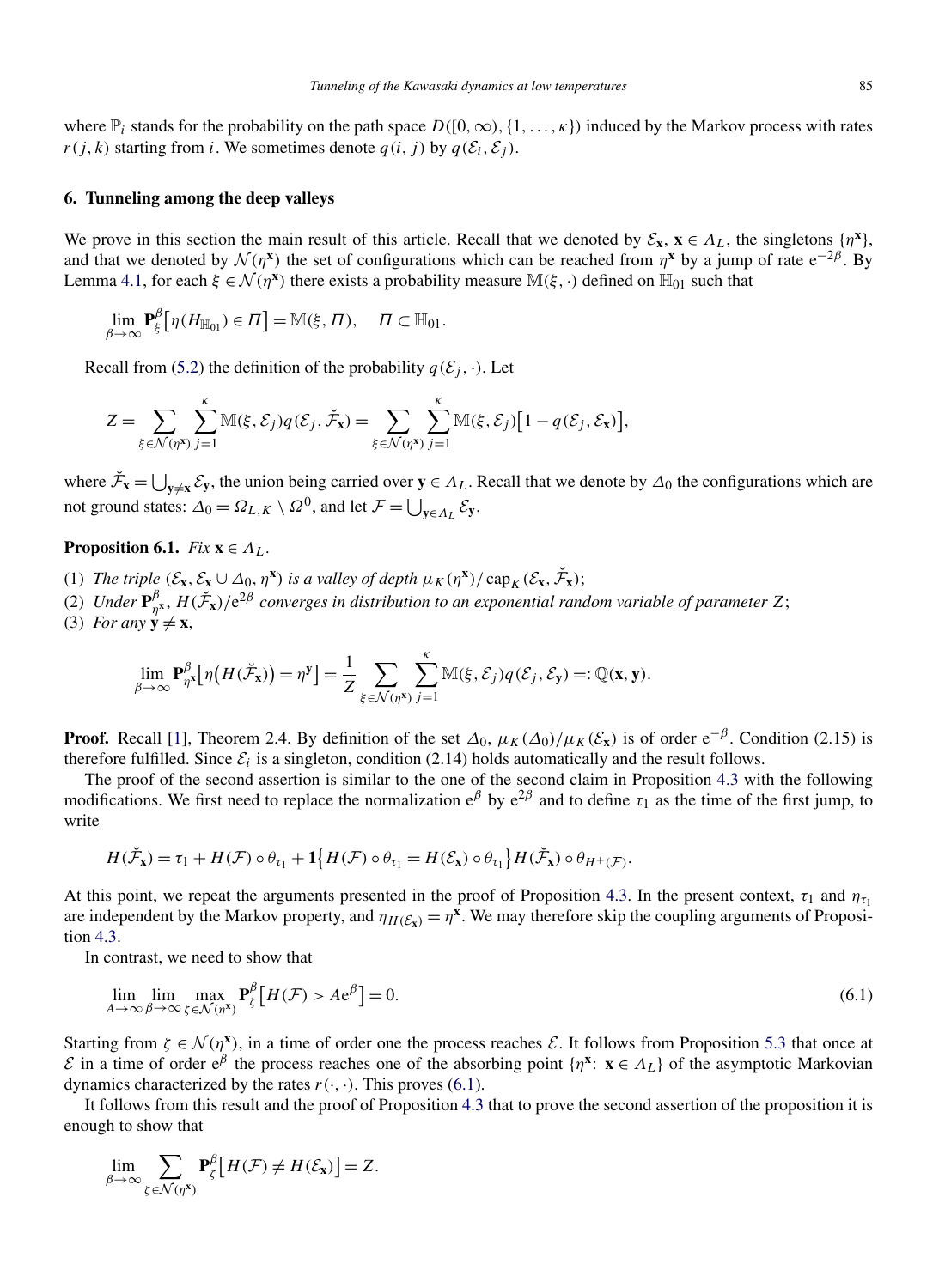<span id="page-27-0"></span>Since  $H(\mathcal{E}) \leq H(\mathcal{F}) \leq H(\mathcal{E}_x)$ , by the strong Markov property we may rewrite the previous probability as

$$
\mathbf{E}_{\zeta}^{\beta} \big[ \mathbf{P}_{\eta(H(\mathcal{E}))}^{\beta} \big[ H(\mathcal{F}) \neq H(\mathcal{E}_{\mathbf{x}}) \big] \big].
$$

We computed in Lemma [4.1](#page-9-0) the asymptotic distribution of  $\eta(H(\mathcal{E}))$  and we represented by  $q(\mathcal{E}_j, \mathcal{E}_x)$  the probability that the asymptotic process starting from a set  $\mathcal{E}_i$ ,  $1 \leq j \leq \kappa$ , eventually reaches the absorbing state  $\mathcal{E}_v$ ,  $y \in \Lambda_L$ . The second assertion of the proposition follows from these two results.

We now turn to the third assertion of the proposition. Fix  $y \neq x$ . This argument is also similar to the one of Proposition [4.3.](#page-13-0) Denote by  ${H_i: j \geq 1}$  the successive return times to F:

$$
H_1 = H^+(\mathcal{F}), \qquad H_{j+1} = H^+(\mathcal{F}) \circ \theta_{H_j}, \quad j \ge 1.
$$

With this notation,

$$
\mathbf{P}_{\eta^{\mathbf{x}}}^{\beta}[\eta(H(\tilde{\mathcal{F}}_{\mathbf{x}})) = \eta^{\mathbf{y}}] = \sum_{j \ge 1} \mathbf{P}_{\eta^{\mathbf{x}}}^{\beta}[\eta(H_k) = \eta^{\mathbf{x}}, 1 \le k \le j - 1, \eta(H_j) = \eta^{\mathbf{y}}].
$$
\n(6.2)

By the strong Markov property, if  $\tau_1$  stands for the time of the first jump, for any  $\mathbf{z} \in \Lambda_L$ ,

$$
\mathbf{P}_{\eta^{\mathbf{x}}}^{\beta} \big[ \eta(H_1) = \eta^{\mathbf{z}} \big] = \mathbf{E}_{\eta^{\mathbf{x}}}^{\beta} \big[ \mathbf{E}_{\eta_{\tau_1}}^{\beta} \big[ \mathbf{P}_{\eta_{H(\mathcal{E})}}^{\beta} \big[ \eta(H_{\mathcal{F}}) = \eta^{\mathbf{z}} \big] \big] \big].
$$

As  $\beta \uparrow \infty$ , this expression converges to

$$
\frac{1}{8} \sum_{\xi \in \mathcal{N}(\eta^{\mathbf{x}})} \sum_{j=1}^{\kappa} \mathbb{M}(\xi, \mathcal{E}_j) q(\mathcal{E}_j, \mathcal{E}_{\mathbf{z}}).
$$

The third assertion of the proposition follows from  $(6.2)$ , this identity and the strong Markov property.

It follows from (1) and (2) that the triple

$$
(\mathcal{E}_{\mathbf{x}}, \mathcal{E}_{\mathbf{x}} \cup \Delta_0, \eta^{\mathbf{x}}) \text{ is in fact a valley of depth } e^{2\beta}/Z. \tag{6.3}
$$

**Corollary 6.2.** *The sequence of Markov processes*  $\{\eta_t^{\beta}: t \ge 0\}$  *exhibits a tunneling behavior on the time-scale*  $e^{2\beta}$ , *with metastable states*  $\{\mathcal{E}_x : x \in \Lambda_L\}$ , *metastable points*  $\{\eta^x\}$  *and asymptotic Markov dynamics characterized by the rates*

$$
r(\mathcal{E}_{\mathbf{x}}, \mathcal{E}_{\mathbf{y}}) = Z \mathbb{Q}(\mathbf{x}, \mathbf{y}), \quad \mathbf{x} \neq \mathbf{y} \in \Lambda_L.
$$

**Proof.** The proof is similar to the one of Proposition [5.3.](#page-24-0) We first check that assumptions (H0) and (H1) of [\[1\]](#page-29-0), Theorem 2.7, are fulfilled. Hypothesis (H1) is trivially satisfied since the sets  $\mathcal{E}_x$  are singletons.

To prove assumption (H0), denote  $\{\eta_t^{\mathcal{F}}: t \ge 0\}$  the trace of the process  $\eta_t^{\beta}$  on  $\mathcal{F}$ , and by  $R_{\beta}^{\mathcal{F}}$  the jump rates of the trace process. Note that in this case of singleton valleys, the average rates coincide with the rates. We claim that  $e^{2\beta} R_{\beta}^{\mathcal{F}}(\mathcal{E}_{\mathbf{x}}, \mathcal{E}_{\mathbf{y}}), \mathbf{x} \neq \mathbf{y} \in \Lambda_L$ , converges to a limit denoted by  $R(\mathbf{x}, \mathbf{y})$ .

We may rewrite  $e^{2\beta}R_{\beta}^{\mathcal{F}}(\mathcal{E}_{\mathbf{x}}, \mathcal{E}_{\mathbf{y}})$  as  $e^{2\beta}R_{\beta}^{\mathcal{F}}(\mathcal{E}_{\mathbf{x}}, \check{\mathcal{F}}_{\mathbf{x}}) \times [R_{\beta}^{\mathcal{F}}(\mathcal{E}_{\mathbf{x}}, \mathcal{E}_{\mathbf{y}})/R_{\beta}^{\mathcal{F}}(\mathcal{E}_{\mathbf{x}}, \check{\mathcal{F}}_{\mathbf{x}})].$  By [\[3\]](#page-29-0), Corollary 4.4,  $R_{\beta}^{\mathcal{$  $R_{\beta}^{\mathcal{F}}(\mathcal{E}_{x}, \check{\mathcal{F}}_{x})$  converges to a number  $p(\mathcal{E}_{x}, \mathcal{E}_{y}) \in [0, 1]$ . On the other hand, by [\[1\]](#page-29-0), Lemma 6.7,  $e^{2\beta} R_{\beta}^{\mathcal{F}}(\mathcal{E}_{x}, \check{\mathcal{F}}_{x}) =$  $e^{2\beta}$  cap<sub>*K*</sub>( $\mathcal{E}_{\mathbf{x}}, \tilde{\mathcal{F}}_{\mathbf{x}}$ )/ $\mu_K(\mathcal{E}_{\mathbf{x}})$ . Clearly,  $G_K(\mathcal{E}_{\mathbf{x}}, \tilde{\mathcal{F}}_{\mathbf{x}}) = e^{-2\beta} \mu_K(\eta^{\mathbf{x}})$ . Hence, assumption (H0) follows from [\(3.1\)](#page-6-0).

In view of [\[3\]](#page-29-0), Lemma 10.2, Proposition [6.1](#page-26-0) and (6.3),  $e^{2\beta} R^{\mathcal{F}}_{\beta}(\mathcal{E}_x, \mathcal{E}_y)$ ,  $\mathbf{x} \neq \mathbf{y} \in \Lambda_L$ , converges to  $Z \mathbb{Q}(\mathbf{x}, \mathbf{y})$ .

It remains to show property (M3) of tunneling, which states that the time spent outside F is negligible. Fix  $\mathbf{x} \in \Lambda_L$ . Denote by  $\{H_j: j \ge 1\}$  the times of the successive returns to  $\mathcal{F}: H_1 = H^+(\mathcal{F}), H_{j+1} = H^+(\mathcal{F}) \circ \theta_{H_j}, j \ge 1$ . To prove (M3), it is enough to show that for all  $t > 0$ 

$$
\lim_{k \to \infty} \lim_{\beta \to \infty} \mathbf{P}_{\eta^{\mathbf{x}}}^{\beta} \left[ H_k \le t e^{2\beta} \right] = 0 \text{ and}
$$
\n
$$
\lim_{\beta \to \infty} \mathbf{E}_{\eta^{\mathbf{x}}}^{\beta} \left[ e^{-2\beta} \int_0^{H_k \wedge t e^{2\beta}} \mathbf{1} \{ \eta_s^{\beta} \in \Delta_0 \} \, \mathrm{d}s \right] = 0 \quad \text{for all } k \ge 1.
$$
\n(6.4)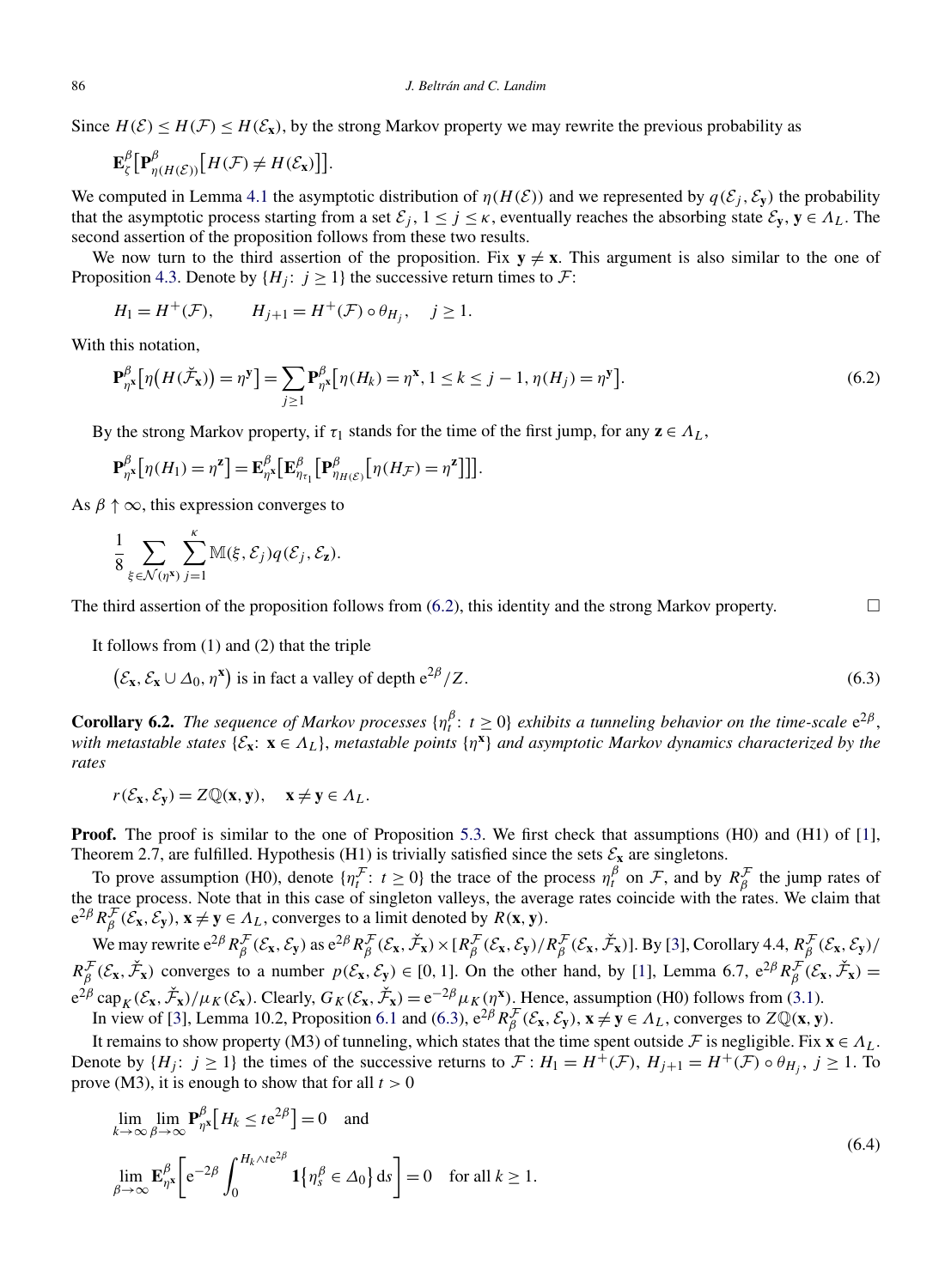<span id="page-28-0"></span>Since  $H_1 = H^+(\mathcal{F})$  is greater than the time of the first jump,  $H_1$  is bounded below by an exponential time of parameter 8e<sup>-2β</sup>,  $\mathbf{P}_{\eta}^{\beta}$  almost surely for all  $\eta \in \mathcal{E}$ . The first line of [\(6.4\)](#page-27-0) follows from this observation and from the strong Markov property.

To estimate the second term of [\(6.4\)](#page-27-0), fix  $k \ge 1$  and rewrite the time integral as  $\sum_{0 \le j < k} \int_{H_j \wedge t e^{2\beta}}^{H_{j+1} \wedge t e^{2\beta}}$ . For a fixed *j*, the integral vanishes unless  $H_j < te^{2\beta}$ . Hence, by the strong Markov property, the expectation is less than or equal to

$$
k \max_{\mathbf{y} \in \Lambda_L} \mathbf{E}_{\eta \mathbf{y}}^{\beta} \bigg[ e^{-2\beta} \int_0^{H_1 \wedge t e^{2\beta}} \mathbf{1} \{ \eta_s^{\beta} \in \Delta_0 \} \, \mathrm{d}s \bigg].
$$

Recall that we denoted by  $\mathcal{F}(\eta^{\mathbf{y}})$  the set of configurations which can be reached from  $\eta^{\mathbf{y}}$  by a jump of rate e<sup>-2*β*</sup>. By the strong Markov property, this expression is bounded by

$$
k \max_{\mathbf{y} \in \Lambda_L} \max_{\xi \in \mathcal{F}(\eta^{\mathbf{y}})} \mathbf{E}_{\xi}^{\beta} \big[ e^{-2\beta} H(\mathcal{F}) \wedge t \big].
$$

By [\(6.1\)](#page-26-0) this expression vanishes as  $\beta \uparrow \infty$ .

### **7. General results**

We prove in this section an useful general result. Fix a sequence  $(E_N: N \ge 1)$  of countable state spaces. The elements of  $E_N$  are denoted by the Greek letters  $\eta$ ,  $\xi$ . For each  $N \ge 1$  consider a matrix  $R_N$ :  $E_N \times E_N \to \mathbb{R}$  such that  $R_N(\eta, \xi) \ge 0$  for  $\eta \ne \xi$ ,  $-\infty < R_N(\eta, \eta) \le 0$  and  $\sum_{\xi \in E_N} R_N(\eta, \xi) = 0$  for all  $\eta \in E_N$ .

Let  $\{\eta_t^N: t \geq 0\}$  be the *minimal* right-continuous Markov process associated to the jump rates  $R_N(\eta, \xi)$  [\[21\]](#page-29-0). It is well known that  $\{\eta_t^N: t \ge 0\}$  is a strong Markov process with respect to the filtration  $\{\mathcal{F}_t^N: t \ge 0\}$  given by  $\mathcal{F}^N_t = \sigma(\eta^N_s : s \le t)$ . Let  $\mathbf{P}_{\eta}, \eta \in E_N$ , be the probability measure on  $D(\mathbb{R}_+, E_N)$  induced by the Markov process  ${n_t^N: t \geq 0}$  starting from *η*.

Consider two sequences  $W = (W_N \subseteq E_N: N \ge 1)$ ,  $\mathcal{B} = (B_N \subseteq E_N: N \ge 1)$  of subsets of  $E_N$ , the second one containing the first and being properly contained in  $E_N$ :  $W_N \subseteq B_N \subseteq E_N$ . Fix a point  $\xi = (\xi_N \in W_N$ :  $N \ge 1$ ) in W and a sequence of positive numbers  $\theta = (\theta_N : N \ge 1)$ .

Next result states an obvious fact. We may add to the basin  $\mathcal B$  of a valley  $(W, \mathcal B, \xi)$  a set C never visited by the process without modifying the properties of the valley.

**Lemma 7.1.** Assume that the triple  $(W, \mathcal{B}, \xi)$  is a valley of depth  $\theta$  and attractor  $\xi$ . Let  $\mathcal{C} = (C_N \subset E_N : N \ge 1)$  be *a* sequence of sets such that  $B_N^c$  is attained before  $C_N$  when starting from  $W_N$ :

$$
\lim_{N \to \infty} \inf_{\eta \in W_N} \mathbf{P}_{\eta} [H_{B_N^c} < H_{C_N}] = 1. \tag{7.1}
$$

*Then, the triple*  $(W, \mathcal{B} \cup \mathcal{C}, \xi)$  *is a valley of depth*  $\theta$  *and attractor*  $\xi$ *.* 

**Proof.** We have to check the three conditions of [\[1\]](#page-29-0), Definition 2.1. The first one is obvious because  $B_N^c \supset (B_N \cup B_N^c)$  $C_N$ <sup>c</sup>. On the event  $\{H_{B_N^c} < H_{C_N}\}\$ ,  $H_{B_N^c} = H_{(B_N \cup C_N)^c}$ . Hence, the convergence in distribution of  $H_{(B_N \cup C_N)^c}/\theta_N$  to a mean one exponential variable follows from (7.1) and from the one of  $H_{B_N^c}/\theta_N$ . For the same reasons, on the set  $\{H_{B_N^c} < H_{C_N}\}\$ ,  $\int_0^{H_{B_N^c}} 1\{\eta_s^N \in A\} ds = \int_0^{H_{(B_N \cup C_N)^c}} 1\{\eta_s^N \in A\} ds$ . In particular, property (V3) for the triple (W, B  $\cup$  $(C, \xi)$  follows from (7.1) and (V3) for the valley  $(W, \mathcal{B}, \xi)$ .

### **Acknowledgements**

The authors would like to thank B. Gois, R. Misturini and one of the referees for their careful reading and their suggestions which permitted to clarify the text.